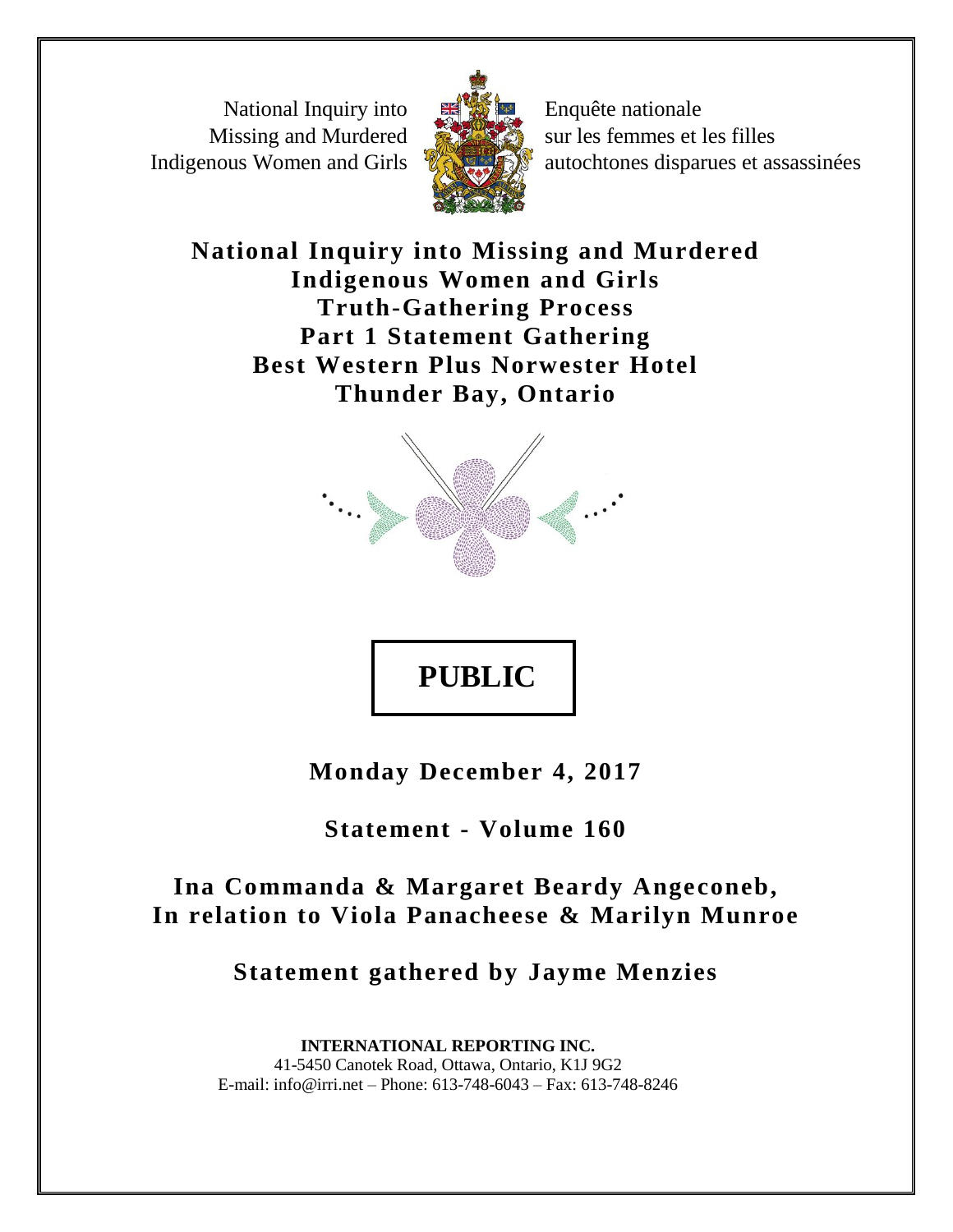The use of square brackets [ ] in this transcript indicates that amendments have been made to the certified transcript in order to replace information deemed inaudible or indecipherable by the original transcriptionist. Amendments were completed by listening to the source audio recording of the proceeding; amendments to this official transcript were made by Maryiam Khoury, Public Inquiry Clerk with the National Inquiry into Missing and Murdered Indigenous Women, Girls and 2SLGBTQ, August 10<sup>th</sup>, 2018 at Ottawa, Ontario.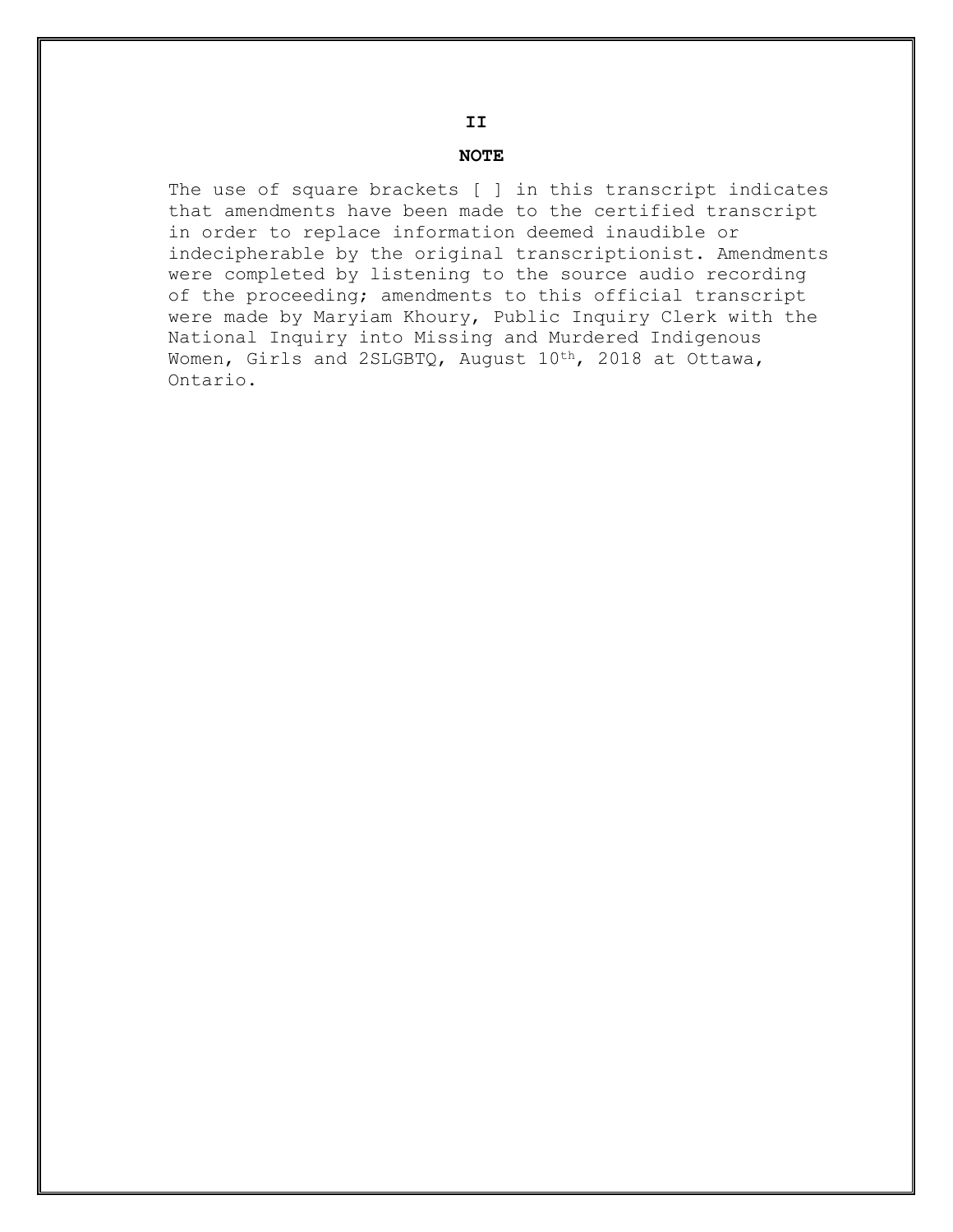**III** 

#### **TABLE OF CONTENTS**

**Statement - Volume 160 December 4, 2017** Page **Witnesses: Ina Commanda & Margaret Beardy Angeconeb Statement gatherer: Jayme Menzies** Testimony of Ina Commanda & Margaret Beardy Angeconeb . . . 1 Reporter's certification . . . . . . . . . . . . . . . . . 65

**Documents submitted with testimony:** 

- **1.** Photocopy of "Family Violence hurts everyone" brochure (1 page)
- **2.** Photocopy of brochure to promote MMIW walk (1 page)
- **3.** Photocopies of 2 commemorative posters (2 pages)
- **4.** Photocopy of Winnipeg Free Press newspaper article dated February 24, 2016 (1 page)
- **5.** Photocopy of Winnipeg Free Press newspaper article dated February 26, 2016 (2 page)
- **6.** Photocopy of unidentified newspaper article by Alexandra Paul (2 pages)
- **7.** Photocopy of unidentified newspaper article by Sioux Lookout staff (1 page)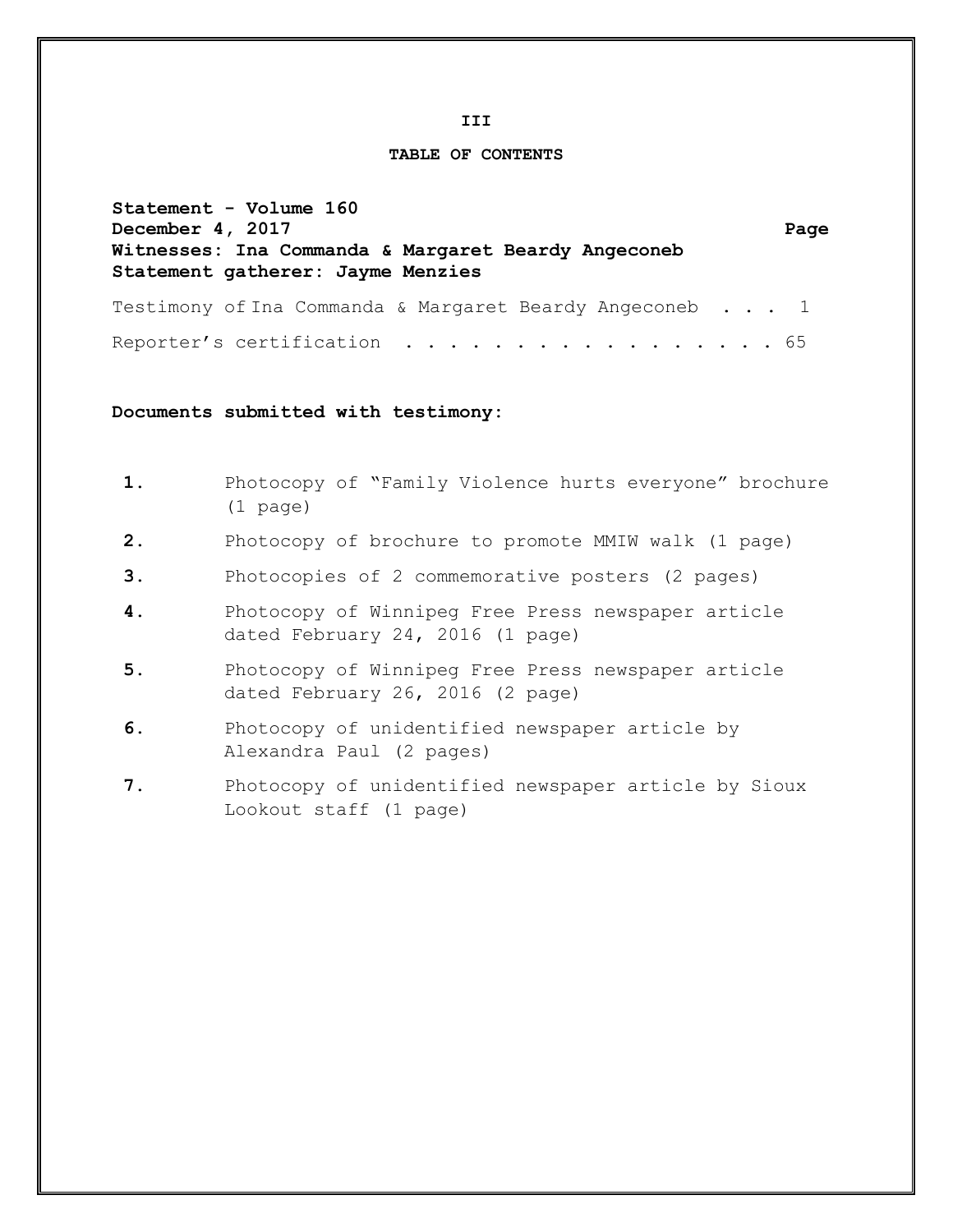**Statement - Public 1 Commanda & Beardy Angeconeb (Panacheese & Munroe)**

1 Thunder Bay, Ontario --- Upon commencing on Monday, December 4, 2017 at 2:25 p.m. **MS. JAYME MENZIES:** Starting now. This is starting now. I'll introduce myself. My name is Jayme. 6 I'm from Winnipeg Crown [currently]. My Metis family is from the Red River area, and I grew up in Dauphin. And – 8 [I'm grateful that you're with us here today. Thanks for 9 joining us and]  $\frac{1}{x}$  and  $\frac{1}{x}$  and  $\frac{1}{x}$  and  $\frac{1}{x}$  are  $\frac{1}{x}$  (indiscernible) 10 with today and (indiscernible) sharing your story. The date is December 4th and it's 2:25. So if you don't mind also introducing yourself? **MS. MARIANNA DUNKIN:** My name is Mariana Beardy Dunkin (ph). I'm from Vasilin Lake (ph). And my family comes from all the Treaty 9 and I'm here for health support for any family members that are sharing their stories this week.

 **MS. MARGARET BEARDY ANGECONEB:** My name is Margaret Beardy Angeconeb and I'm here to support Ina. 20 She's my cousin, and originally I'm from (indiscernible) 21 [Sachigo] Lake. And (indiscernible) [I'm just glad to be here].

 **MS. INA COMMANDA:** My name is Ina Commanda. My last name used to be Munroe, and I'm from Sachigo Lake, but I live here in Thunder Bay. And I'm going to tell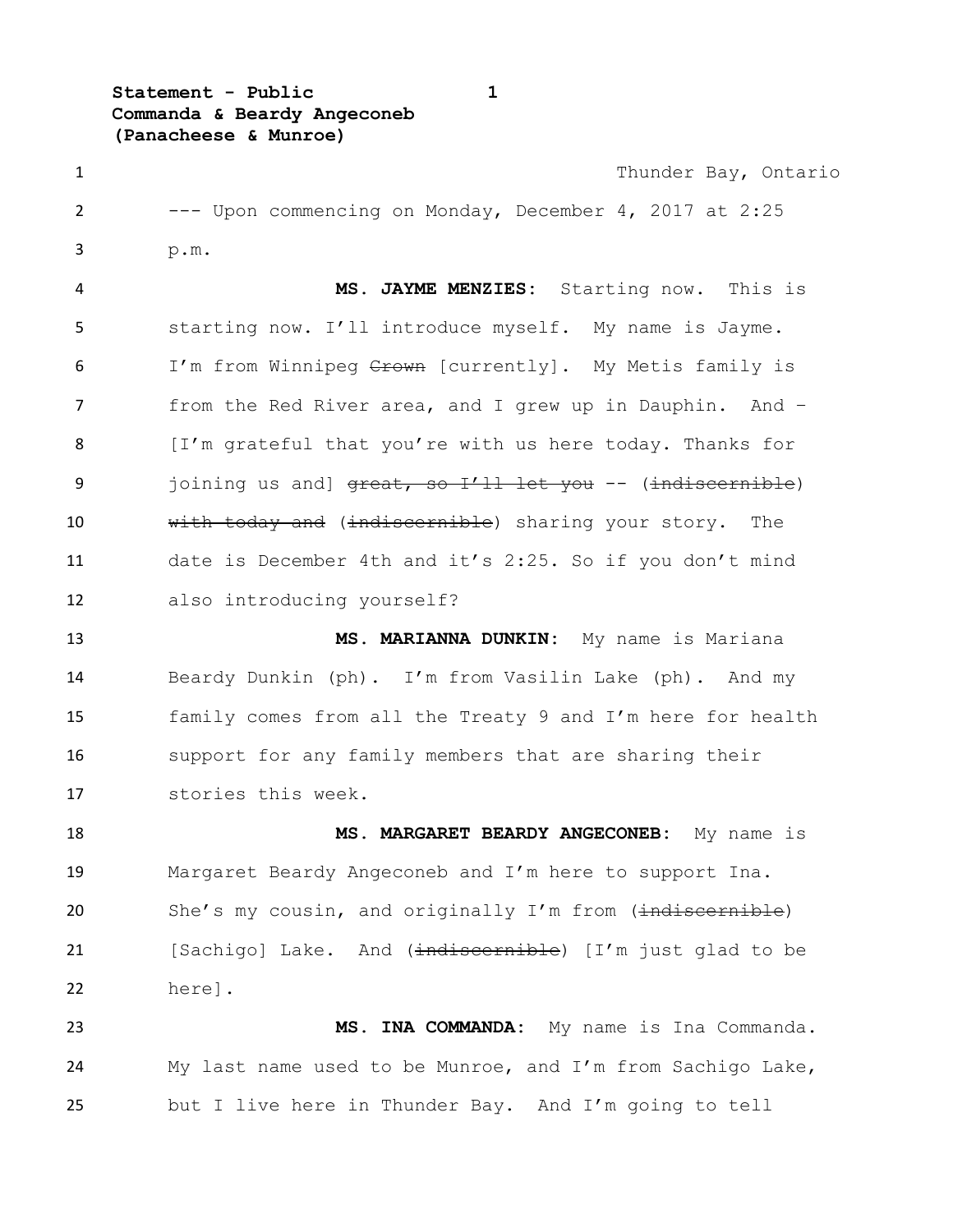### **Statement - Public 2 Commanda & Beardy Angeconeb (Panacheese & Munroe)**

 about my sister, Viola, and my niece, Mary. **MS. JAYME MENZIES:** Okay. And where would you like to begin? Start as young as you'd like. **MS. INA COMMANDA:** Well, first of all, I'd like to tell you about my sister, Viola. She went to residential school also in Kenora and in Pelican. And -- but we grew up in Central Pat, Ontario, which is like a lake. My dad was a miner there, and anyways, she had her -- she got married. Had her family. She -- she has seven children. Five girls and two boys. And she was living in Sioux Lookout there, but she was visiting her daughter in Sioux Lookout when she went missing in August of 1991.

 My dad phoned me from Sachigo two days after 15 she went missing, and he told me that she -- she was missing. And -- and her and I were so close all the time. Like, every time she'd get sick she'd come to me. And she'd say to me, "I just want you to hold me. I feel better when you hold me," she says. So that's what I would do. I would rub her back and just look after her.

21 And her and I were so close that I knew when she needed me or vice versa, eh? And there's many, many times that I heard her calling me before she disappeared. And I'd go -- go to where she was. And one time she says, "What took you so long? I've been calling you for a long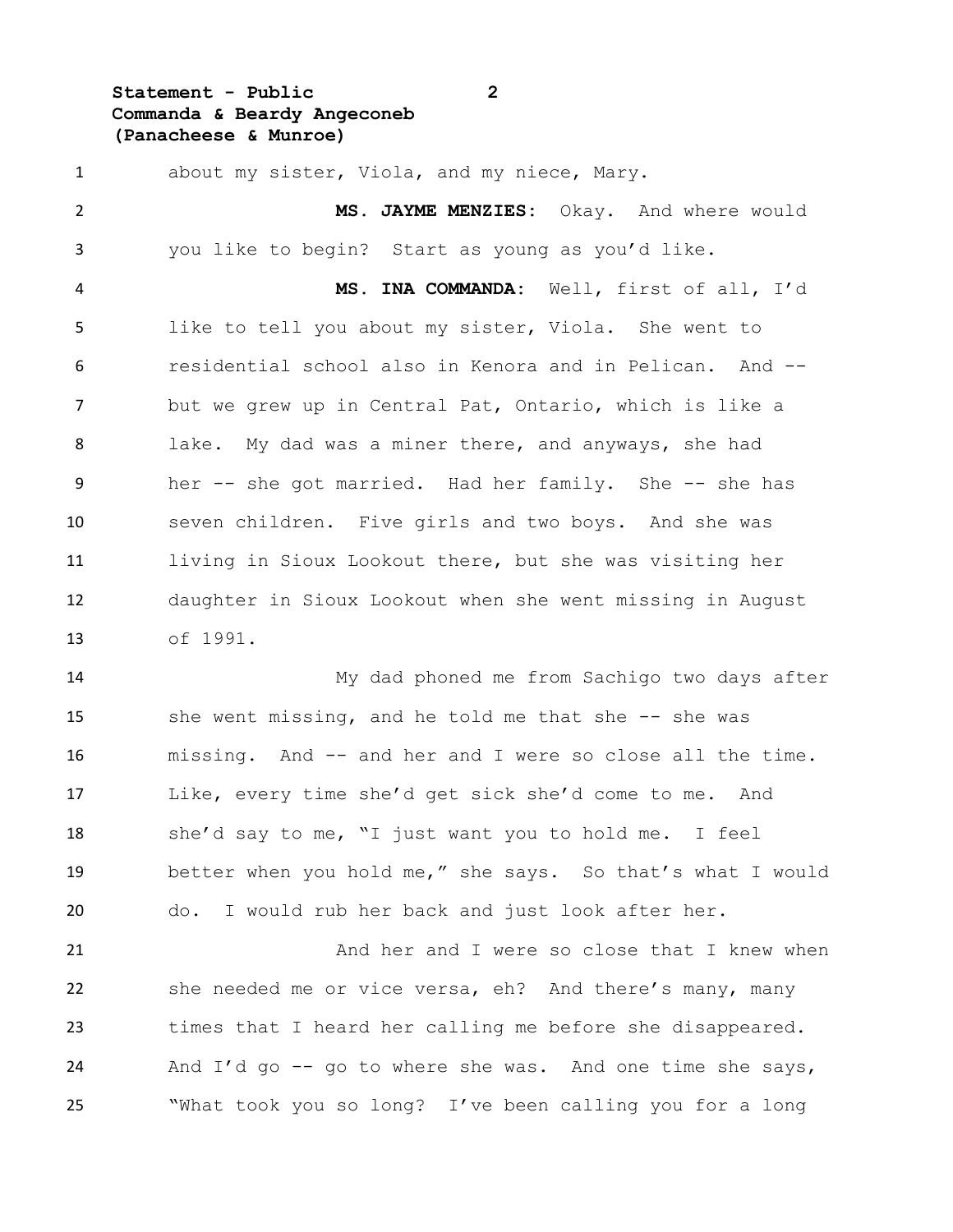### **Statement - Public 3 Commanda & Beardy Angeconeb (Panacheese & Munroe)**

1 time," she says. That's how close we were. And when -- when days went by, nobody heard anything, my parents left Sachigo Lake and went to Sioux Lookout. And I was working here in town that time. And I've got time off from work to go get my parents in Sioux Lookout, but they didn't want to stay there and my dad was determined to go look in the bushes in Sioux Lookout. So this would be then when we went and looked, but you know, that -- at that time, already I knew that she was gone. **MS. JAYME MENZIES**: M'hm. **MS. INA COMMANDA:** And you know, I'd never find her alive again. So I had that feeling that she was totally not here on Earth anymore. **MS. JAYME MENZIES:** M'hm. **MS. INA COMMANDA:** And, but my mother -- my mother was a strong Christian, but she -- she believed that 18 she was taken by rapture. And I'll try and explain rapture to you if you don't know what it is. It means when -- when -- when somebody's suffering so much, God takes them away. **MS. JAYME MENZIES:** M'hm. **MS. INA COMMANDA:** You know? And that's what my mother believed, 'cause my sister was also suffering from cancer that time. **MS. JAYME MENZIES:** M'hm.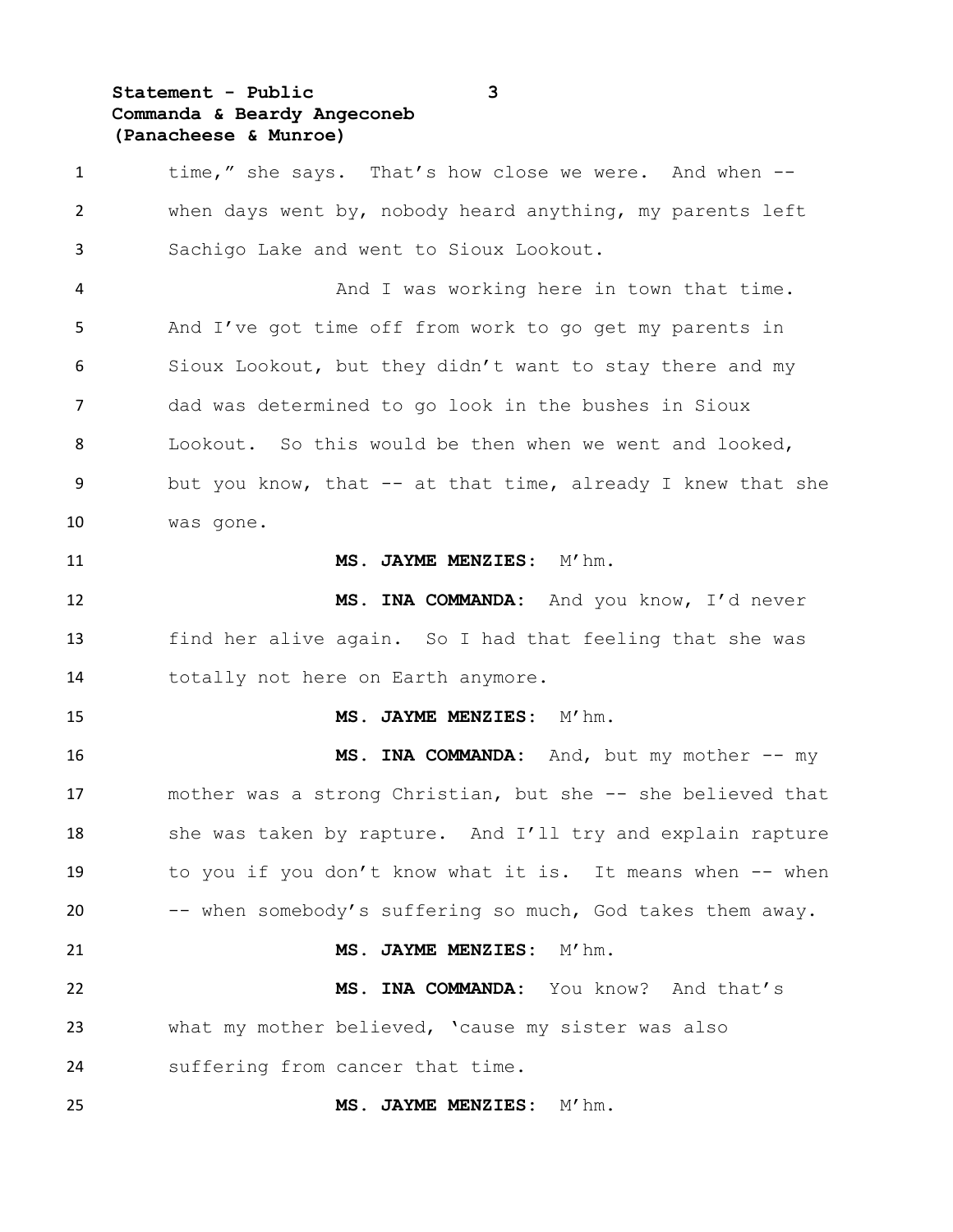**Statement - Public 4 Commanda & Beardy Angeconeb (Panacheese & Munroe)**

1 MS. INA COMMANDA: She had -- you know, it was called myeloma. It's like a -- it's in the blood, eh? They can't do nothing for it. **MS. JAYME MENZIES:** M'hm. **MS. INA COMMANDA:** But anyway, that's what my mother -- she died believing that -- **MS. JAYME MENZIES:** M'hm. 8 MS. INA COMMANDA: -- that God already had her. But you know, her disappearance did such an impact on -- especially her family. Her -- her children, you 11 know, they turned to booze and whatever, or to forget I guess, eh? **MS. JAYME MENZIES:** M'hm. **MS. INA COMMANDA:** And, but me, myself, I knew that she was gone. Although I did have hope that she would -- that we would find -- find her, so we can have a burial for her. And my -- her oldest daughter was having -- she was -- she still lives in Sioux Lookout, and one of her daughters still has all of her things. **MS. JAYME MENZIES:** M'hm. **MS. INA COMMANDA:** All of her medication. **MS. JAYME MENZIES:** M'hm. **MS. INA COMMANDA:** And -- and she was getting her cancer pills or whatever she was taking from -- she had a doctor in Winnipeg, and I spoke to that doctor,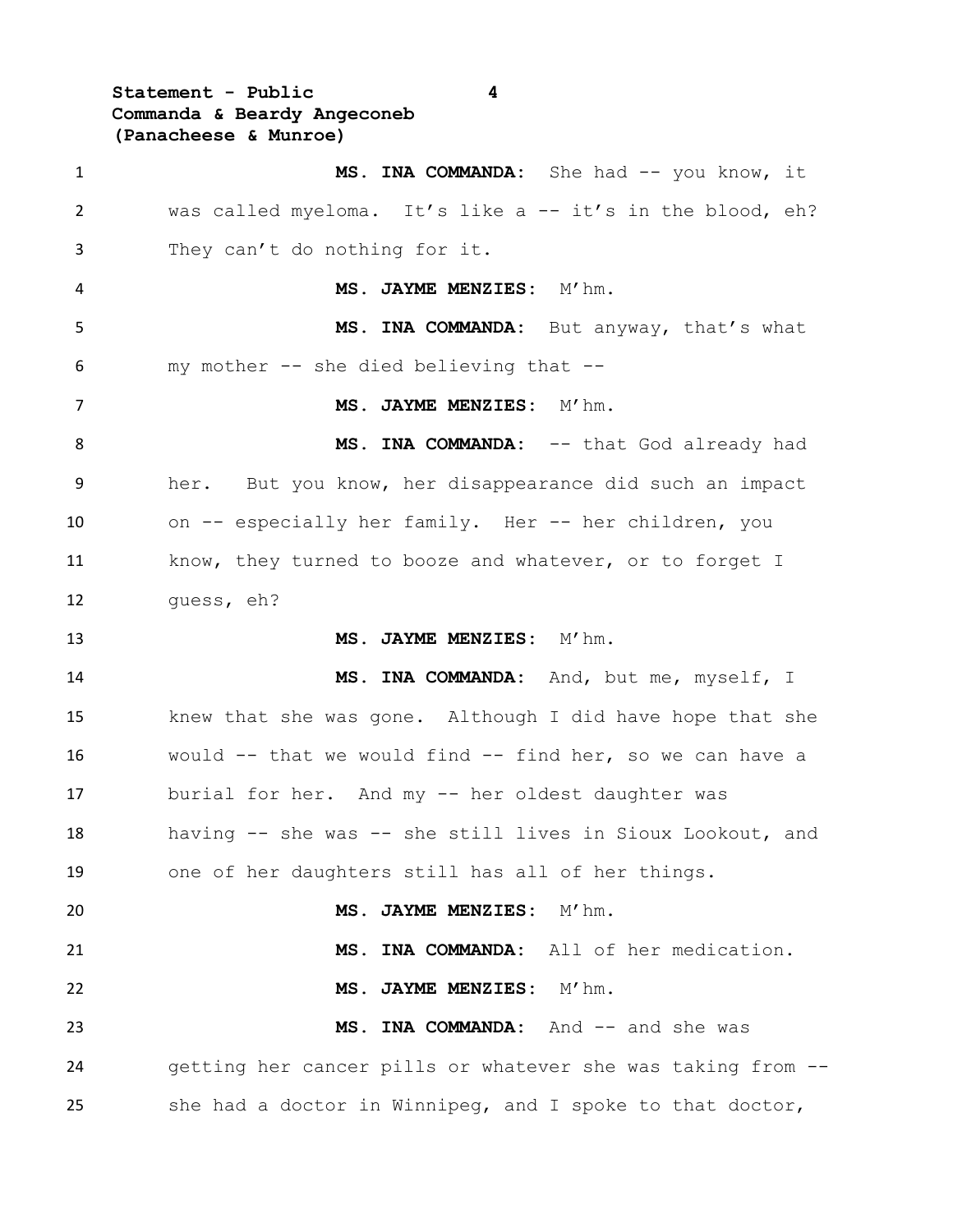# **Statement - Public 5 Commanda & Beardy Angeconeb (Panacheese & Munroe)**

| 1  | and he says, "I'll let you know if anybody ever comes in     |
|----|--------------------------------------------------------------|
| 2  | for a refill."                                               |
| 3  | MS. JAYME MENZIES: M'hm.                                     |
| 4  | MS. INA COMMANDA: And he never did. But                      |
| 5  | her oldest daughter's -- you know, one of her daughter's     |
| 6  | still has her clothes and her medication. And you know,      |
| 7  | there's a $-$ we try and have hope that at least to find $-$ |
| 8  | find her so we can bury her, but it hasn't happened yet.     |
| 9  | It's going on 26 years. You know, it's 26 years now. She     |
| 10 | -- but she's -- I still talk about her. I still have         |
| 11 | conversation with her in my head, you know?                  |
| 12 | MS. JAYME MENZIES: M'hm.                                     |
| 13 | MS. INA COMMANDA: And you talk about her,                    |
| 14 | eh?                                                          |
| 15 | MS. JAYME MENZIES: Yeah.                                     |
| 16 | MS. INA COMMANDA: About school, when we --                   |
| 17 | when she $--$ when she was more closer to her age, eh?       |
| 18 | $M'$ hm.<br>MS. JAYME MENZIES:                               |
| 19 | MS. INA COMMANDA: Yeah. They sang together                   |
| 20 | in choirs and you know like stuff like that, yeah. I -- I    |
| 21 | sincerely hope, I pray that we can find her. At least        |
| 22 | something.                                                   |
| 23 | MS. JAYME MENZIES: M'hm. Yeah.                               |
| 24 | MS. INA COMMANDA: Because, people say that                   |
| 25 | when you can't have a burial, their spirit doesn't leave --  |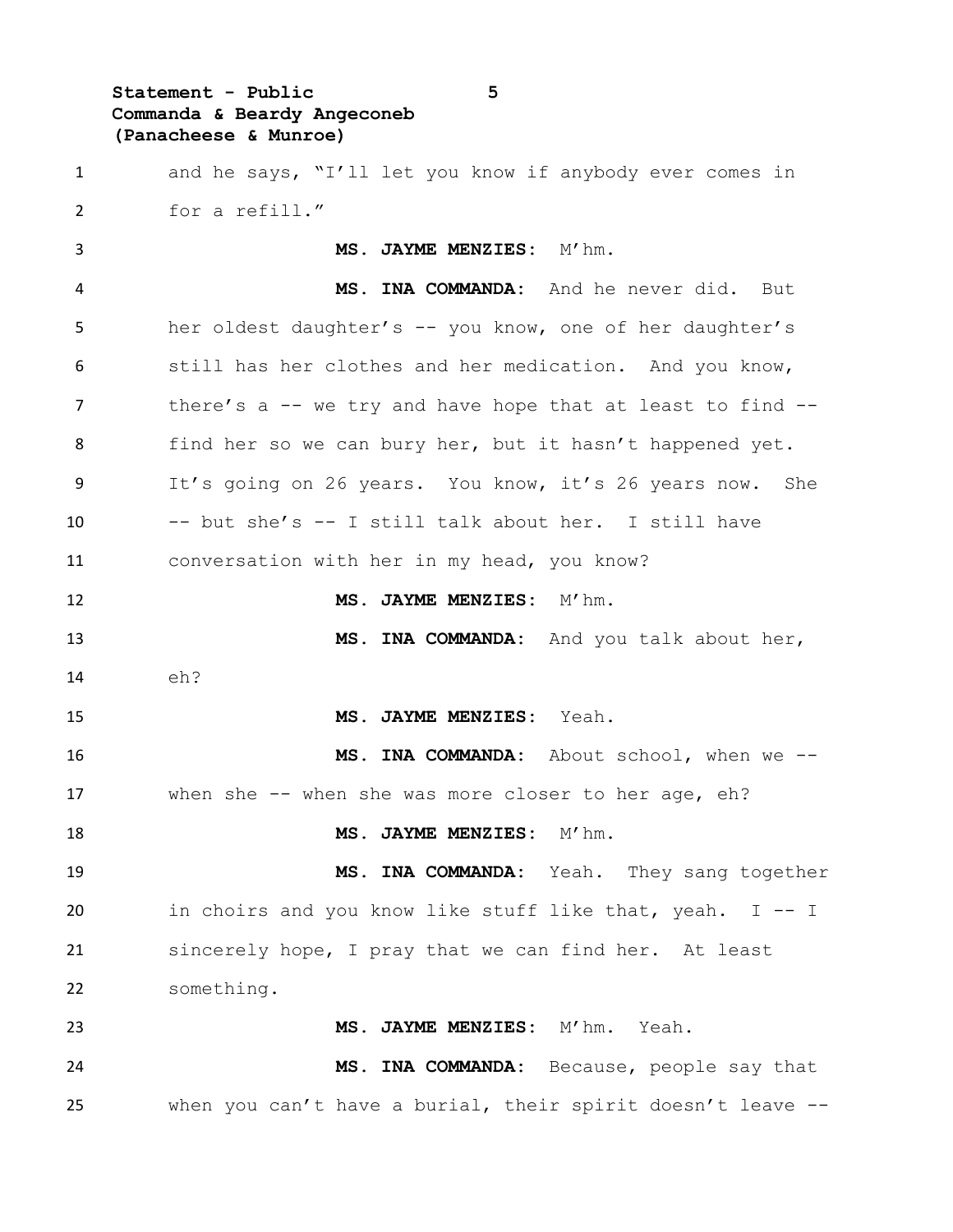**Statement - Public 6 Commanda & Beardy Angeconeb (Panacheese & Munroe)**

 leave the Earth. **MS. JAYME MENZIES:** M'hm. **MS. INA COMMANDA:** You know, it stays in between there. And that's my -- my -- and I have so much respect for her children. You know, they -- they -- they try and do things to -- to find their mother, eh? **MS. JAYME MENZIES:** Yeah. **MS. INA COMMANDA:** And it's -- it's so hurting to see that. It's really, really -- it just leaves a big hole. **MS. JAYME MENZIES:** Yeah. **MS. INA COMMANDA:** And my parents, oh. She -- basically if you would have seen my parents -- my dad when we were -- we -- I usually tramp all over the bushes in Sioux Lookout. Every road that I can turn my truck into I'd go there. 17 MS. JAYME MENZIES: M'hm. **MS. INA COMMANDA:** And he wouldn't give up until it was dark. And the police lost -- lost her files, so there's no police files on her as of today. **MS. JAYME MENZIES:** M'hm. **MS. INA COMMANDA:** That -- that -- that's my understanding anyway. And her daughter will know more about it. Different -- like, even the pictures that we gave them --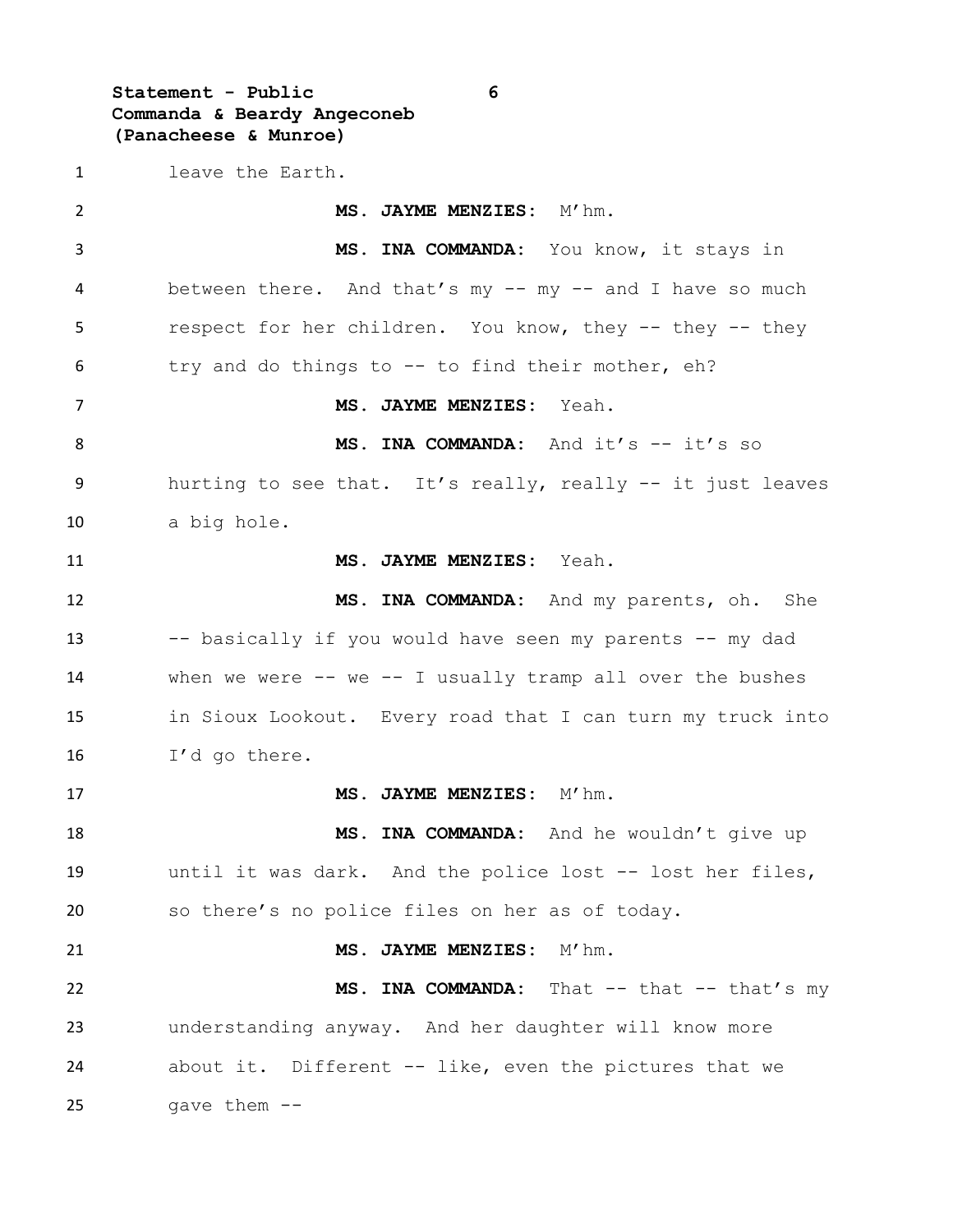**Statement - Public 7 Commanda & Beardy Angeconeb (Panacheese & Munroe)**

| $\mathbf{1}$   | MS. JAYME MENZIES: M'hm.                                 |
|----------------|----------------------------------------------------------|
| $\overline{2}$ | MS. INA COMMANDA: -- they're all gone.                   |
| 3              | MS. JAYME MENZIES: M'hm.                                 |
| 4              | MS. INA COMMANDA: Apparently there was a                 |
| 5              | flood, so they say. I don't know this.                   |
| 6              | MS. JAYME MENZIES: M'hm.                                 |
| 7              | MS. INA COMMANDA: They didn't tell me --                 |
| 8              | like, when we went to Sioux Lookout with my parents, we  |
| 9              | just went and told them we were her family. That we were |
| 10             | here to help in the search. And they didn't search very  |
| 11             | long either.                                             |
| 12             | MS. JAYME MENZIES: M'hm.                                 |
| 13             | MS. INA COMMANDA: You know, they didn't --               |
| 14             | 'cause she was reported being seen in different places.  |
| 15             | And you know, I -- and that's about Viola. I could tell  |
| 16             | you lots of stories about Viola, but --                  |
| 17             | MS. JAYME MENZIES: Can I ask you some                    |
| 18             | questions --                                             |
| 19             | MS. INA COMMANDA: M'hm.                                  |
| 20             | MS. JAYME MENZIES: -- about Viola?                       |
| 21             | MS. INA COMMANDA: Pardon?                                |
| 22             | MS. JAYME MENZIES: Can I ask you some                    |
| 23             | questions about Viola?                                   |
| 24             | MS. INA COMMANDA: Yes.                                   |
| 25             | MS. JAYME MENZIES: I'm a little bit curious              |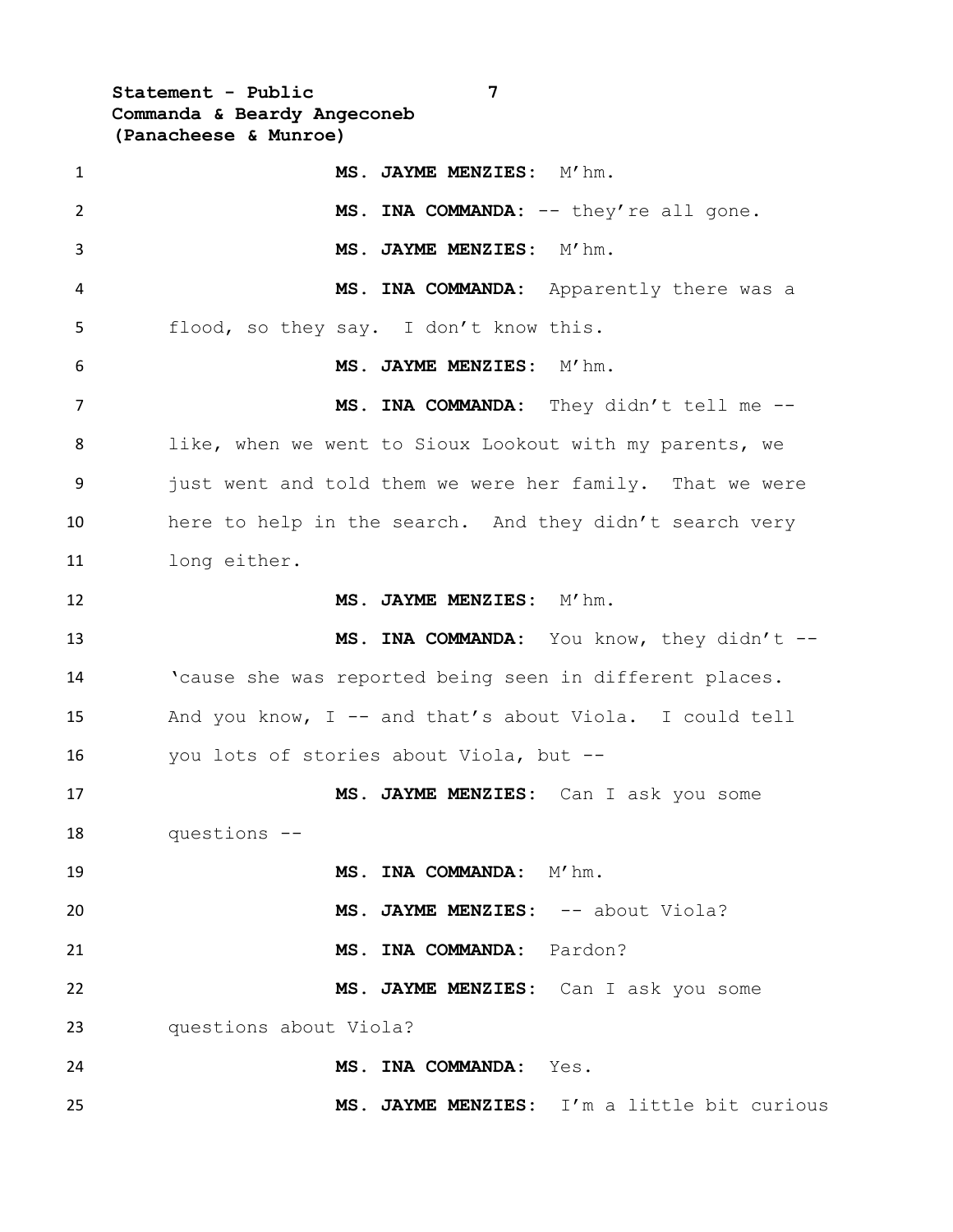### **Statement - Public 8 Commanda & Beardy Angeconeb (Panacheese & Munroe)**

 about the police investigation. So they didn't search very long. Do you remember how long they searched for her approximately? **MS. INA COMMANDA:** Let me see. I can't -- 'cause she -- I think she went missing on the Sunday. I 6 think it was a Sunday. Like, that (indiscernible) [my dad 7 phoned me --] must have been (indiscernible) [Tuesday] because he said, "It's going on two days now since she's been gone." **MS. JAYME MENZIES:** Yeah. **MS. INA COMMANDA:** And I had to leave the range myself -- my -- for my job, to leave. 13 MS. JAYME MENZIES: M'hm. **MS. INA COMMANDA:** I -- you know, everything's so hazy, yeah. **MS. JAYME MENZIES:** M'hm. M'hm. 17 MS. INA COMMANDA: And it must have  $-1$  don't think they searched very long. **MS. JAYME MENZIES:** Couple weeks, maybe a month kind of thing? **MS. INA COMMANDA:** Not even. **MS. JAYME MENZIES:** Might have been that long? **MS. INA COMMANDA:** I would day maybe a week. And from my understanding, they didn't even use dogs.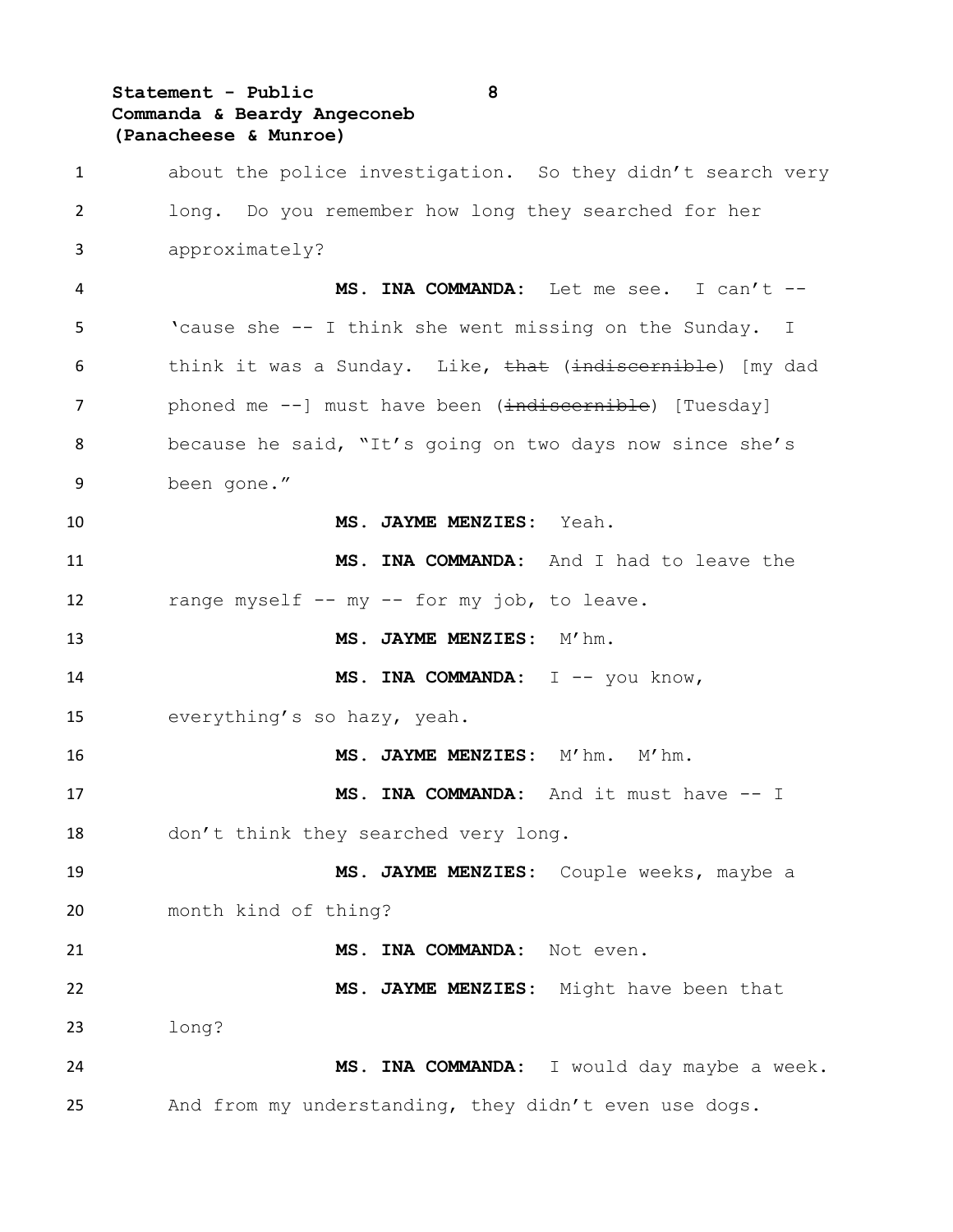**Statement - Public 9 Commanda & Beardy Angeconeb (Panacheese & Munroe) MS. JAYME MENZIES:** M'hm. **MS. INA COMMANDA:** Although, somebody said that they used a helicopter. **MS. JAYME MENZIES:** M'hm. **MS. INA COMMANDA:** You know, one of those -- that lights. **MS. JAYME MENZIES:** M'hm. 8 MS. INA COMMANDA: You know the heating -- heating thing that -- except that -- **MS. JAYME MENZIES:** Oh, okay, but 11 (indiscernible) [body heat]? 12 MS. INA COMMANDA: But did -- yeah, but doesn't that work only if they're alive? **MS. JAYME MENZIES:** M'hm. That makes sense to me? **MS. INA COMMANDA:** Yeah. And you know what? Like I said, I was so close to my sister, Viola. **MS. JAYME MENZIES:** Yeah. **MS. INA COMMANDA:** She -- I dreamt about her three times. **MS. JAYME MENZIES:** M'hm. **MS. INA COMMANDA:** The same dream. **MS. JAYME MENZIES:** M'hm. **MS. INA COMMANDA:** And I dreamt that her and I were walking, and we came upon this clearing. We're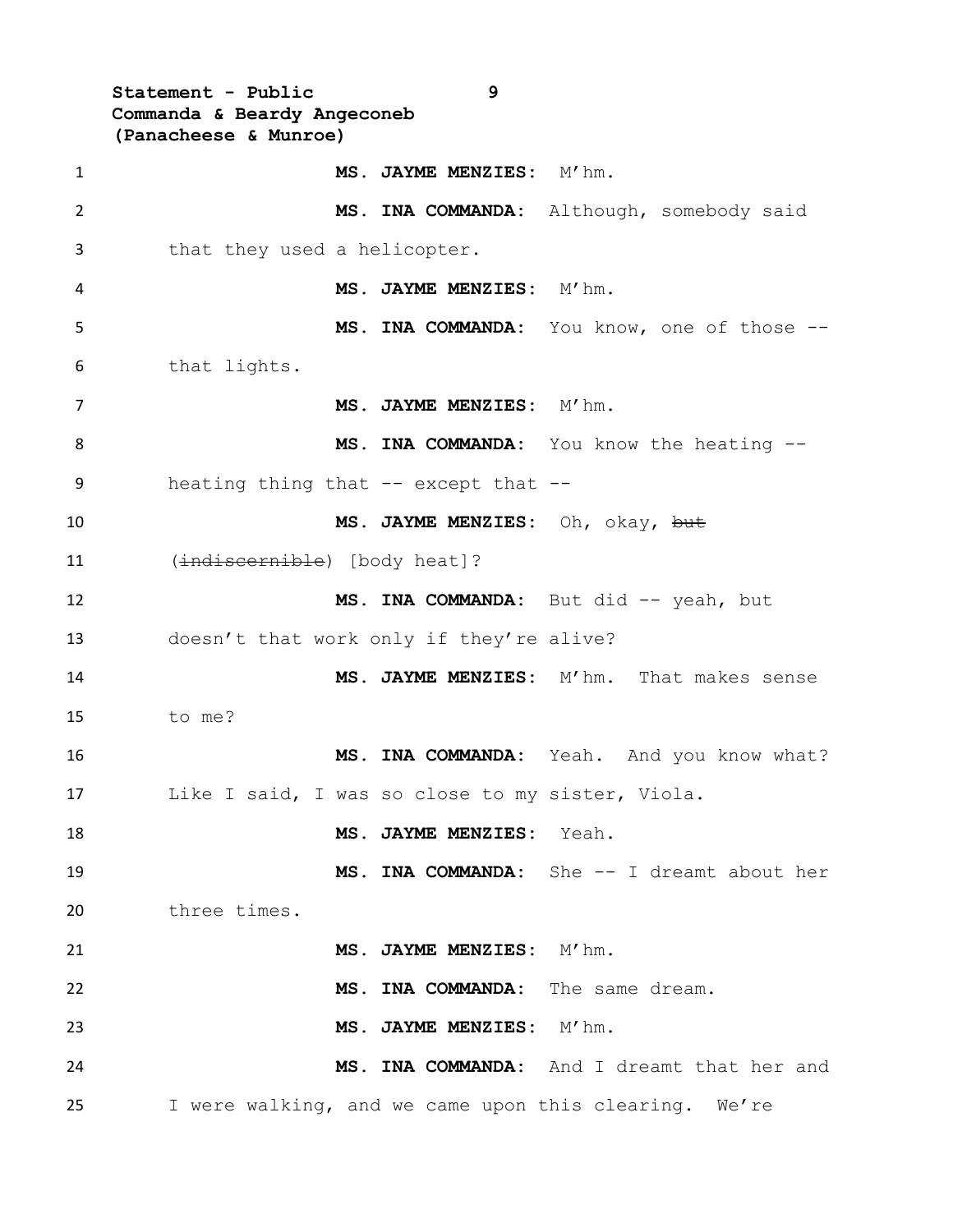**Statement - Public 10 Commanda & Beardy Angeconeb (Panacheese & Munroe)**

 trying to get to Winnipeg, her and I. **MS. JAYME MENZIES:** M'hm. **MS. INA COMMANDA:** And we came on this clearing. And there was like, makeshift tents and stuff like that around I think that clearing. And she says, "I know who will help us." So she got this guy and he took us by boat to Winnipeg. I don't know where we were, but we were in the bush. And when we came to Winnipeg, there's a dock there. Big, long dock and you could see lots of people standing there. And everybody's looking into the water. Then when we came closer, we looked in the water too, and there's a white guy tied up to one of those poles. 13 And somebody tied him there. **MS. JAYME MENZIES:** M'hm. **MS. INA COMMANDA:** And that's where my dream would end. **MS. JAYME MENZIES:** M'hm. **MS. INA COMMANDA:** And I had that dream three times, and I spoke to an elderly woman here in Thunder Bay. I can't even remember her name. And she was telling me, "She's trying to tell you where she is. Concentrate." But you know, you don't plan your dreams or anything. **MS. JAYME MENZIES:** No. **MS. INA COMMANDA:** They just come to you,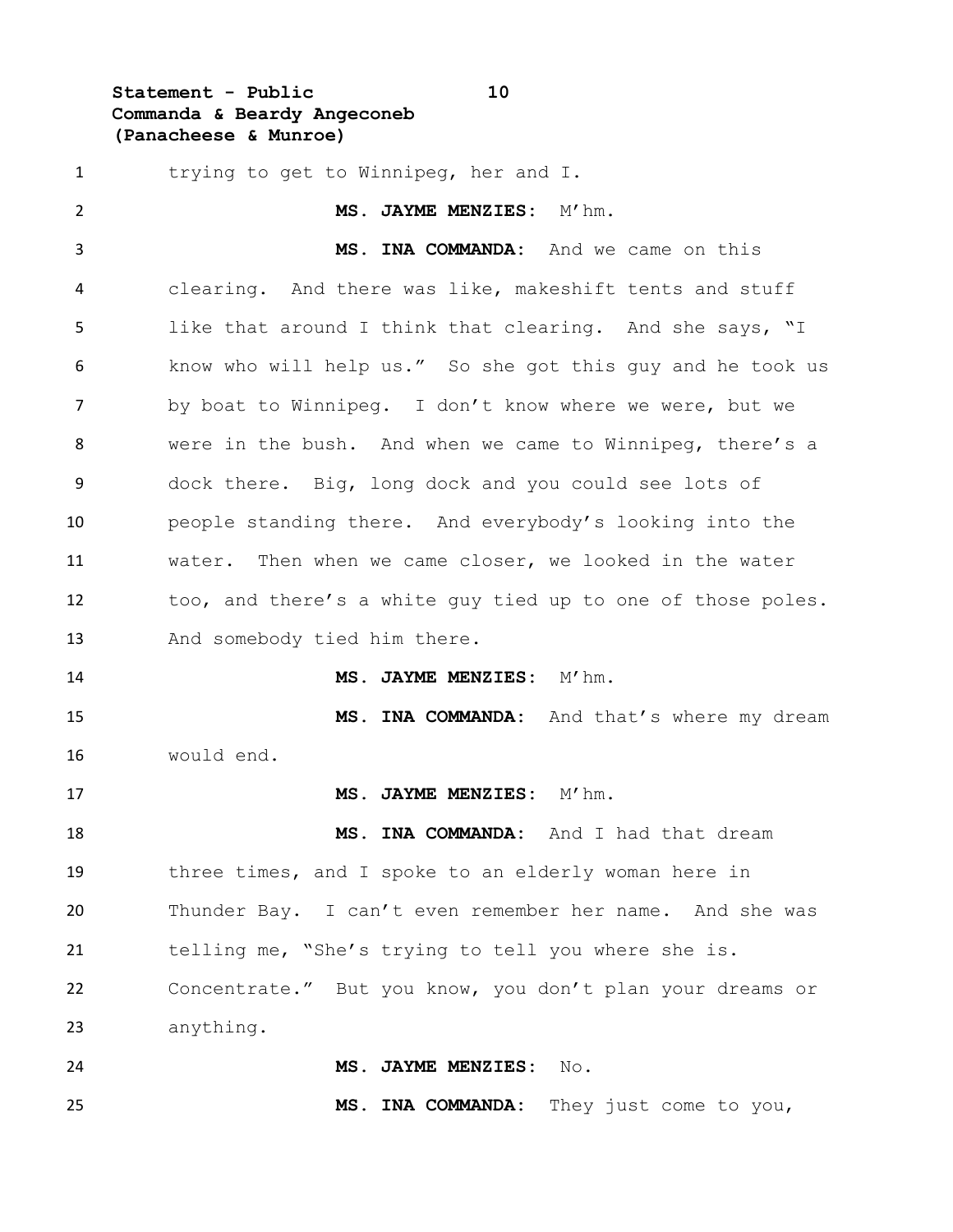**Statement - Public 11 Commanda & Beardy Angeconeb (Panacheese & Munroe)** eh? And -- but the more I thought about it, the more fuzzier it got. I -- she says, "Try and recognize the trees." **MS. JAYME MENZIES:** M'hm. **MS. INA COMMANDA:** You know, she's trying to tell you where she is. **MS. JAYME MENZIES:** Hmmm, that's hard. **MS. INA COMMANDA:** Yeah. I -- I couldn't do it. **MS. JAYME MENZIES:** Yeah. **MS. INA COMMANDA:** But my nieces have gone to medicine men to -- to ty and find it. I -- I even went to a medicine man, and he told me that she was buried under leaves. **MS. JAYME MENZIES:** Hmmm. **MS. INA COMMANDA:** But -- and then he told me, "I can't take you to her. You have to find somebody with those kind of powers to lead you to..." 19 MS. JAYME MENZIES: M'hm. **MS. INA COMMANDA:** But my parents didn't believe in that. My parents believed in the Creator which is God, eh? And my dad says, told me, "Don't go there." **MS. JAYME MENZIES:** M'hm. **MS. INA COMMANDA:** So I never, talked to my person again.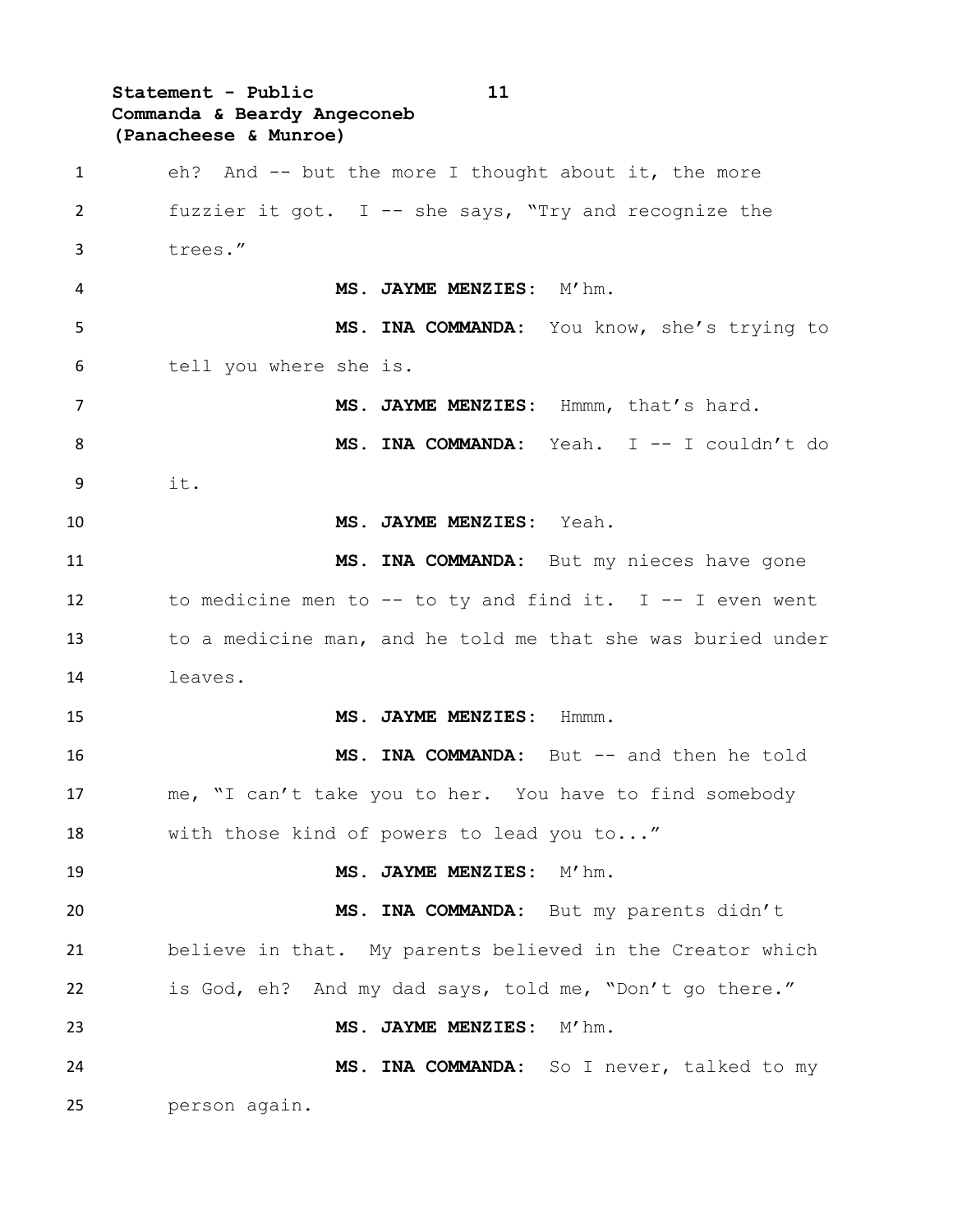**Statement - Public 12 Commanda & Beardy Angeconeb (Panacheese & Munroe)**

 **MS. JAYME MENZIES:** M'hm. Okay. **MS. INA COMMANDA:** Yeah. There's a -- 3 there's even my niece told me she -- she was walking in the mall, and she seen this sign that said mystic or something. And she -- she says, "I feel like somebody pulled me in there." And all of a sudden, she finds herself in there, and this woman is telling her about her mom. And oh, she 8 was really, really upset. **MS. JAYME MENZIES:** M'hm. **MS. INA COMMANDA:** They told her that she was in the cabin somewhere, that she was alive. She didn't 12 know where she was. She didn't -- but she -- she kept seeing the word, Munroe, the name Munroe in her -- **MS. JAYME MENZIES:** M'hm. **MS. INA COMMANDA:** -- whatever her dream or 16 I guess, I don't know what -- what they do. 17 MS. JAYME MENZIES: M'hm. **MS. INA COMMANDA:** Yeah. **MS. JAYME MENZIES:** M'hm. **MS. INA COMMANDA:** See a lot of people too give you a false hope, eh? They say they seen her and all 22 that. I'm sorry, but you were asking me? **MS. JAYME MENZIES:** No. You -- you've answered the questions, and this is all good. I'm glad you're sharing this.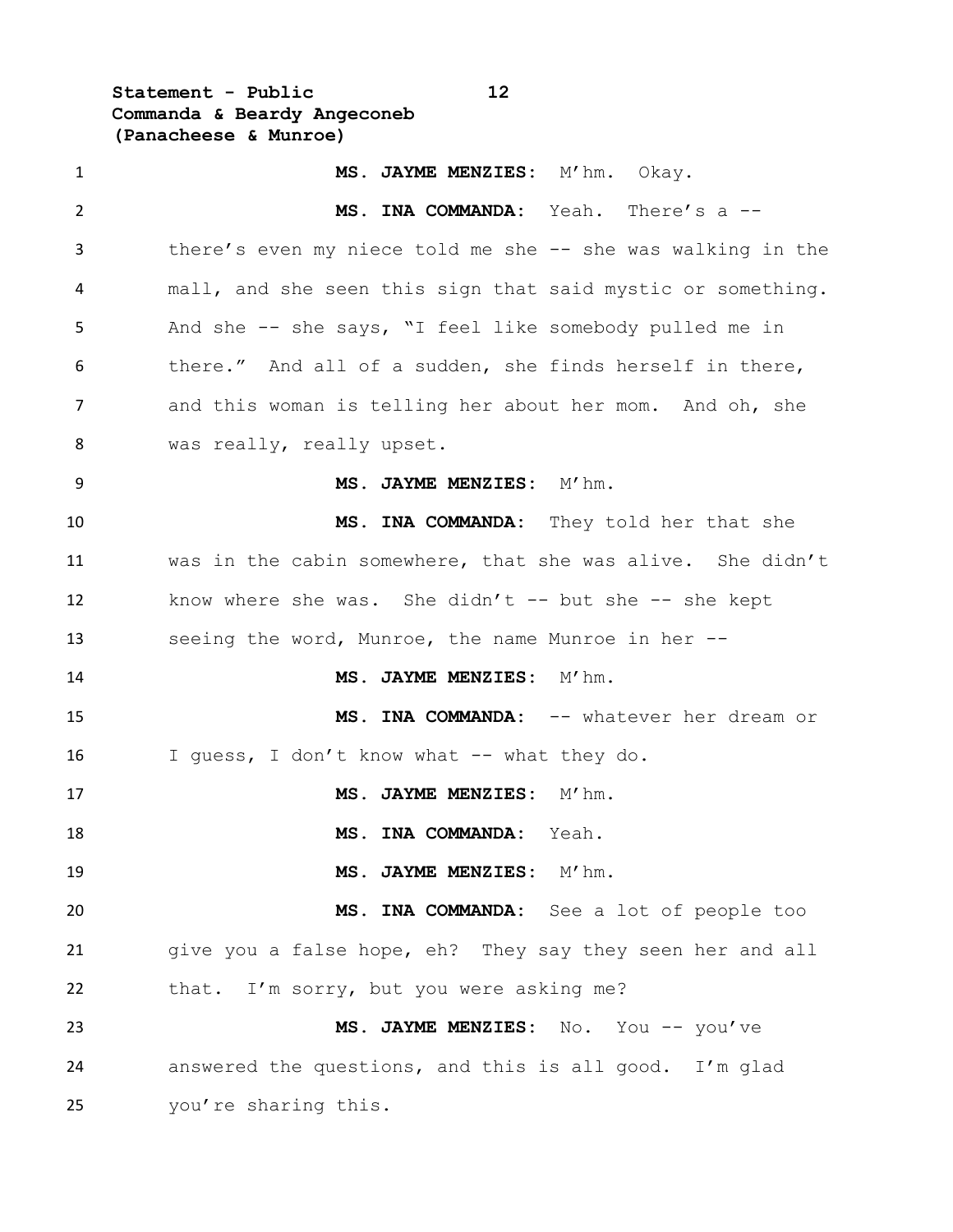**Statement - Public 13 Commanda & Beardy Angeconeb (Panacheese & Munroe)**

 **MS. INA COMMANDA**: Yeah. **MS. JAYME MENZIES**: You can finish your 3 thought if you'd like about -- about visions, or false hope, or how people have helped you along the way or like, I guess -- **MS. INA COMMANDA**: But you know, like -- like, it seems to me like the police don't really do anything. Especially when it become -- it comes to Aboriginal people. **MS. JAYME MENZIES**: M'hm. **MS. INA COMMANDA**: You know? I -- I've seen that. **MS. JAYME MENZIES**: M'hm. **MS. INA COMMANDA**: They -- like, even the - I have my -- I'm looking after my great-grandchildren right now and two of them are girls. And one didn't come home one time. **MS. JAYME MENZIES**: M'hm. **MS. INA COMMANDA**: And they just said, "Well, you know, 12 hours, 12 -- if they're missing more 21 than 12 hours that's when you have to put out a report." But you know, anything can happen in those 12 hours and she's only 14, you know? So I'm always checking out her shoes and every time I get up to go to the bathroom I look 25 for her shoes just to see (indiscernible) [that she didn't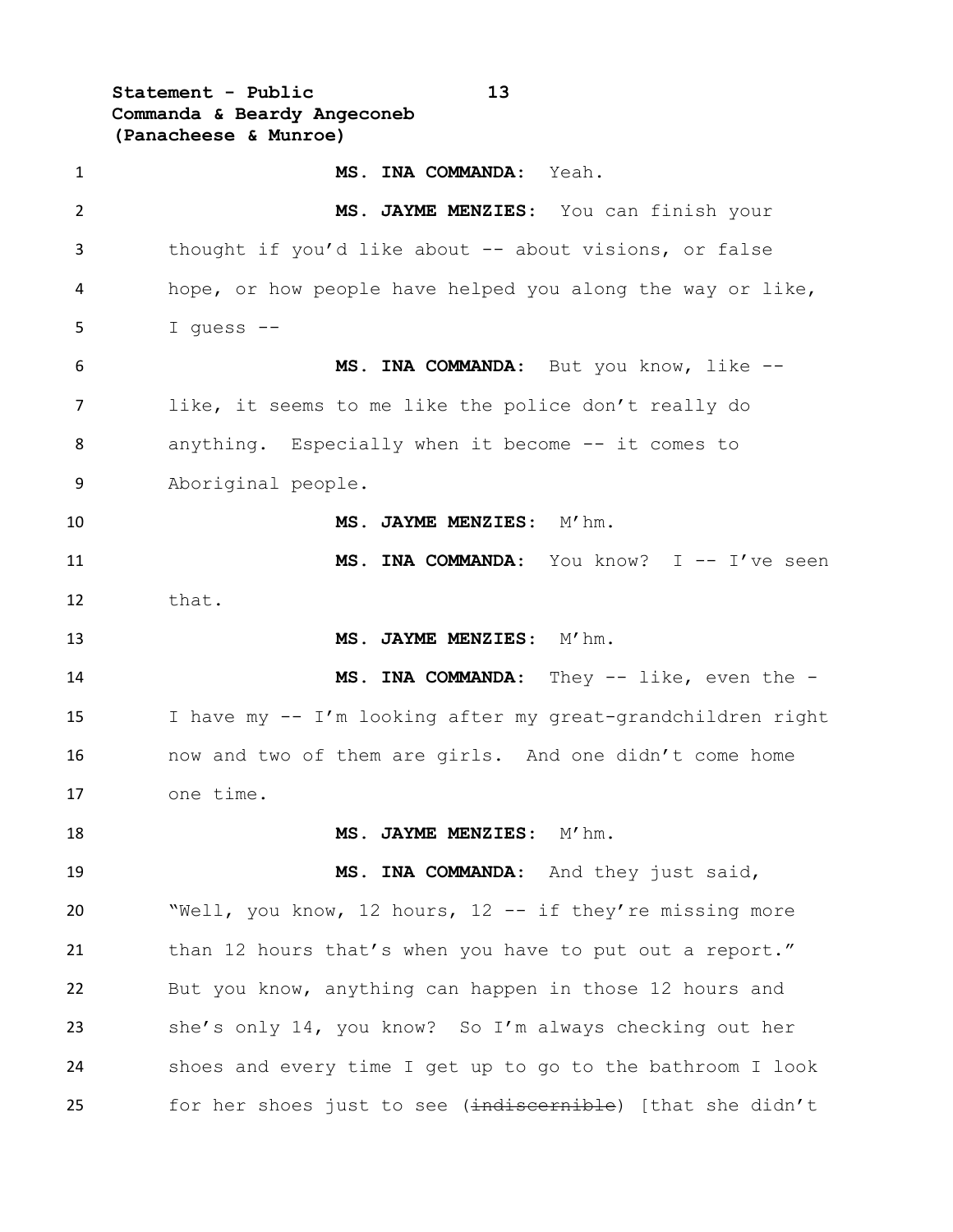**Statement - Public 14 Commanda & Beardy Angeconeb (Panacheese & Munroe)**

1 sneak out]. (Indiscernible) [There's a lot of things, a 2 lot of evill people. **MS. JAYME MENZIES**: Yeah. The police force who are in charge of the search, did they -- the local Sioux Lookout Police? Is that what -- **MS. INA COMMANDA**: Yeah. **MS. JAYME MENZIES**: Yeah? And during that period of time, were there any supports offered to your family or to her children for example? Or the Victim Services or? **MS. INA COMMANDA**: No. **MS. JAYME MENZIES**: Nothing like that? **MS. INA COMMANDA**: No, nothing. They never told my mom and dad nothing. **MS. JAYME MENZIES**: No? **MS. INA COMMANDA**: No. 17 MS. JAYME MENZIES: And it wasn't after they stopped looking? Is there a report offered to you guys or any kind of summary or anything like that? **MS. INA COMMANDA**: Well, like I say, her -- her oldest daughter, Vivian (ph) is her name -- **MS. JAYME MENZIES**: Okay. 23 MS. INA COMMANDA: -- she kept going over there to find out if any -- **MS. JAYME MENZIES**: Oh, okay.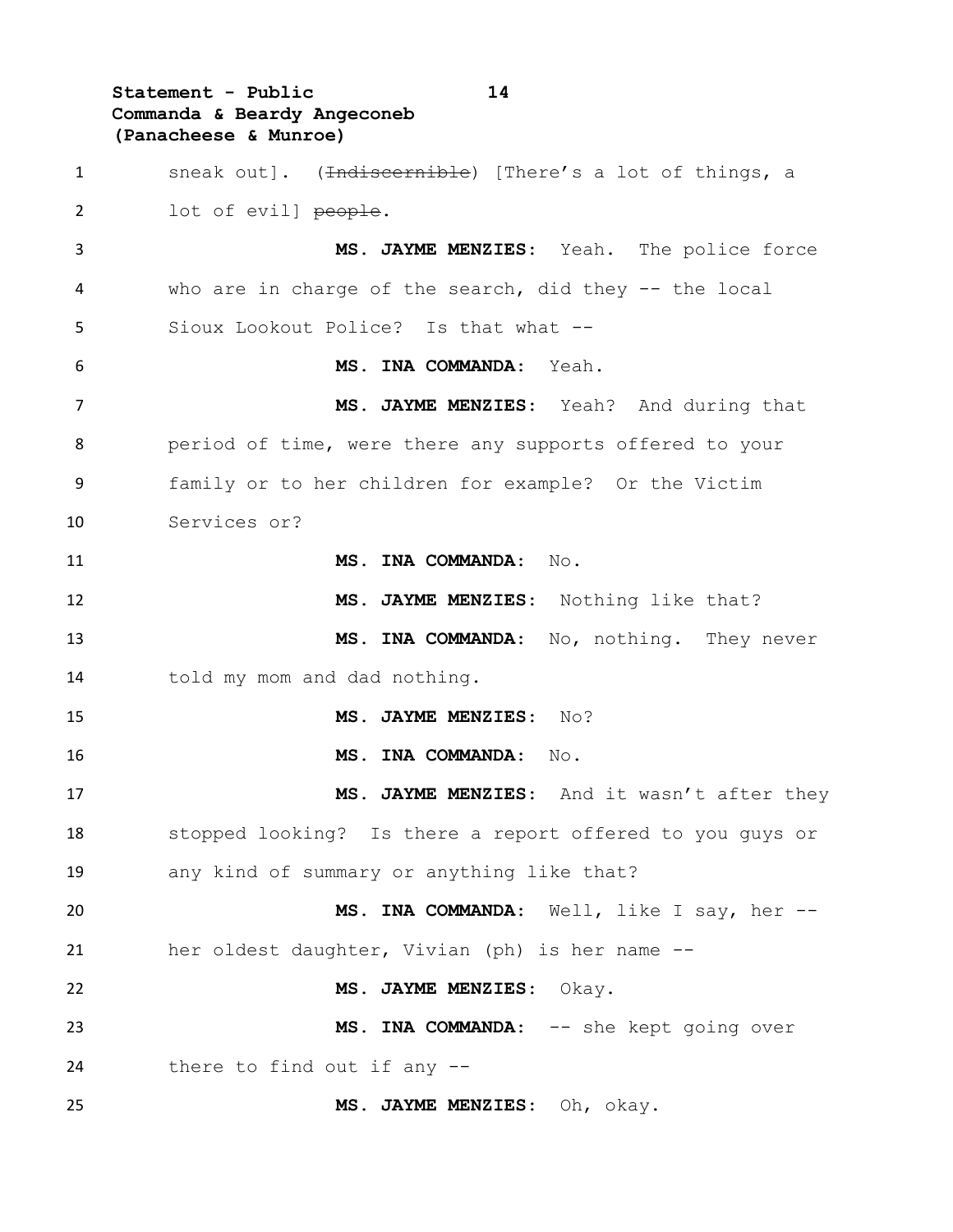**Statement - Public 15 Commanda & Beardy Angeconeb (Panacheese & Munroe)**

| $\mathbf{1}$    | MS. INA COMMANDA: -- anything new --                    |
|-----------------|---------------------------------------------------------|
| $\overline{2}$  | MS. JAYME MENZIES: M'hm.                                |
| 3               | MS. INA COMMANDA: -- like, they can tell                |
| 4               | her. And then all of a sudden, they tell her that her - |
| 5               | her file is gone.                                       |
| 6               | MS. JAYME MENZIES: Yeah.                                |
| $\overline{7}$  | MS. INA COMMANDA: It's missing.                         |
| 8               | MS. JAYME MENZIES: Okay.                                |
| 9               | MS. INA COMMANDA: So I don't know if she's              |
| 10 <sup>1</sup> | -- if she's going to pursue it --                       |
| 11              | MS. JAYME MENZIES: Right.                               |
| 12              | MS. INA COMMANDA: -- that way, eh?                      |
| 13              | MS. JAYME MENZIES: M'hm.                                |
| 14              | MS. INA COMMANDA: Like, why -- why is it                |
| 15              | qone?                                                   |
| 16              | MS. JAYME MENZIES: M'hm.                                |
| 17              | MS. INA COMMANDA: I don't know. But she's               |
| 18              | -- but she's supposed to be here today.                 |
| 19              | MS. JAYME MENZIES: M'hm.                                |
| 20              | MS. INA COMMANDA: But it's weathered out,               |
| 21              | eh? She's going to try and drive in though.             |
| 22              | MS. JAYME MENZIES: Okay. So her children                |
| 23              | might be speaking in another statement --               |
| 24              | MS. INA COMMANDA: Yeah.                                 |
| 25              | MS. JAYME MENZIES: -- or with other                     |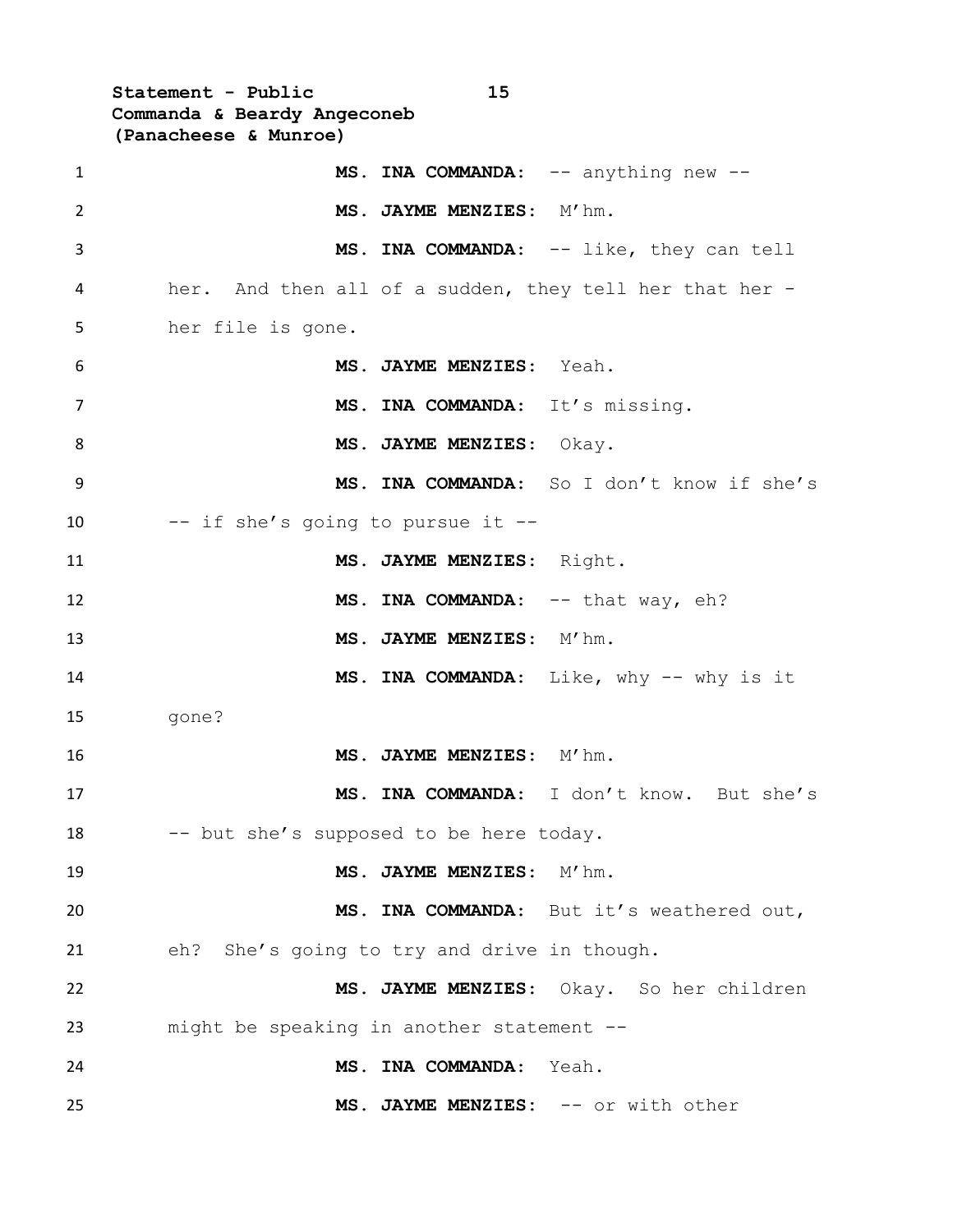**Statement - Public 16 Commanda & Beardy Angeconeb (Panacheese & Munroe)**

 commissioners? **MS. INA COMMANDA:** Yeah. **MS. JAYME MENZIES:** Okay. **MS. INA COMMANDA:** She's at commission, yeah. **MS. JAYME MENZIES:** Okay. **MS. INA COMMANDA:** And her name is Lily Southwind (ph). **MS. JAYME MENZIES:** Okay. **MS. INA COMMANDA:** So if (indiscernible) 11 [you run across her, that's her]  $\theta \rightarrow -\theta$  **MS. JAYME MENZIES:** Okay. **MS. INA COMMANDA:** And now about my niece, Marilyn. **MS. JAYME MENZIES:** M'hm. **MS. INA COMMANDA:** You know, this is so -- something. We went to a Missing and Murdered Women's thing in Winnipeg last February. 19 MS. JAYME MENZIES: M'hm. **MS. INA COMMANDA:** Well, no. It's going to be two years she's been gone. Two years ago. **MS. JAYME MENZIES:** M'hm. **MS. INA COMMANDA:** And it -- it was at the Lombard Hotel. **MS. JAYME MENZIES:** Yeah.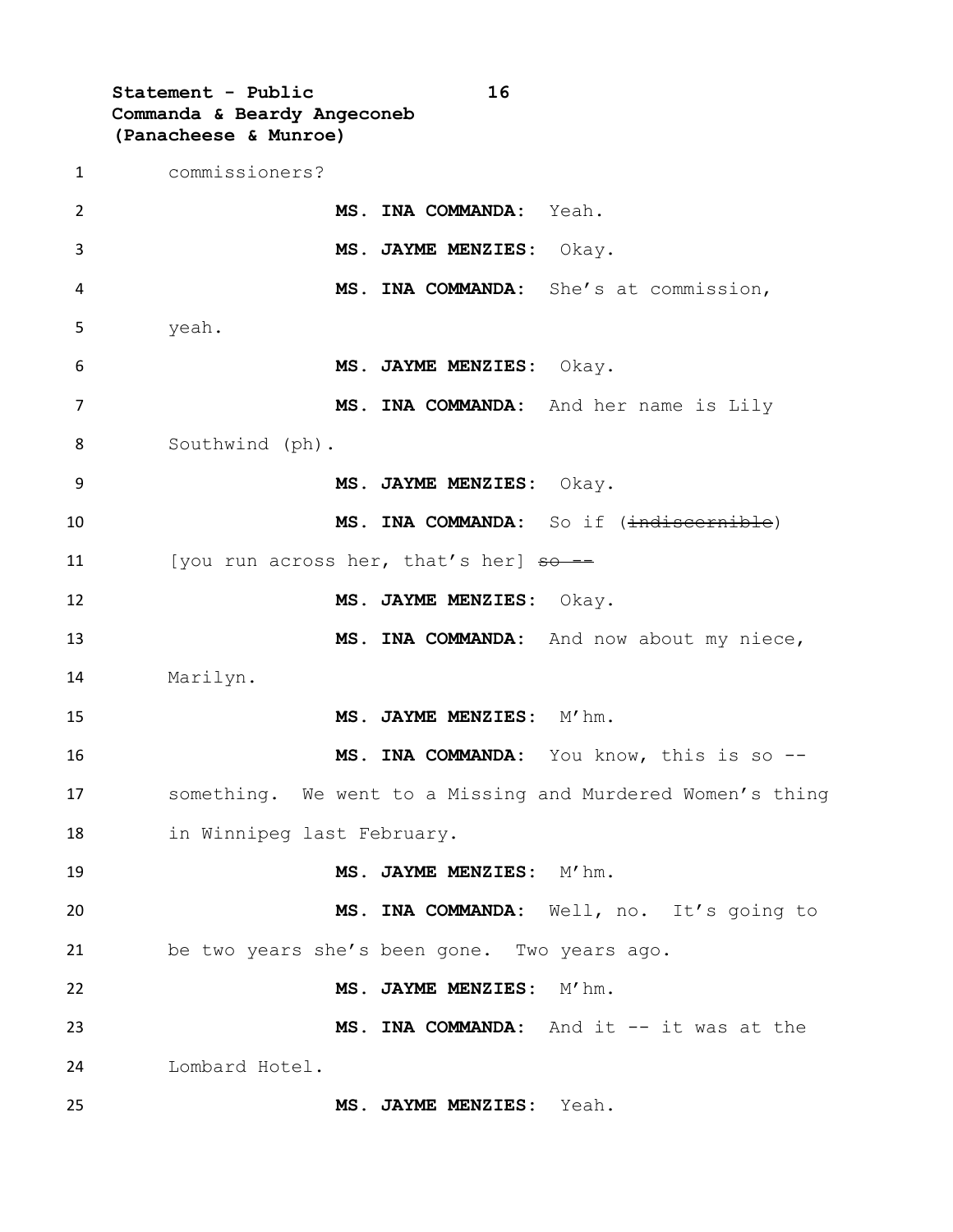**Statement - Public 17 Commanda & Beardy Angeconeb (Panacheese & Munroe)**

 **MS. INA COMMANDA:** In -- in the corner there. 3 MS. JAYME MENZIES: M'hm. **MS. INA COMMANDA:** My brother James, was 5 there. And -- and his daughter, Marilyn lived in Winnipeg. **MS. JAYME MENZIES:** M'hm. **MS. INA COMMANDA:** And we were there, and he kept saying, "I wonder why Marilyn hasn't called." **MS. JAYME MENZIES:** Hmmm. **MS. INA COMMANDA:** And he says, "She knows it's my payday too. She's always phoning me on payday," she -- he has, eh too? "She never called." **MS. JAYME MENZIES:** M'hm. **MS. INA COMMANDA:** So shortly after we got 15 home, I forget when -- anyway, I forget what date that was when -- what -- when they had that meeting in Winnipeg. So anyway, all of a sudden on Facebook this guy she used to 18 live with, he puts out something on Facebook and says, "Has anybody seen Marilyn? And we -- and her family's concerned about her." That's what he put on that Facebook. And the 21 -- later on that day, that's when they found -- found her body in that house that they -- they were renting. But she -- but according to the coroner, she -- she's been gone for a long time.

**MS. JAYME MENZIES:** M'hm.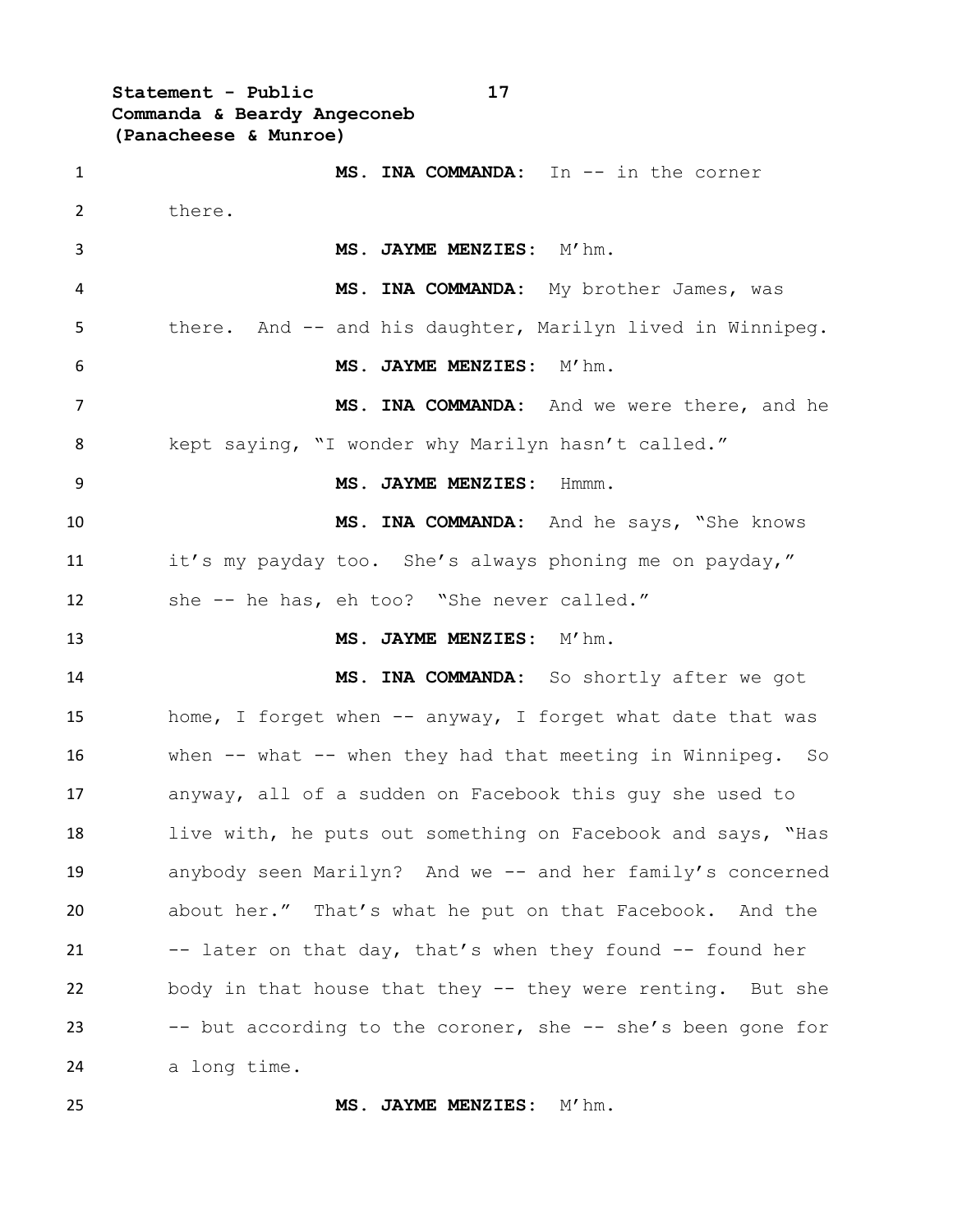**Statement - Public 18 Commanda & Beardy Angeconeb (Panacheese & Munroe)**

 **MS. INA COMMANDA:** Yeah. Cause it was a closed casket. **MS. JAYME MENZIES:** Okay. **MS. INA COMMANDA:** And they never even -- even the police never told us how she died. **MS. JAYME MENZIES:** No? **MS. INA COMMANDA:** No. And when we -- I asked at the funeral home how -- how it was going to be and that's what that guy -- funeral director said. He said that it had to be closed. He says, "I want the family to remember her as she looked. She was mummified," he said. So she -- she had been gone for a long time. Not just recently, eh? From the -- from the time they found her. **MS. JAYME MENZIES:** Hmmm. **MS. INA COMMANDA:** And they found her -- I -- I hear that she was all tied up in a chair. But I don't know if that's true. And that -- and police don't 18 say anything. And their reason is because he says, "If I told you how she died, you would tell somebody, but it wouldn't be the same as -- when -- that same way as I told you, because," he says, "we have to keep it quiet for now," he said. **MS. JAYME MENZIES:** M'hm. **MS. INA COMMANDA:** "Because of the investigation."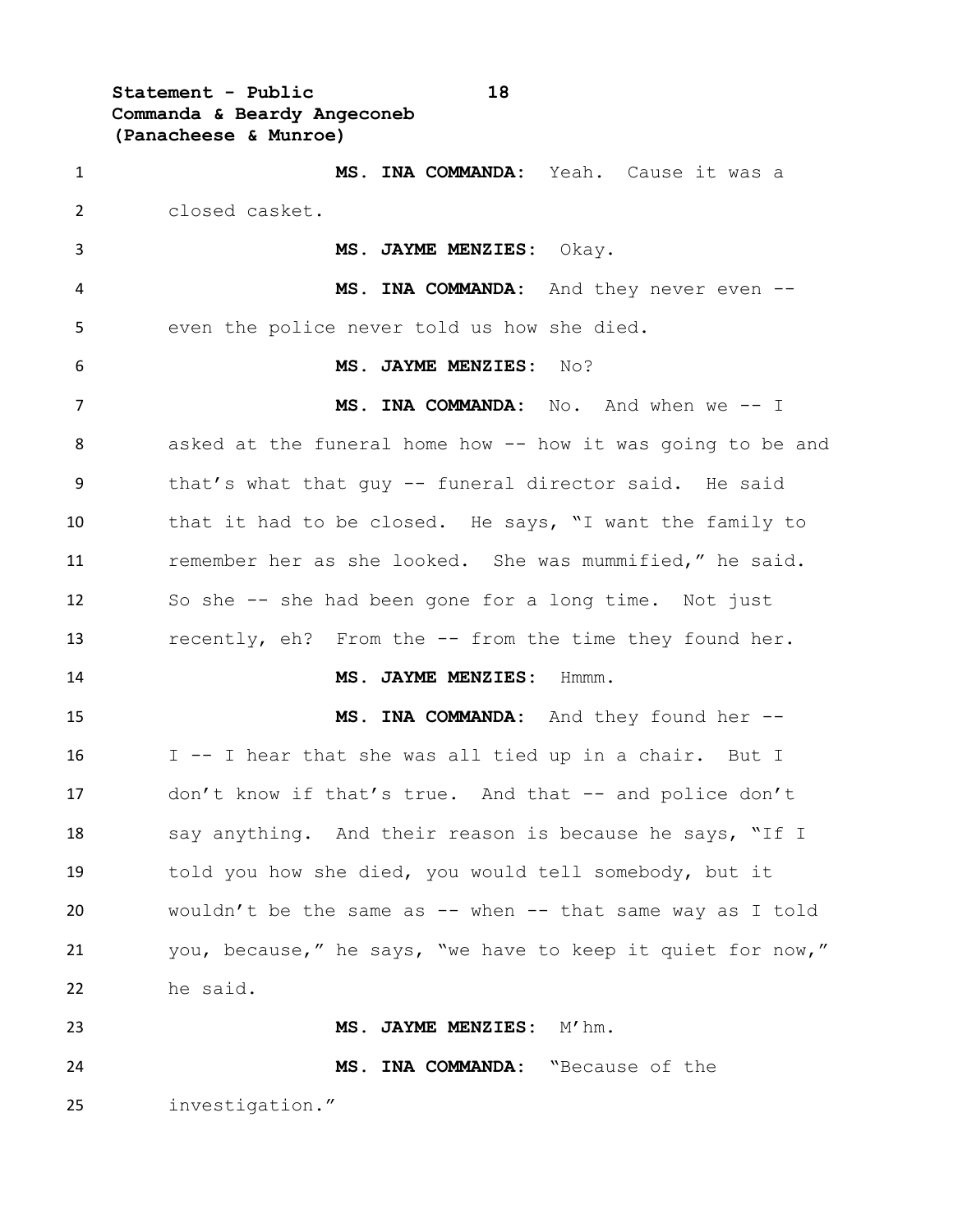**Statement - Public 19 Commanda & Beardy Angeconeb (Panacheese & Munroe)** 1 MS. JAYME MENZIES: M'hm. **MS. INA COMMANDA:** M'hm. **MS. JAYME MENZIES:** So did they ever lay charges on anyone? **MS. INA COMMANDA:** No. **MS. JAYME MENZIES:** And is the investigation still open? Or was it closed? 8 MS. INA COMMANDA: Last year it was, 'cause when we had that memorial for her -- **MS. JAYME MENZIES:** Yeah. **MS. INA COMMANDA:** -- I -- I spoke -- **MS. JAYME MENZIES:** They were still investigating? **MS. INA COMMANDA:** And there's only one person they'll speak to, which is my niece, and she lives in Big Trout Lake. 17 MS. JAYME MENZIES: Hmmm. **MS. INA COMMANDA:** She's a spokesperson for 19 the whole family. **MS. JAYME MENZIES:** Okay. **MS. INA COMMANDA:** But I -- I talk about like, my niece told me what he said to her. And I was so upset too, you know? So I called him. I got his name and number off of my niece, Joelly (ph). And I said, "There's something that's really bothering me about something you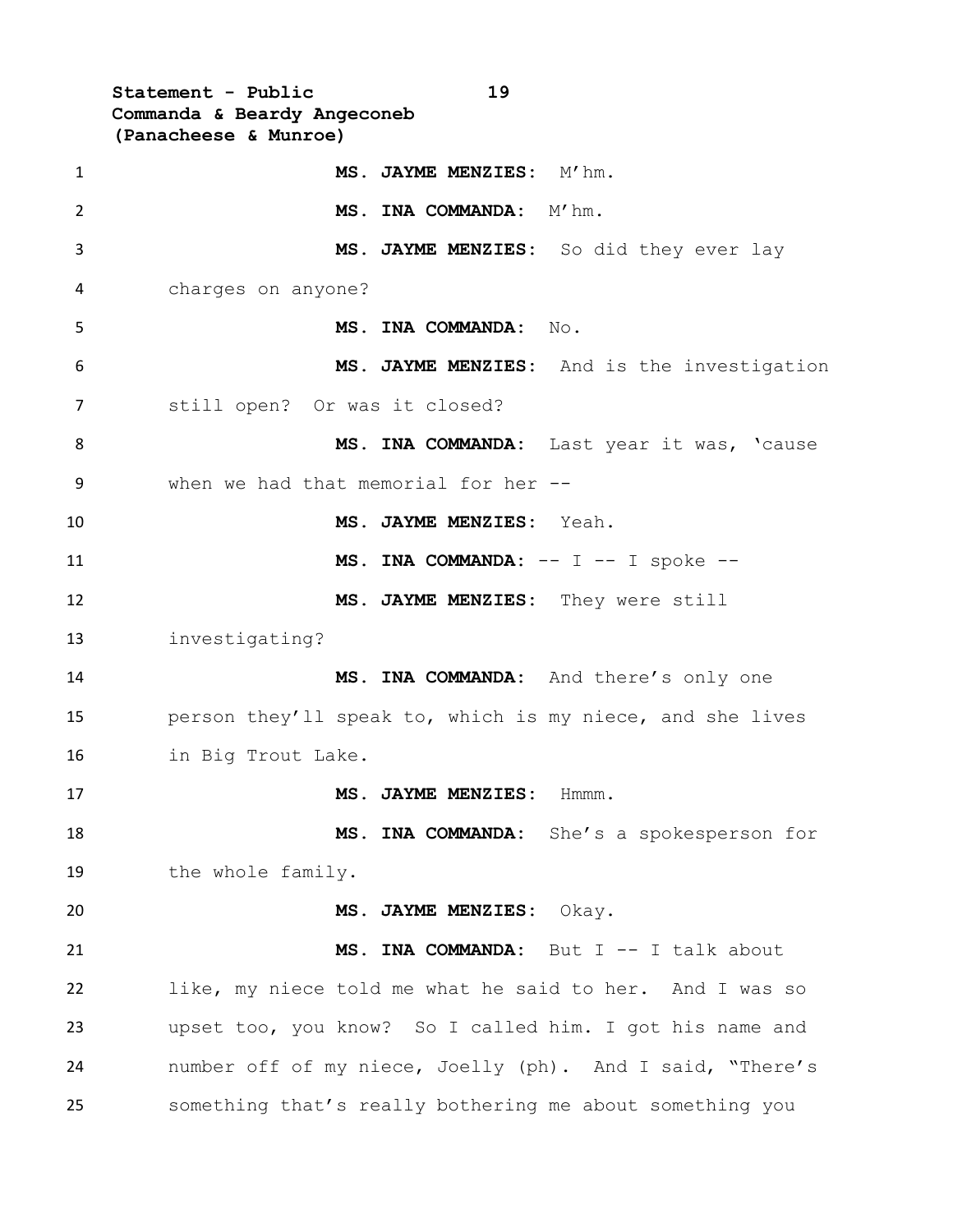# **Statement - Public 20 Commanda & Beardy Angeconeb (Panacheese & Munroe)**

| 1  | said." And I -- I talked to him on the phone. And he        |
|----|-------------------------------------------------------------|
| 2  | said, "What is that?" And he said, I -- I said, "You told   |
| 3  | Joelly that it was her lifestyle," and -- and I said, "What |
| 4  | does that have to do with what happened to her? Or you --   |
| 5  | the way you guys are investigating?" And he was all -- you  |
| 6  | know, he was all apologies and stuff.                       |
| 7  | MS. JAYME MENZIES: M'hm.                                    |
| 8  | MS. INA COMMANDA: And he says, "I'm sorry                   |
| 9  | that you got it the wrong way," he said. He says, "I        |
| 10 | didn't mean it the way it sounds." So I don't know.         |
| 11 | She -- yeah, and really you know what he meant by that, you |
| 12 | know? Like, I tried to ask him.                             |
| 13 | MS. JAYME MENZIES: M'hm.                                    |
| 14 | MS. INA COMMANDA: And he says, "I'm the                     |
| 15 | voice that speaks for this woman," he says. He says,        |
| 16 | "Don't," you know, he says, "don't feel like I did anything |
| 17 | wrong," he said.                                            |
| 18 | MS. JAYME MENZIES: M'hm.                                    |
| 19 | MS. INA COMMANDA: He -- and he did                          |
| 20 | apologize -- apologize for that.                            |
| 21 | MS. JAYME MENZIES: M'hm.                                    |
| 22 | MS. INA COMMANDA: Yeah, he -- nothing he                    |
| 23 | hasn't heard anything.                                      |
| 24 | MS. JAYME MENZIES: Okay. And when has your                  |
| 25 | niece heard from them most recently? Or have they kind of   |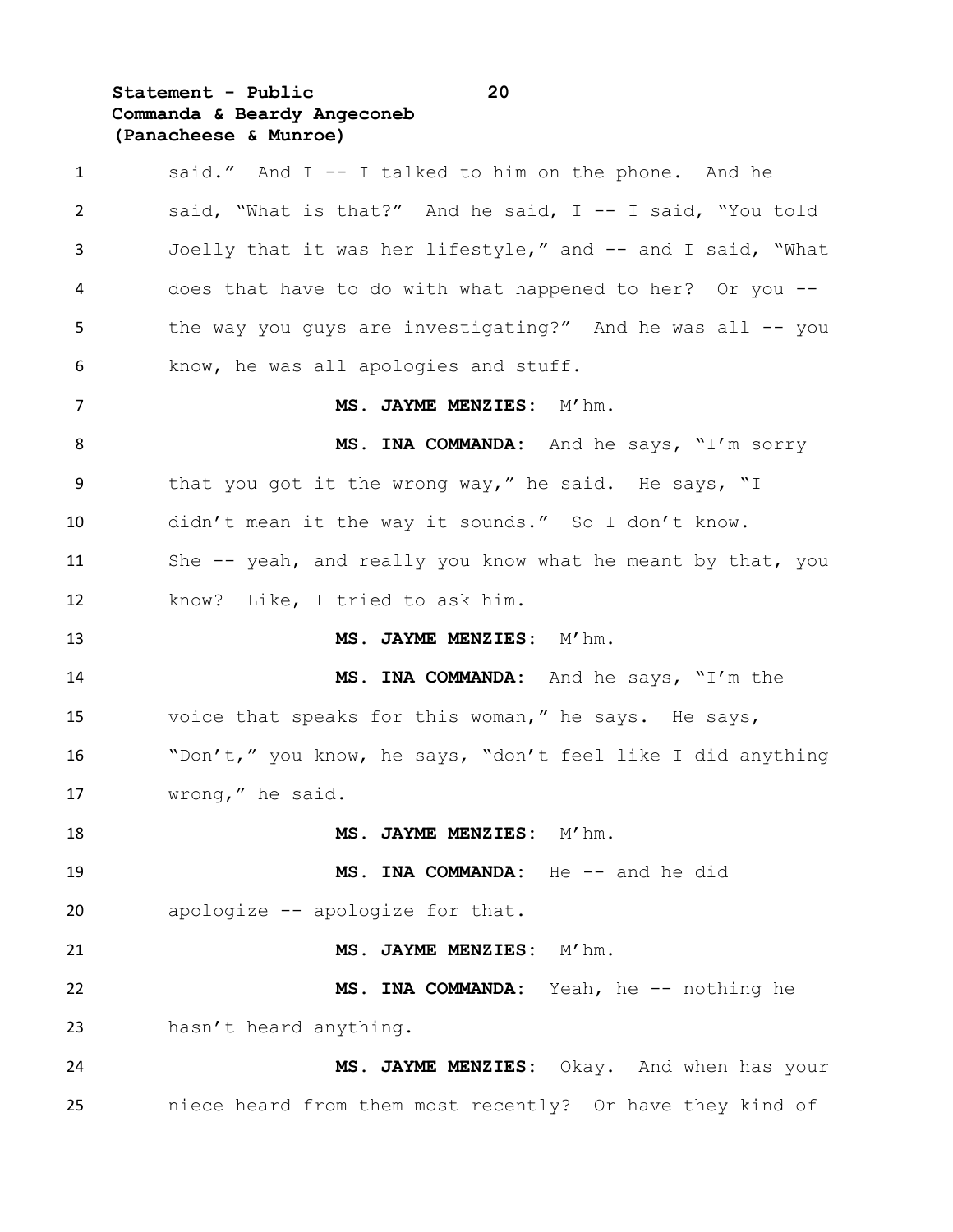**Statement - Public 21 Commanda & Beardy Angeconeb (Panacheese & Munroe)**

 stopped talking? **MS. INA COMMANDA:** I think they -- she hasn't said anything. **MS. JAYME MENZIES:** Okay. **MS. INA COMMANDA:** I used to phone her all the time to find out eh -- last year was the last time I 7 spoke to that detective. 8 MS. JAYME MENZIES: M'hm. And -- and now, this happened a bit more recently -- **MS. INA COMMANDA:** Yeah. **MS. JAYME MENZIES:** -- than the other situation? Were there moral supports put in place for your niece's family? I mean, during the process of this investigation, were there anything -- were there Victim Services offered to your family or maybe a counsellor or a therapist or cultural, traditional, spiritual healing? You know, like, was -- **MS. INA COMMANDA:** No. 19 MS. JAYME MENZIES:  $--$  any of this stuff offered? No? Nothing? **MS. INA COMMANDA:** No. See she -- she left two little kids behind in Winnipeg, yeah? **MS. JAYME MENZIES:** Okay. **MS. INA COMMANDA:** Yeah, and the father looks after them, but I -- I talked to him, when was that?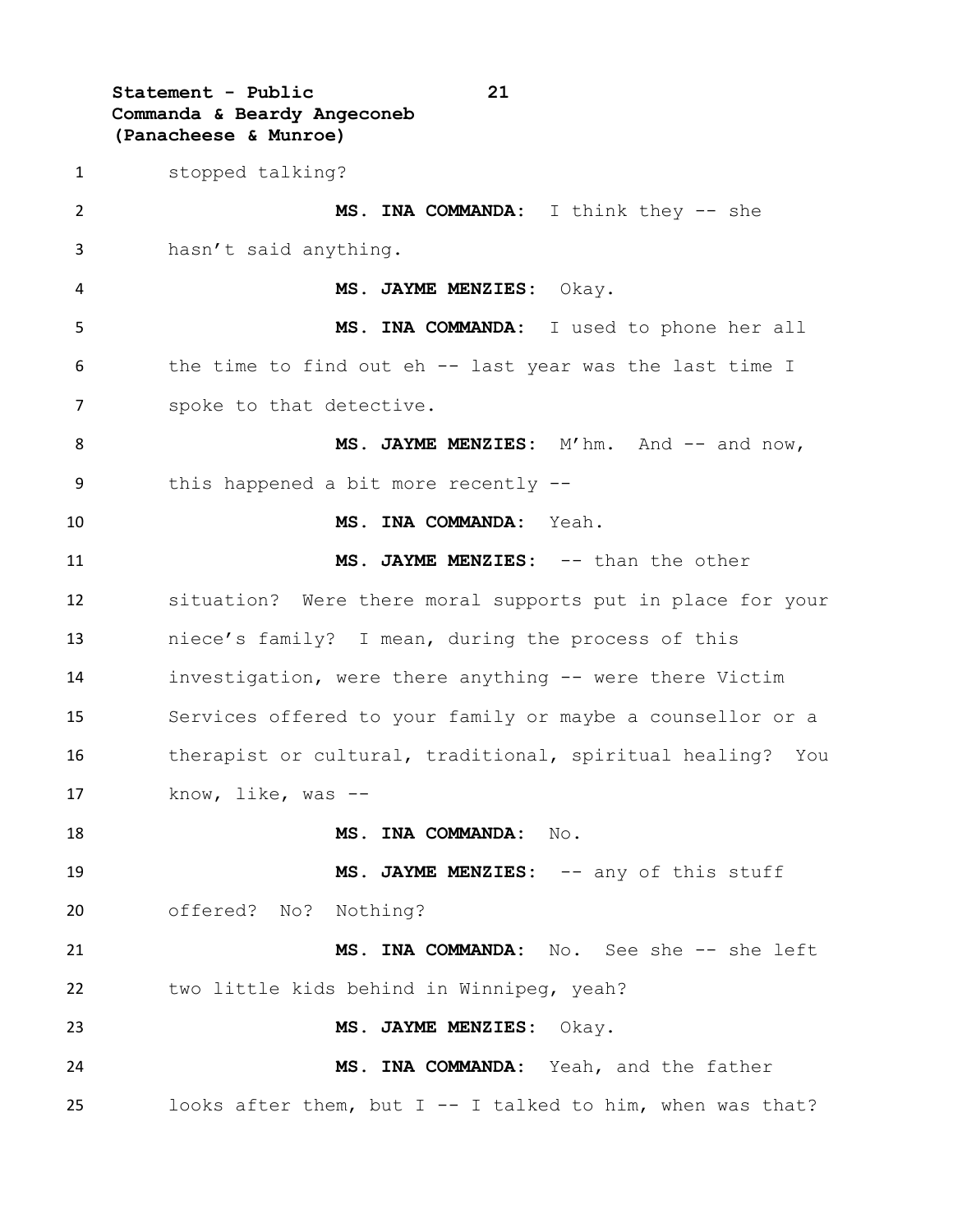# **Statement - Public 22 Commanda & Beardy Angeconeb (Panacheese & Munroe)**

 This past summer, anyway, I -- I talked to him. And -- and he says -- I said, "Does anybody ever call you?" And he said, "No." **MS. JAYME MENZIES:** M'hm. **MS. INA COMMANDA:** You know, like, for his kids. **MS. JAYME MENZIES:** M'hm. 8 MS. INA COMMANDA: Yeah. And that's why my brother has to be here. **MS. JAYME MENZIES:** Yeah. **MS. INA COMMANDA:** He needs somebody. 12 MS. JAYME MENZIES: M'hm. **MS. INA COMMANDA:** Like, when he -- when he 14 -- when this was being arranged, I guess he was talking to maybe Barbara or somebody. I don't know if you know Barbara? **MS. JAYME MENZIES:** I don't, no. **MS. INA COMMANDA:** But he -- I was telling Barbara that you know how men are? They don't share their feelings, really. **MS. JAYME MENZIES:** M'hm. **MS. INA COMMANDA:** You know? They -- they sit there and -- but he needs somebody. My parents are 24 gone. **MS. JAYME MENZIES:** M'hm.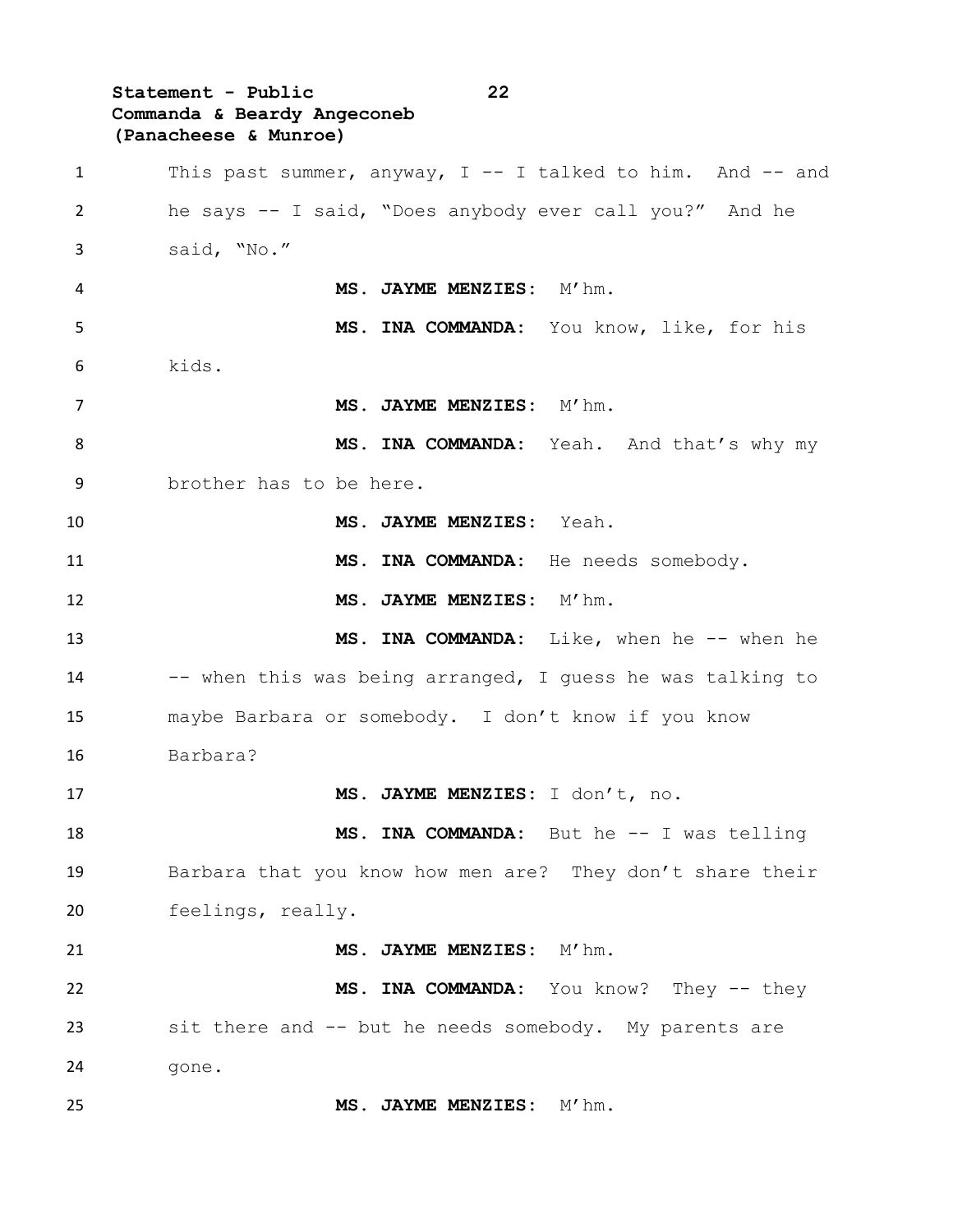**Statement - Public 23 Commanda & Beardy Angeconeb (Panacheese & Munroe)**

 **MS. INA COMMANDA:** And he says to me, "But I want you to sit beside me, wherever I'm going to be I want you there," he said to me. I said, "Yeah, I can do that." **MS. JAYME MENZIES:** M'hm. **MS. INA COMMANDA:** I said, "I'm trying so hard for him to come here." He needs -- he needs somebody. 7 MS. JAYME MENZIES: M'hm. **MS. INA COMMANDA:** Yeah. **MS. JAYME MENZIES:** How old are the -- the children? The two children? **MS. INA COMMANDA:** Her children? **MS. JAYME MENZIES:** Yeah. **MS. INA COMMANDA:** My -- [Marilyn's Son] I think is 15, and [Marilyn's Daughter] must be about 12. **MS. JAYME MENZIES:** Okay. **MS. INA COMMANDA:** They're -- they're still young. **MS. JAYME MENZIES:** And do you know, maybe -- maybe you're not the best -- maybe I should be asking someone else this question, but do you know if there has been any sort of impact on them or were they too young to remember all that? Or, you know, have they sought out 23 help or support for (indiscernible) [at all]? 24 MS. INA COMMANDA: I -- I -- maybe -- maybe 25 [H.] is taking them.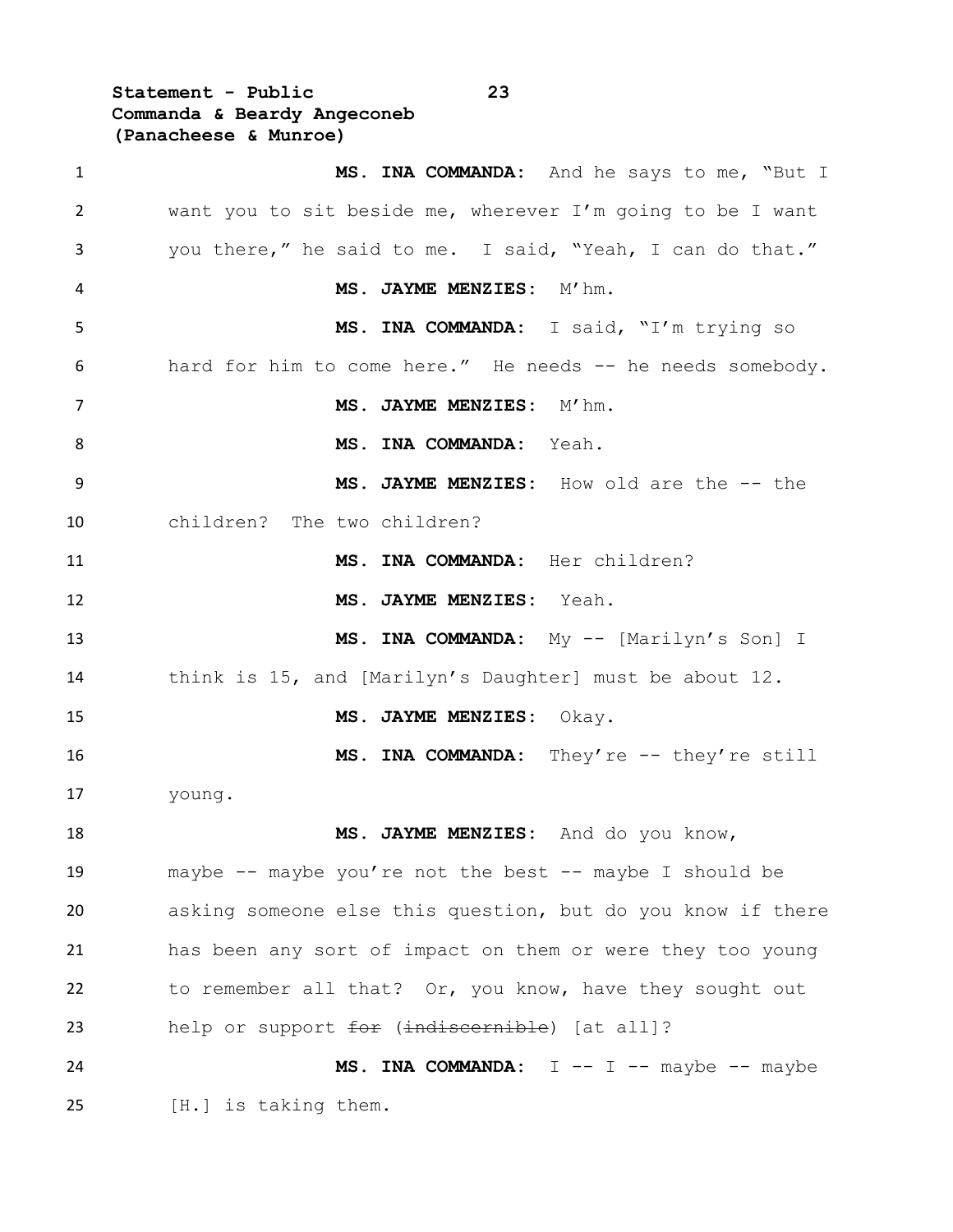**Statement - Public 24 Commanda & Beardy Angeconeb (Panacheese & Munroe)** 1 MS. JAYME MENZIES: M'hm. **MS. INA COMMANDA:** Like I say, I haven't talked to her boy since -- **MS. JAYME MENZIES:** M'hm. **MS. INA COMMANDA:** -- this past summer. And with the -- I know the little girl is really -- you know, 7 she wanted to be by the coffin all the time. 8 MS. JAYME MENZIES: M'hm. **MS. INA COMMANDA:** We had the service in Winnipeg, and then we had the service in (indiscernible). I just -- **MS. JAYME MENZIES:** Okay. **MS. INA COMMANDA:** -- by the (indiscernible). **MS. JAYME MENZIES:** M'hm. **MS. INA COMMANDA:** And she stood right there until the last bit of drape -- **MS. JAYME MENZIES:** M'hm. 19 MS. INA COMMANDA:  $--$  covered that coffin. **MS. JAYME MENZIES:** M'hm. **MS. INA COMMANDA:** And she was only, what? She must be about 12. Maybe about ten. **MS. JAYME MENZIES:** M'hm. **MS. INA COMMANDA:** Yeah. **MS. JAYME MENZIES:** Hmmm.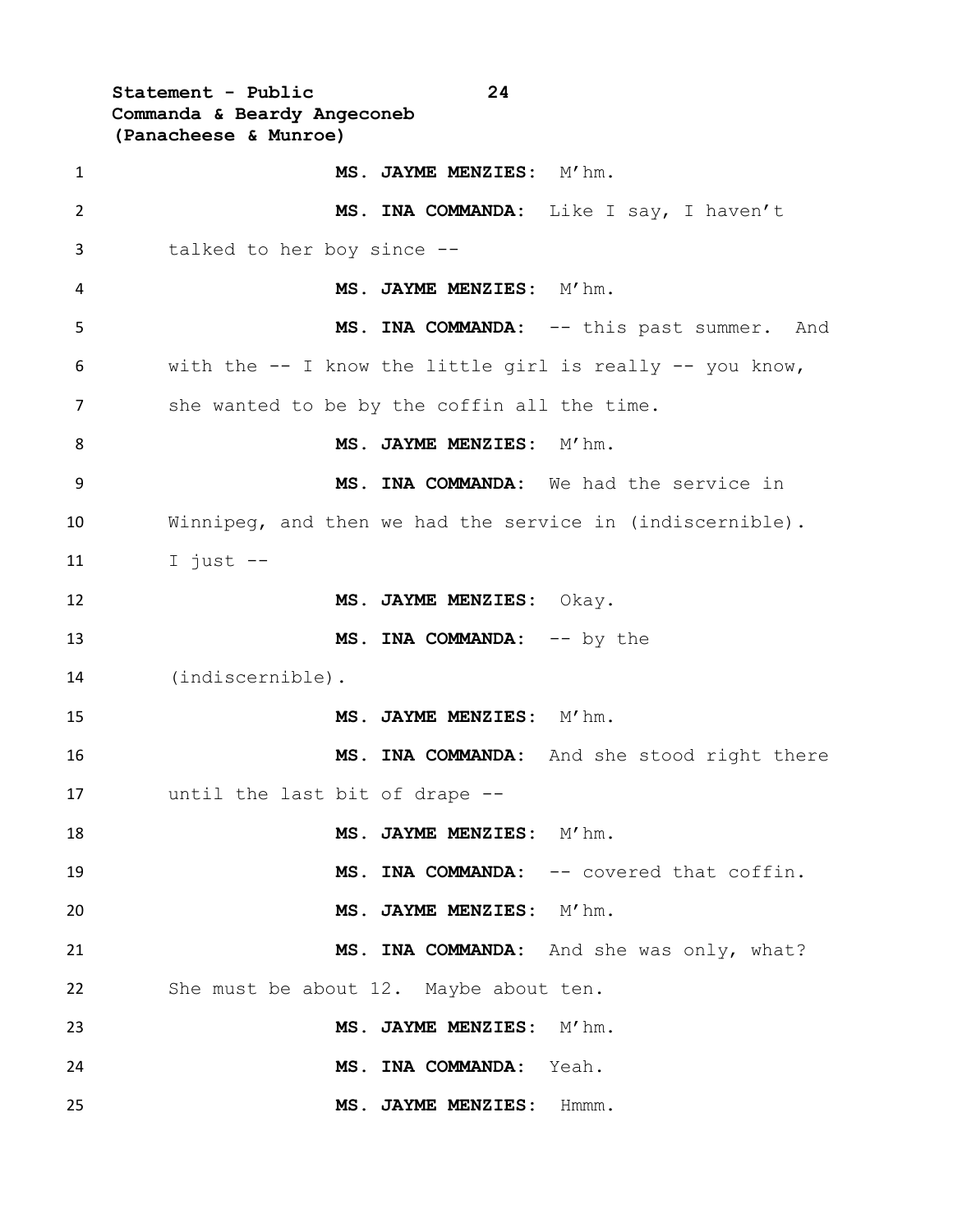**Statement - Public 25 Commanda & Beardy Angeconeb (Panacheese & Munroe)**

25 that stuff then that's okay.

 **MS. INA COMMANDA:** M'hm. Yeah, and -- 2 MS. JAYME MENZIES: And there was -- you -- you mentioned earlier that they didn't want to tell you at 4 the time the causes of death, but has there been any update or report on that since? No? **MS. INA COMMANDA:** No. I don't know, maybe 7 they'll be able to talk about it. **MS. JAYME MENZIES:** You know what? If you want to encourage him to open up about it, he's welcome to speak to us and just share the positive memories he has about his daughter. He doesn't actually have to speak about the negative incidents or since then at all. He can just speak about his memories of her childhood, and you know, the good times he shared and what kind of person she was, and what the family loved about her, and things like 16 that. So if that's more what he wants to share, that's 17 also an option. And for that matter, if -- if you two want 18 to talk about -- if you want to talk about your niece, or if you two want to talk about Viola, and just share your positive memories about them, that's part of what we want to hear too. **MS. INA COMMANDA:** M'hm. **MS. JAYME MENZIES:** 'Cause that's important too. So if you might have an easier time talking about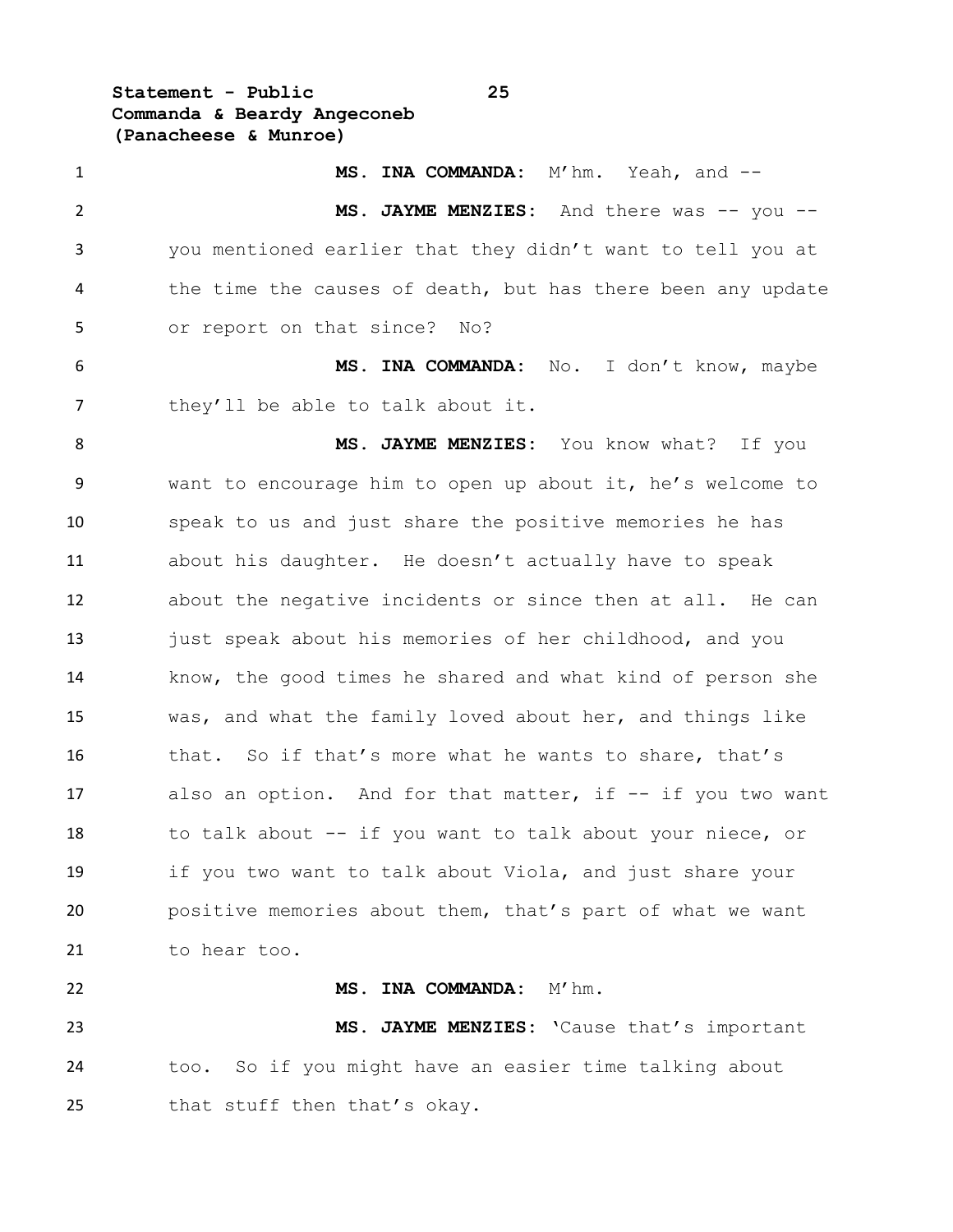**Statement - Public 26 Commanda & Beardy Angeconeb (Panacheese & Munroe)**

 **MS. INA COMMANDA:** You can tell her what you know about Viola. **MS. MARGARET BEARDY ANGECONEB:** Yeah, maybe. **MS. JAYME MENZIES:** Do you mind if? Okay. Are you comfortable with that? Yeah. **MS. MARGARET BEARDY ANGECONEB:** Yeah, Viola -- when we grew up that was at the residential school. **MS. JAYME MENZIES:** Okay. **MS. MARGARET BEARDY ANGECONEB:** Yeah. But I 11 -- I knew her too when she was married and with all her 12 kids in (<del>indiscernible</del>) town [Balmertown]. **MS. JAYME MENZIES:** M'hm. **MS. MARGARET BEARDY ANGECONEB:** And I lived in Red Lake. **MS. JAYME MENZIES:** I see. **MS. MARGARET BEARDY ANGECONEB:** Yeah. And so I mostly -- I grew up was in Red Lake. And then I went to Kenora when I was six to the residential school. I went to a high school from there too. **MS. JAYME MENZIES:** M'hm. **MS. MARGARET BEARDY ANGECONEB:** But then she was always -- like, we always hanged around together, the four or five of us. And -- and the things that I remember about her was her stories, and she was funny. And -- and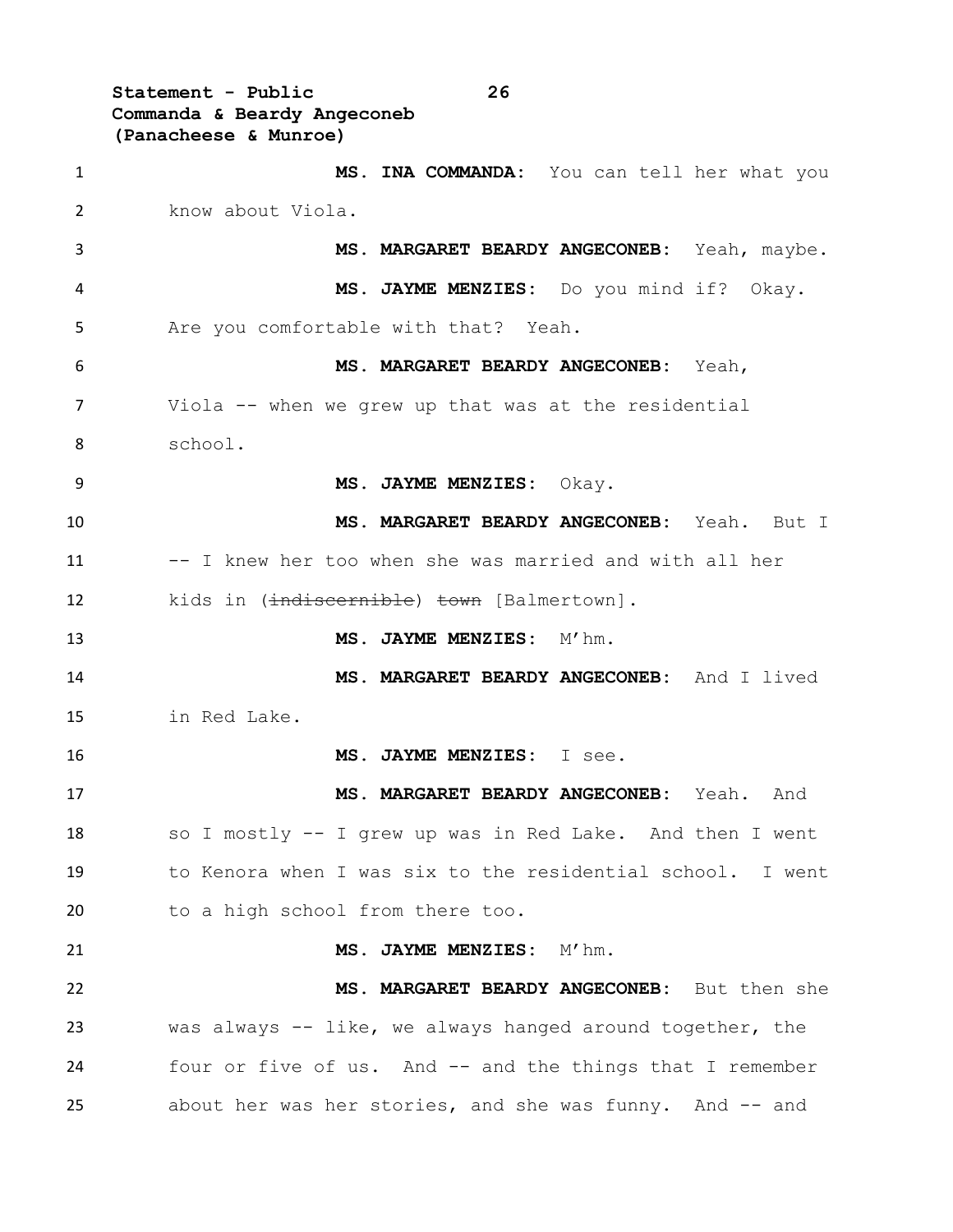**Statement - Public 27 Commanda & Beardy Angeconeb (Panacheese & Munroe)** she liked to dance. **MS. JAYME MENZIES:** M'hm. **MS. MARGARET BEARDY ANGECONEB:** Yeah. We shared the same music. **MS. JAYME MENZIES:** M'hm. **MS. MARGARET BEARDY ANGECONEB:** Yeah. And then when she got sick that -- I remember my brother telling me that -- that she had cancer and all that. And I was living here in Thunder Bay. And my father had stayed with you. Did he stay with you? **MS. INA COMMANDA:** (Indiscernible)? **MS. MARGARET BEARDY ANGECONEB:** Yeah. **MS. INA COMMANDA:** No, he stayed with Paige (ph). **MS. MARGARET BEARDY ANGECONEB:** Paige, yeah with our daughter. Yeah. That's where he was staying, and he was telling me about Viola. **MS. JAYME MENZIES:** M'hm. **MS. MARGARET BEARDY ANGECONEB:** How he was - - how she was. And said that I -- I feel sorry for her, 'cause she can't -- 'cause sometimes she can't remember what -- where she was. **MS. JAYME MENZIES:** M'hm. **MS. MARGARET BEARDY ANGECONEB:** She would lose her sense of something, but then she was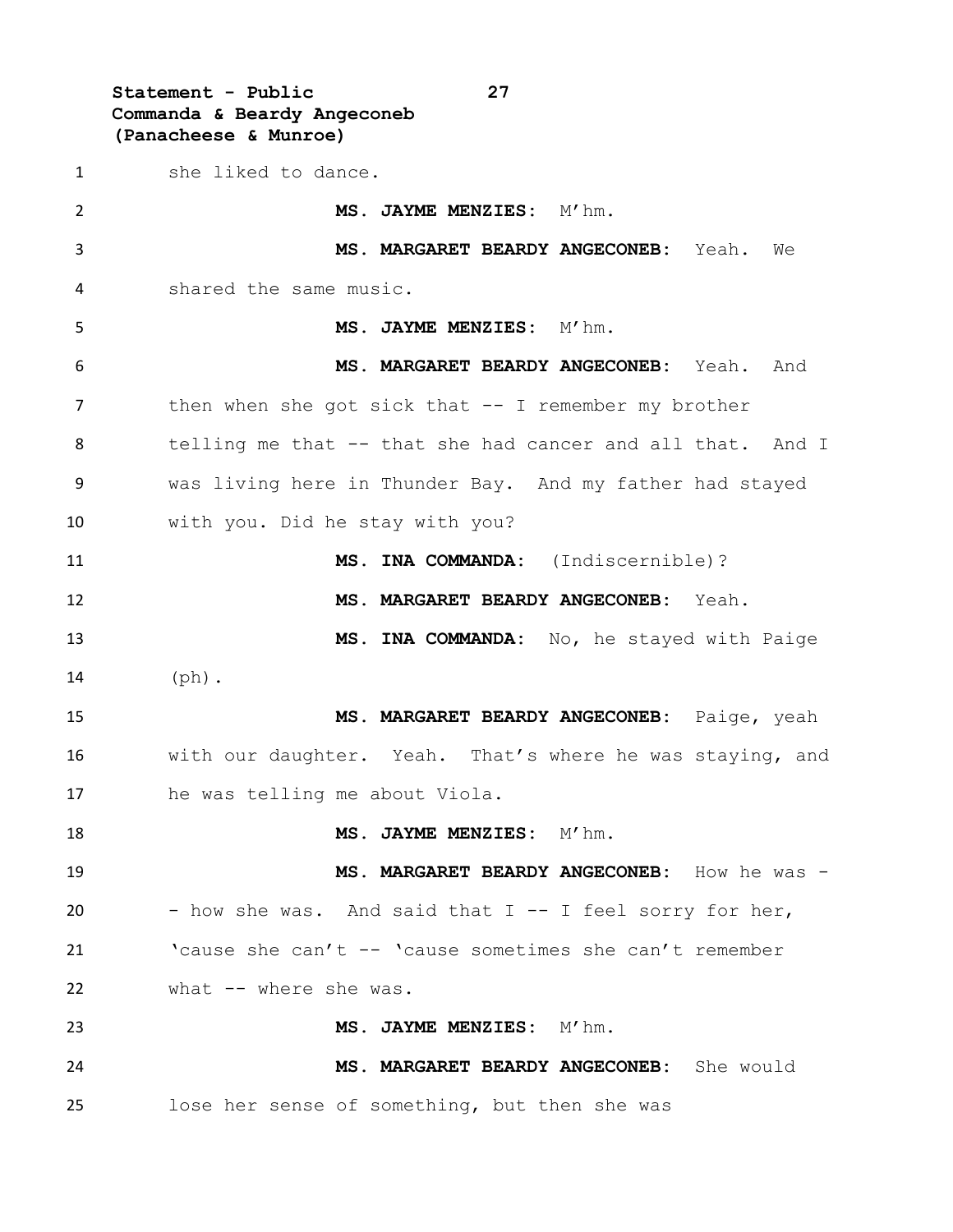**Statement - Public 28 Commanda & Beardy Angeconeb (Panacheese & Munroe)** 1 (indiscernible) [doing]. He was telling me that about her. **MS. JAYME MENZIES:** M'hm. Was that related to the cancer? Is that what? **MS. MARGARET BEARDY ANGECONEB:** I think so.  $5 \qquad \qquad \mathbb{I} \text{ -- }$  **MS. INA COMMANDA:** I -- I think he was on so much pills, eh? **MS. JAYME MENZIES:** Oh. **MS. INA COMMANDA:** (<del>Indiscernible</del>) [Like --] and -- **MS. MARGARET BEARDY ANGECONEB:** Yeah. **MS. INA COMMANDA:** 'Cause she basically go 13 to --  $\frac{1}{1}$  ike, her (indiscernible) [would break out too, on her face]. **MS. JAYME MENZIES:** Yeah. **MS. INA COMMANDA:** One of those -- **MS. JAYME MENZIES:** Just 'cause side effects and stuff like that. **MS. INA COMMANDA:** Yeah. **MS. JAYME MENZIES:** She was -- **MS. INA COMMANDA:** M'hm. **MS. MARGARET BEARDY ANGECONEB:** Yeah. That's what he was telling me about her anyways. And we kind of felt for her. **MS. JAYME MENZIES:** M'hm.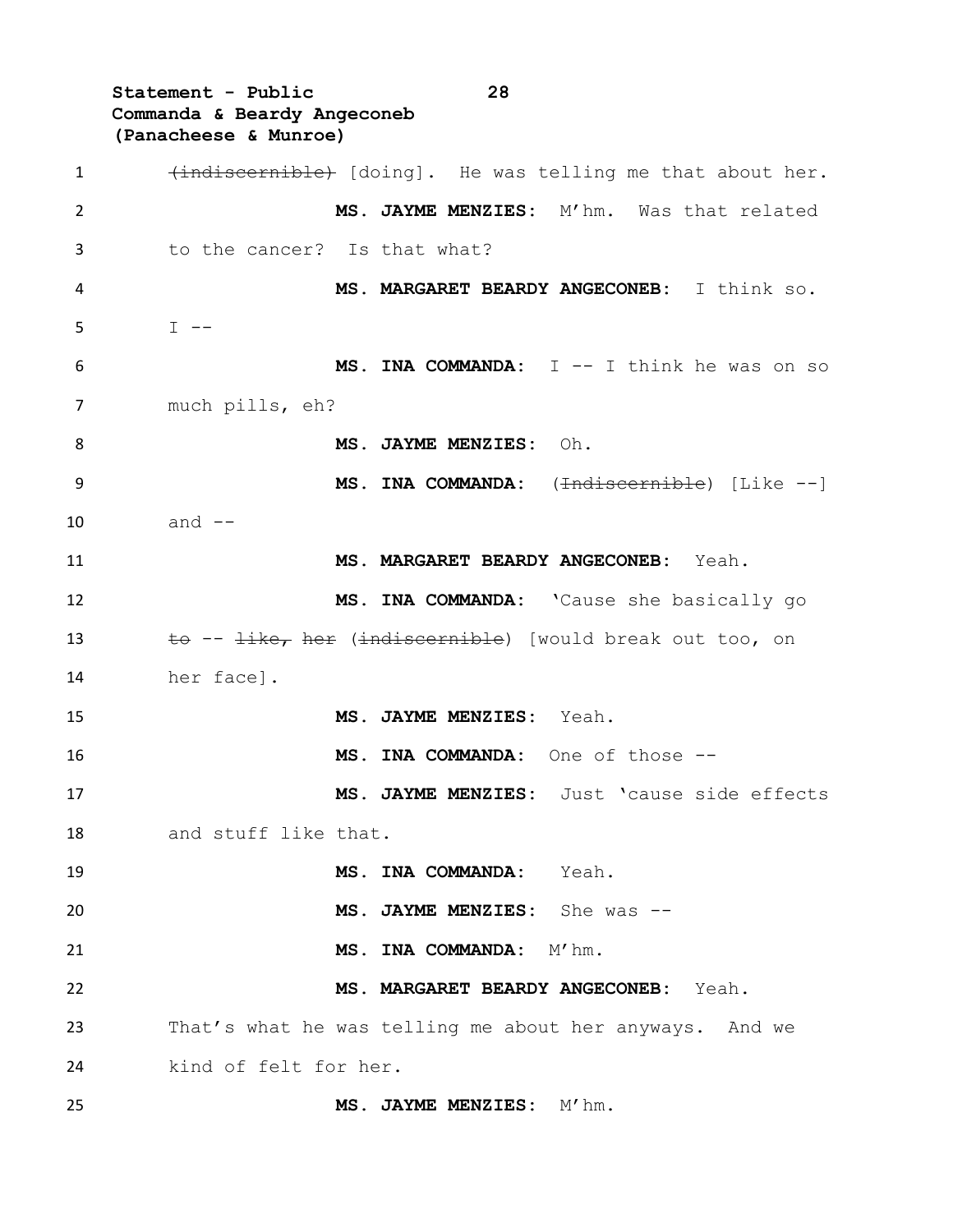**Statement - Public 29 Commanda & Beardy Angeconeb (Panacheese & Munroe)**

| $\mathbf{1}$   | MS. MARGARET BEARDY ANGECONEB: But she was             |
|----------------|--------------------------------------------------------|
| $\overline{2}$ | going through. But when I heard that she went missing, |
| 3              | (indiscernible) [That --] that took a lot of toll.     |
| 4              | MS. JAYME MENZIES: Yeah.                               |
| 5              | MS. MARGARET BEARDY ANGECONEB: Yeah. But               |
| 6              | every time when $--$ when we go for a ride $--$        |
| 7              | MS. JAYME MENZIES: Yeah.                               |
| 8              | MS. MARGARET BEARDY ANGECONEB: -- in the               |
| 9              | bush, I always think, "Oh, Viola, where are you?"      |
| 10             | MS. JAYME MENZIES: M'hm. Yeah.                         |
| 11             | MS. MARGARET BEARDY ANGECONEB: M'hm.                   |
| 12             | MS. JAYME MENZIES: This would kind of just             |
| 13             | always be on the back of your mind?                    |
| 14             | MS. MARGARET BEARDY ANGECONEB: Yeah. And               |
| 15             | that's about all but we had good times.                |
| 16             | MS. JAYME MENZIES: M'hm.                               |
| 17             | MS. MARGARET BEARDY ANGECONEB: Yeah.                   |
| 18             | MS. JAYME MENZIES: (Indiscernible) [Nothing            |
| 19             | like music and dancing --] dance and                   |
| 20             | MS. MARGARET BEARDY ANGECONEB: M'hm.                   |
| 21             | MS. JAYME MENZIES: -- (indiscernible) [to              |
| 22             | bring people together, that's good].                   |
| 23             | MS. MARGARET BEARDY ANGECONEB: Oh, we were             |
| 24             | having fun too.                                        |
| 25             | MS. JAYME MENZIES: M'hm.                               |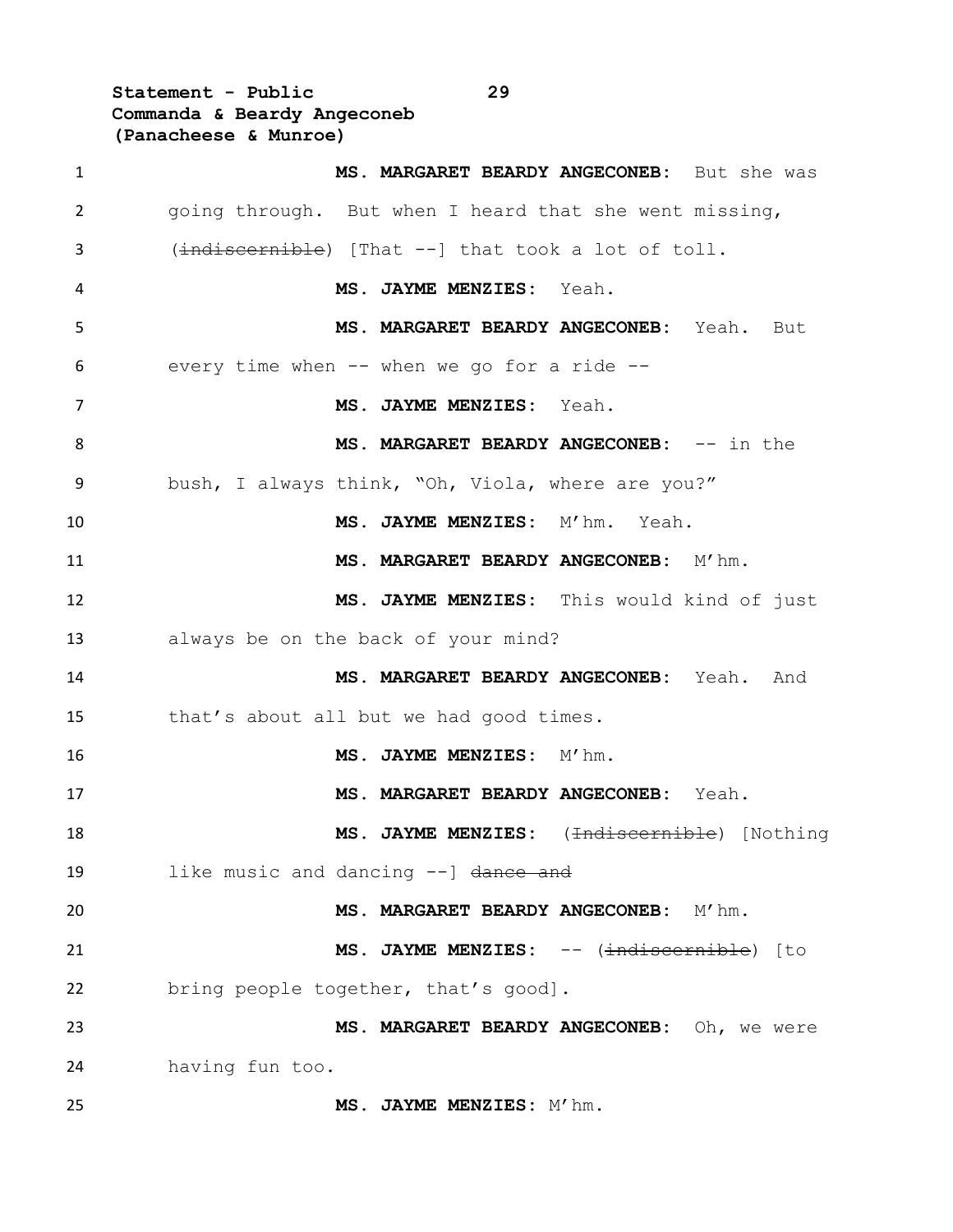**Statement - Public 30 Commanda & Beardy Angeconeb (Panacheese & Munroe)**

| $\mathbf{1}$   | MS. MARGARET BEARDY ANGECONEB: As her kids.                |
|----------------|------------------------------------------------------------|
| $\overline{2}$ | MS. JAYME MENZIES: Yeah.                                   |
| 3              | MS. MARGARET BEARDY ANGECONEB: And she                     |
| 4              | talked a lot about her kids. And even to the principal     |
| 5              | that we had when we were in residential school.            |
| 6              | MS. JAYME MENZIES: M'hm.                                   |
| 7              | MS. MARGARET BEARDY ANGECONEB: She used to                 |
| 8              | phone -- phone them up. They would tell her, "Viola,       |
| 9              | you're going to have a high telephone bill." She said,     |
| 10             | "Oh, that's all right. My husband's working." But I        |
| 11             | remember our principal telling -- telling me that 'cause I |
| 12             | used to go and visit them too.                             |
| 13             | MS. JAYME MENZIES: Okay.                                   |
| 14             | MS. MARGARET BEARDY ANGECONEB: Yeah.                       |
| 15             | Especially their daughter. The principal's daughter.       |
| 16             | MS. JAYME MENZIES: Did -- sorry, did those                 |
| 17             | kids go to the residential school?                         |
| 18             | MS. MARGARET BEARDY ANGECONEB:<br>No.                      |
| 19             | MS. JAYME MENZIES: Okay. She just was                      |
| 20             | touching base? Okay.                                       |
| 21             | MS. MARGARET BEARDY ANGECONEB: M'hm. She                   |
| 22             | used to tell them about her life and her kids.             |
| 23             | MS. JAYME MENZIES: Yeah.                                   |
| 24             | MS. MARGARET BEARDY ANGECONEB: That's what                 |
| 25             | they told me.                                              |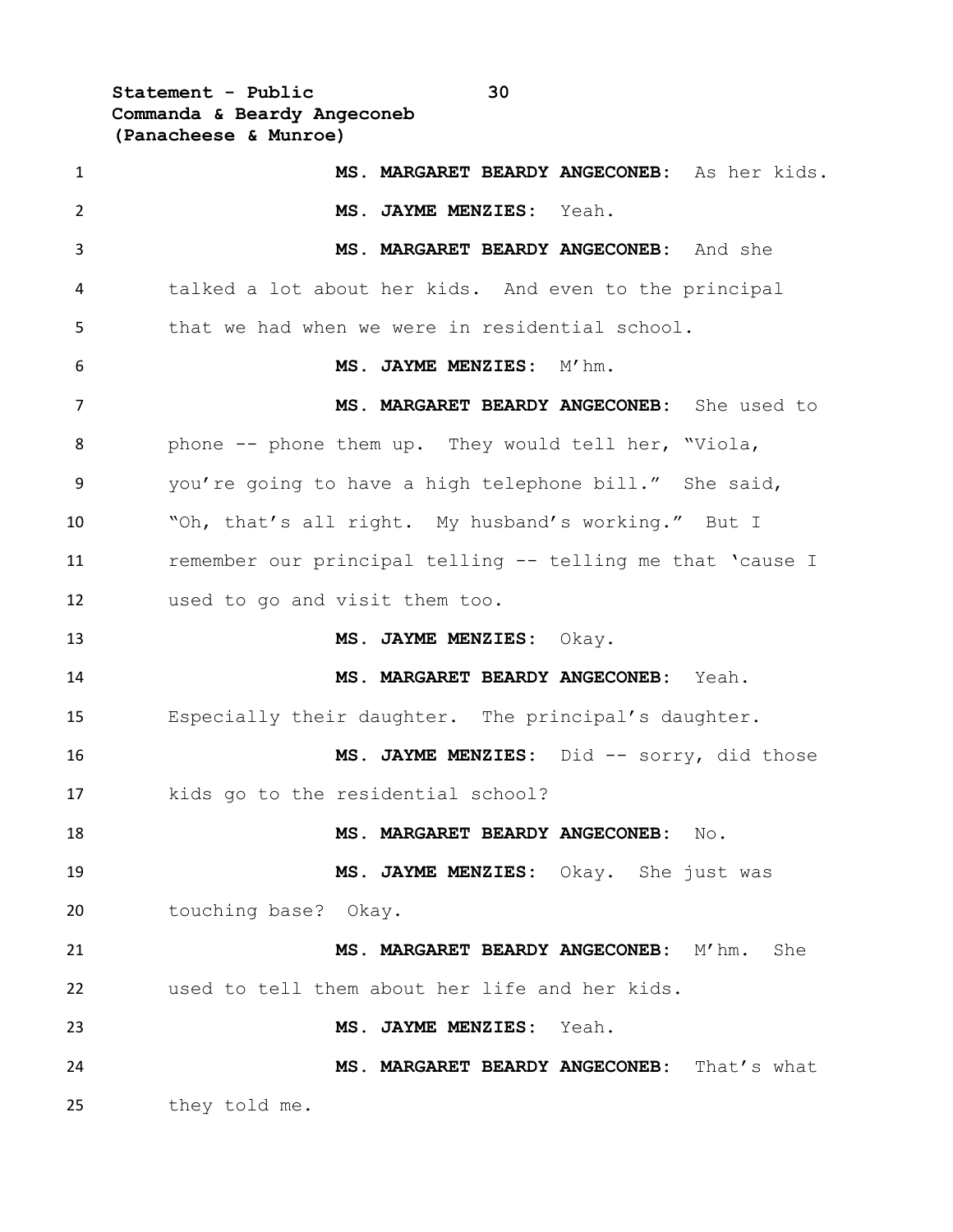**Statement - Public 31 Commanda & Beardy Angeconeb (Panacheese & Munroe)**

 **MS. JAYME MENZIES:** Yeah. How many kids did Viola have? **MS. MARGARET BEARDY ANGECONEB:** Seven. **MS. INA COMMANDA:** Seven. **MS. JAYME MENZIES:** Seven? Wow. **MS. INA COMMANDA:** They're all grown up now. Beautiful. **MS. JAYME MENZIES:** Yeah. Yeah? 9 MS. INA COMMANDA: M'hm. **MS. MARGARET BEARDY ANGECONEB:** So that's my 11 -- some of my memories of her that I can -- **MS. JAYME MENZIES:** M'hm. **MS. MARGARET BEARDY ANGECONEB:** -- that stood out with me about her. **MS. JAYME MENZIES:** M'hm. **MS. MARGARET BEARDY ANGECONEB:** Yeah. **MS. JAYME MENZIES:** Do you have anything 18 else you can share about any (indiscernible) [Viola? Maybe] when you guys were growing up or? **MS. INA COMMANDA**: Well, you know I -- I'm going to residential school two year apart. Like -- **MS. JAYME MENZIES**: M'hm. **MS. INA COMMANDA**: -- and -- but when -- in the summer time, we used to all go home. And I'd be working, because you know, my dad would be in the hospital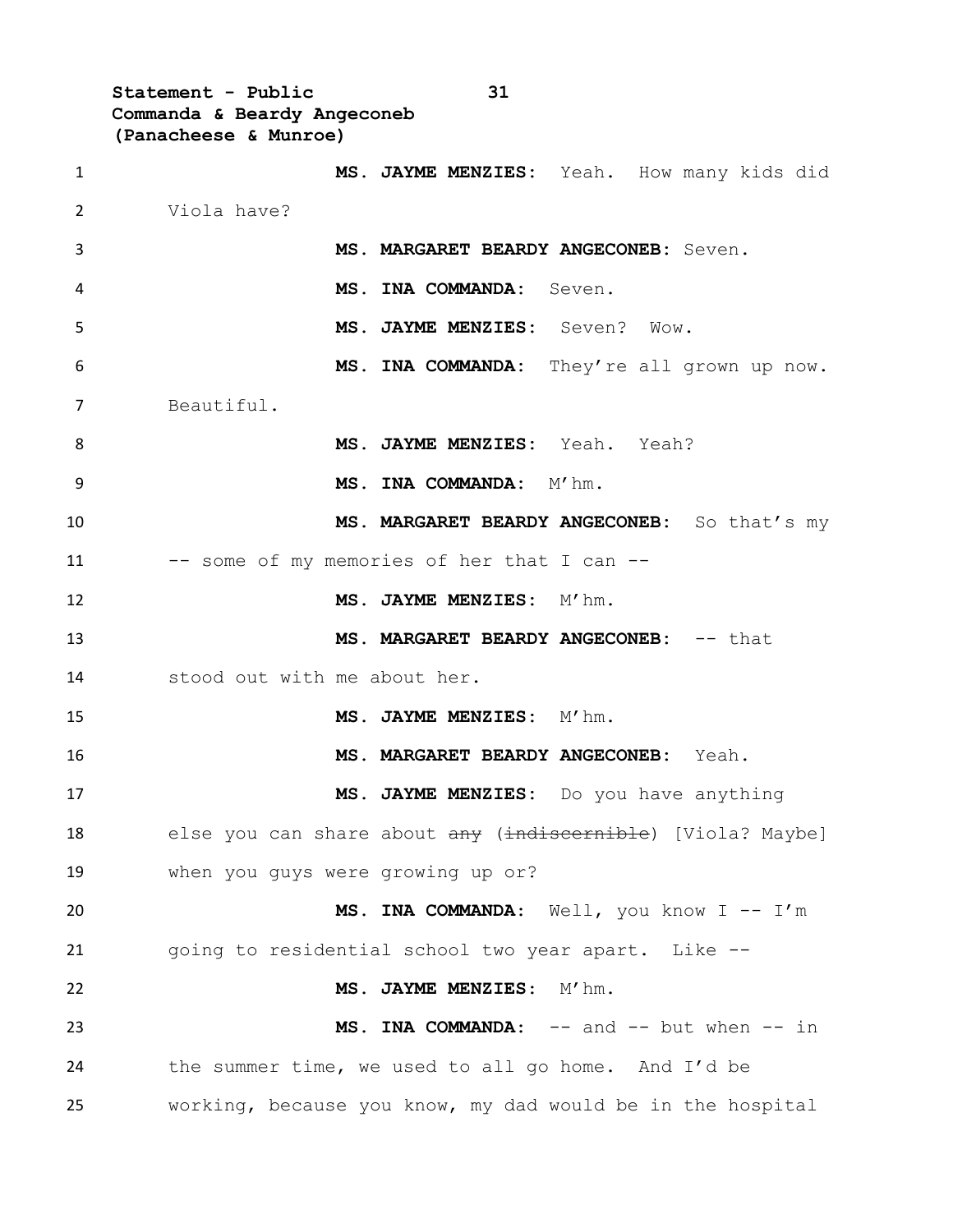## **Statement - Public 32 Commanda & Beardy Angeconeb (Panacheese & Munroe)**

 with -- in the sanitorium with TB or my mom. There's always one parent missing. 3 MS. JAYME MENZIES: M'hm. **MS. INA COMMANDA**: And I'm the second oldest in my family. And I used to do house work, so I could feed my little brothers and sisters. And I used to work for food. **MS. JAYME MENZIES**: Okay. **MS. INA COMMANDA**: Doing housework. And 10 they'd wait for me. And I -- like, and then later on, when we didn't have to go to -- to residential school, I -- I never went back after 1958. And we'd go in the bush and cut wood. **MS. JAYME MENZIES**: M'hm. **MS. INA COMMANDA**: And then haul it back home. All of us and it used to be fun doing that, you know? And we didn't use a power saw or anything. We used 18 a hacksaw, or you have to --19 MS. JAYME MENZIES: M'hm. **MS. INA COMMANDA:** -- move your arms, eh? And you know, nowadays my grandchildren, I ask them to do something and they're barely moving their arms. So 23 (indiscernible) [slow motion]. Yeah, but the -- I -- I remember working really hard just to put heat in -- **MS. MARGARET BEARDY ANGECONEB:** M'hm.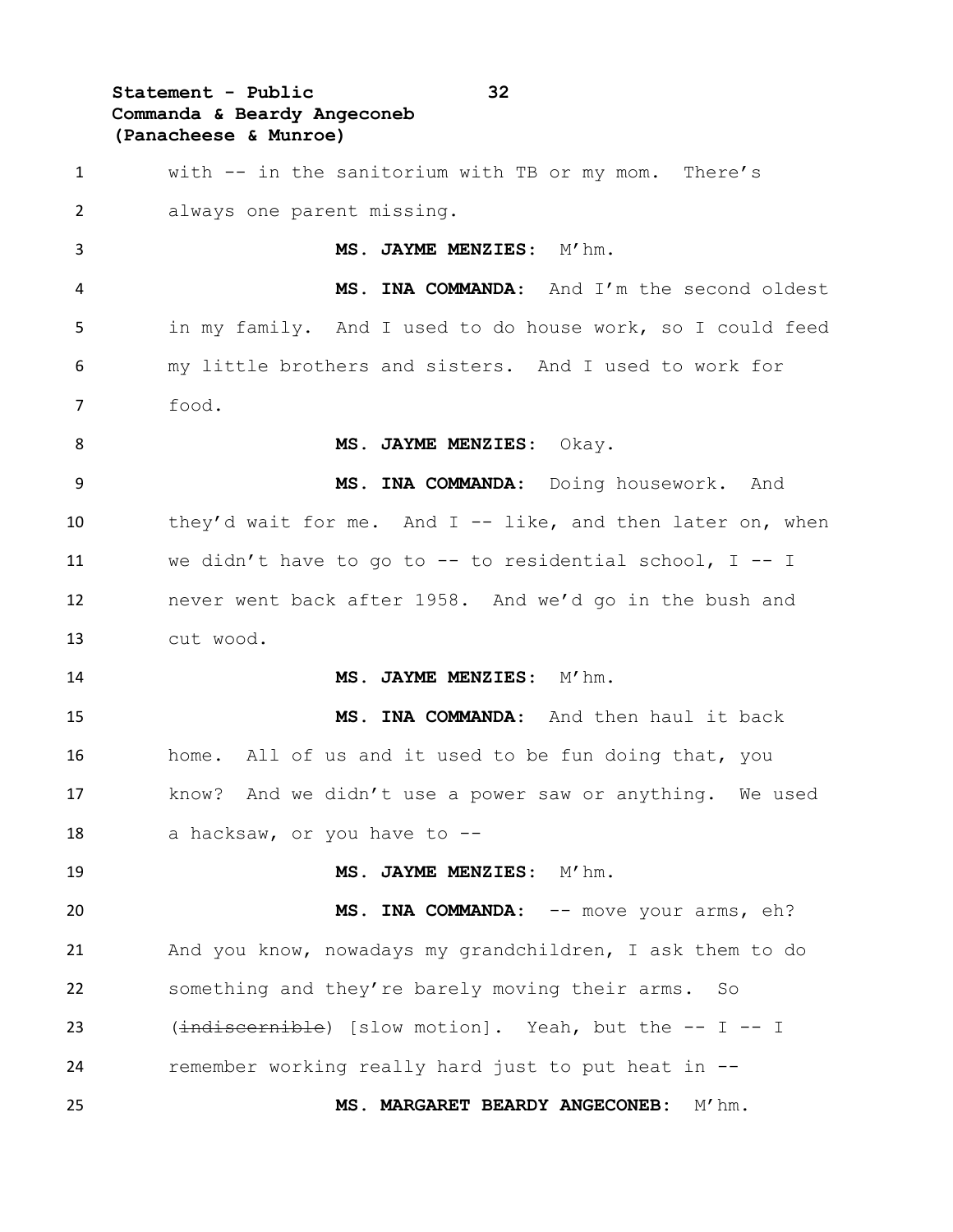**Statement - Public 33 Commanda & Beardy Angeconeb (Panacheese & Munroe)** 1 MS. JAYME MENZIES: M'hm. 2 MS. INA COMMANDA: -- put food on the table little bit. **MS. JAYME MENZIES**: M'hm. **MS. INA COMMANDA**: You know, 'cause there was no welfare in those days. You had to do or starve, you know? 8 MS. JAYME MENZIES: M'hm. **MS. INA COMMANDA**: And she'd be right there behind me helping me doing everything I wanted to do and you know, like that. Even when we were -- already had our own families, she lived in -- like, in Balmertown and a few miles down the road there's Ear Falls (ph) and that's where I lived with my own little family. **MS. JAYME MENZIES**: M'hm. **MS. INA COMMANDA**: And she'd come over 17 there, bring all of her laundry to my house, and she'd take 18 a cab and that's about -- where the hell (indiscernible) [I wonder how many miles that was?] **MS. MARGARET BEARDY ANGECONEB:** That is -- **MS. INA COMMANDA**: Quite a ways. Maybe from 22 -- maybe Thunder Bay to where -- maybe -- **UNIDENTIFIED SPEAKER:** Past Nipigon. **MS. INA COMMANDA**: -- Nipigon? Anyway, it was quite a long trip --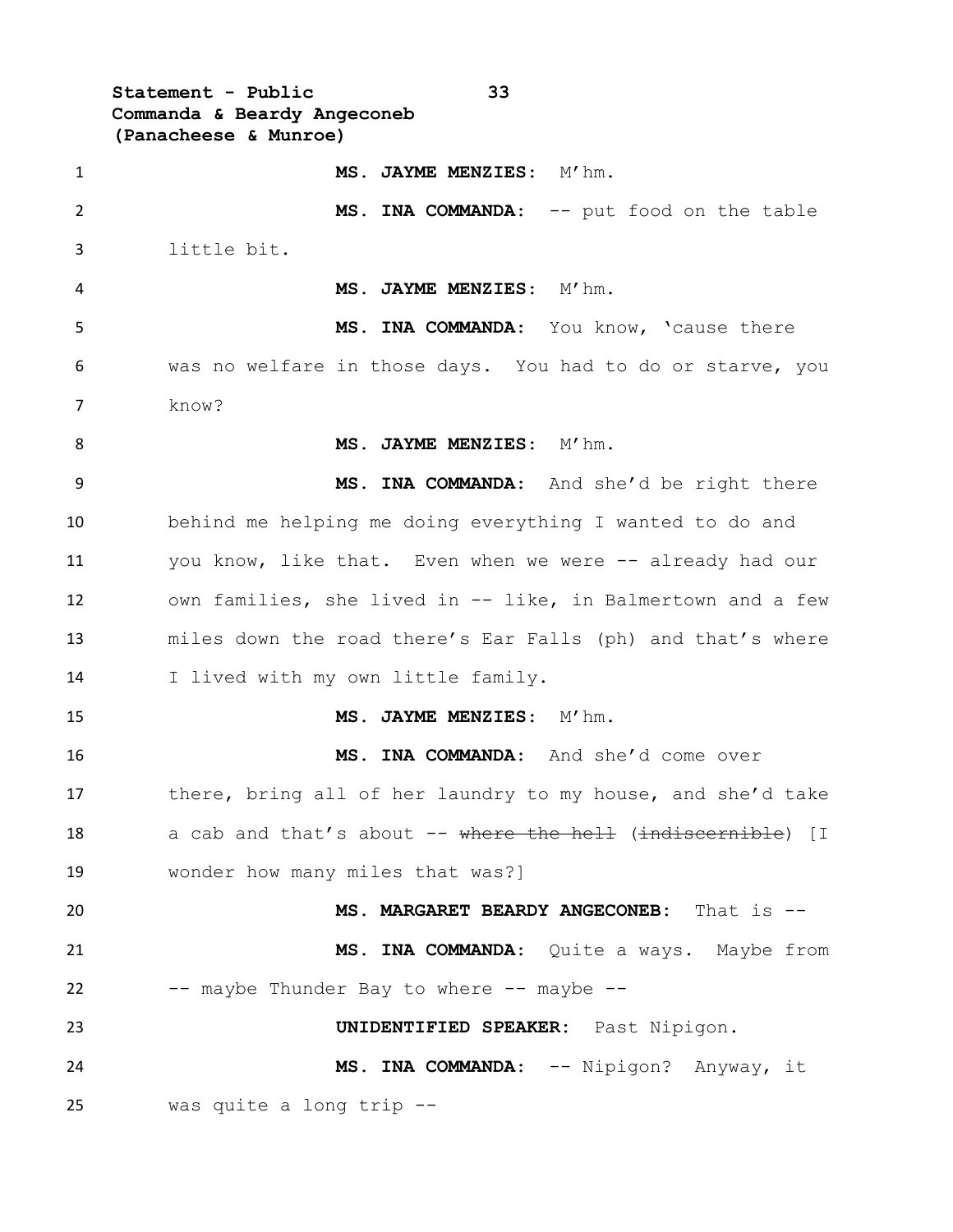**Statement - Public 34 Commanda & Beardy Angeconeb (Panacheese & Munroe)**

 **UNIDENTIFIED SPEAKER**: Yeah. 2 MS. INA COMMANDA: -- and she'd take, like, bring a cab over there with he laundry just so -- **MS. JAYME MENZIES**: M'hm. **MS. INA COMMANDA**: -- we could spend time. **MS. JAYME MENZIES**: Do a long weekend? **MS. INA COMMANDA**: Yeah. So one time, you know, I bought a wig, and the next time I seen her she had 9 a wig. And I said, "How come you -- you bought a wig?" And she says, "Well, you did." She'd want to do everything 11 I wanted to do. And then she ended up having more children than me. Yeah. She had seven kids. **MS. JAYME MENZIES**: Okay. **MS. INA COMMANDA**: So you know? And her best friend -- Viola had five girls and two boys. And the -- her best friend had five boys and two girls. The -- and 17 there's another one that she was really close to. She 18 wanted -- everything had to be the same, you know? I -- I have a lot of good memories with her. That's where the -- when I -- when I say my prayers, I -- I thank God for -- for giving me the ability to laugh, you know? **MS. JAYME MENZIES**: M'hm. **MS. INA COMMANDA**: 'Cause so many days I don't feel like laughing. **MS. MARGARET BEARDY ANGECONEB:** M'hm.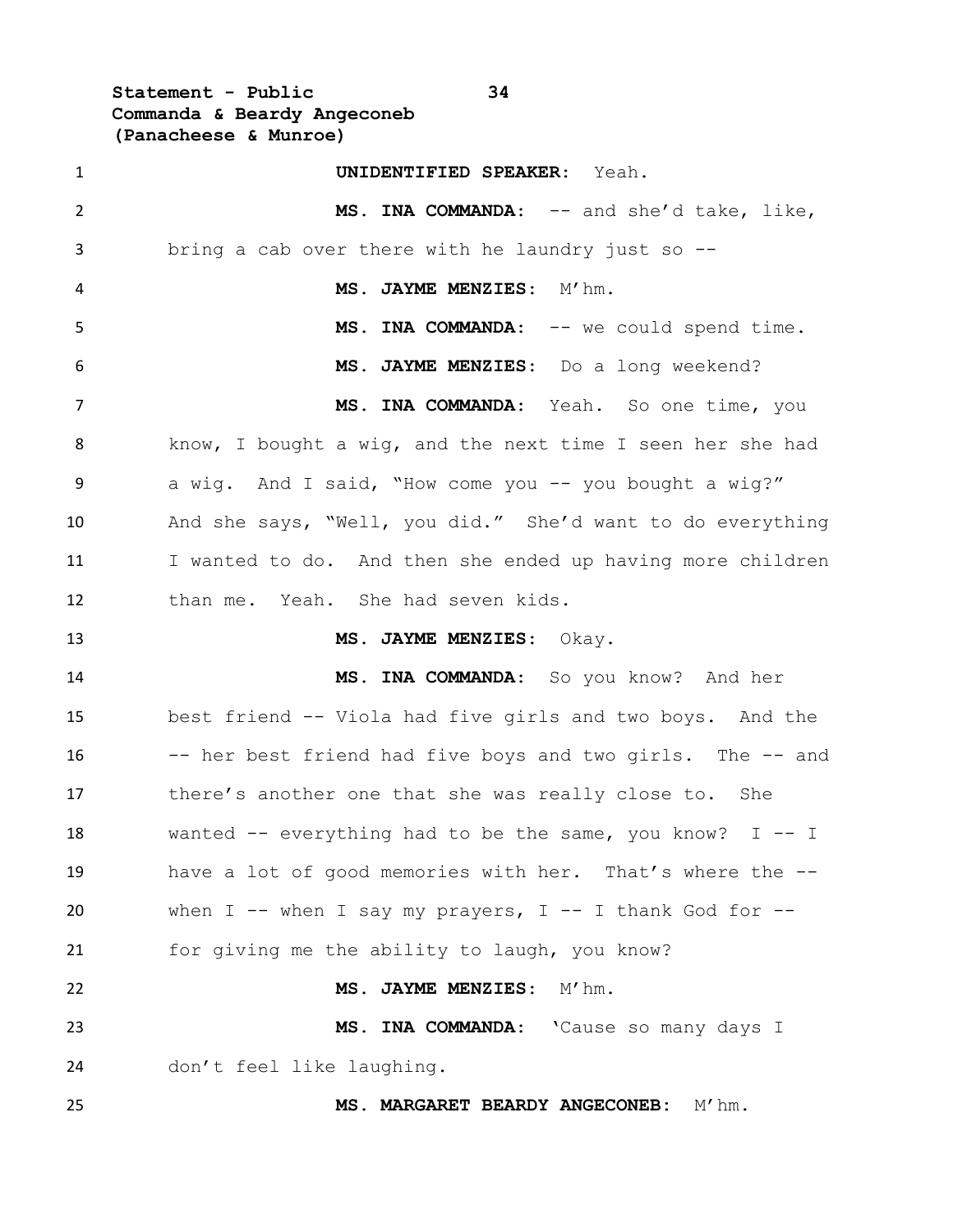**Statement - Public 35 Commanda & Beardy Angeconeb (Panacheese & Munroe)**

 **MS. INA COMMANDA**: And I have a lot of good memories of her. **MS. MARGARET BEARDY ANGECONEB:** M'hm. **MS. INA COMMANDA**: I just hope that she's -- 5 MS. JAYME MENZIES: M'hm. **6 MS. INA COMMANDA:**  $--$  warm. 7 MS. JAYME MENZIES: M'hm. 8 MS. INA COMMANDA: You know? **MS. MARGARET BEARDY ANGECONEB:** M'hm. **MS. INA COMMANDA**: 'Cause when she was small, I always made sure that she was warm. **MS. JAYME MENZIES**: M'hm. **MS. MARGARET BEARDY ANGECONEB:** M'hm. **MS. JAYME MENZIES**: So she (indiscernible) 15 missed? [Is she one of the youngest]? **MS. INA COMMANDA**: Oh yeah. Oh yeah, she's -- like I said, she's -- **MS. JAYME MENZIES**: Okay. **MS. INA COMMANDA**: -- (indiscernible) [She's 20 closer] to her [age] and -- **MS. MARGARET BEARDY ANGECONEB:** M'hm. **MS. INA COMMANDA**: -- I'm 72. She would have been 68 -- **MS. MARGARET BEARDY ANGECONEB:** 69, 68. **MS. INA COMMANDA**: 68 -- 68. 'Cause there's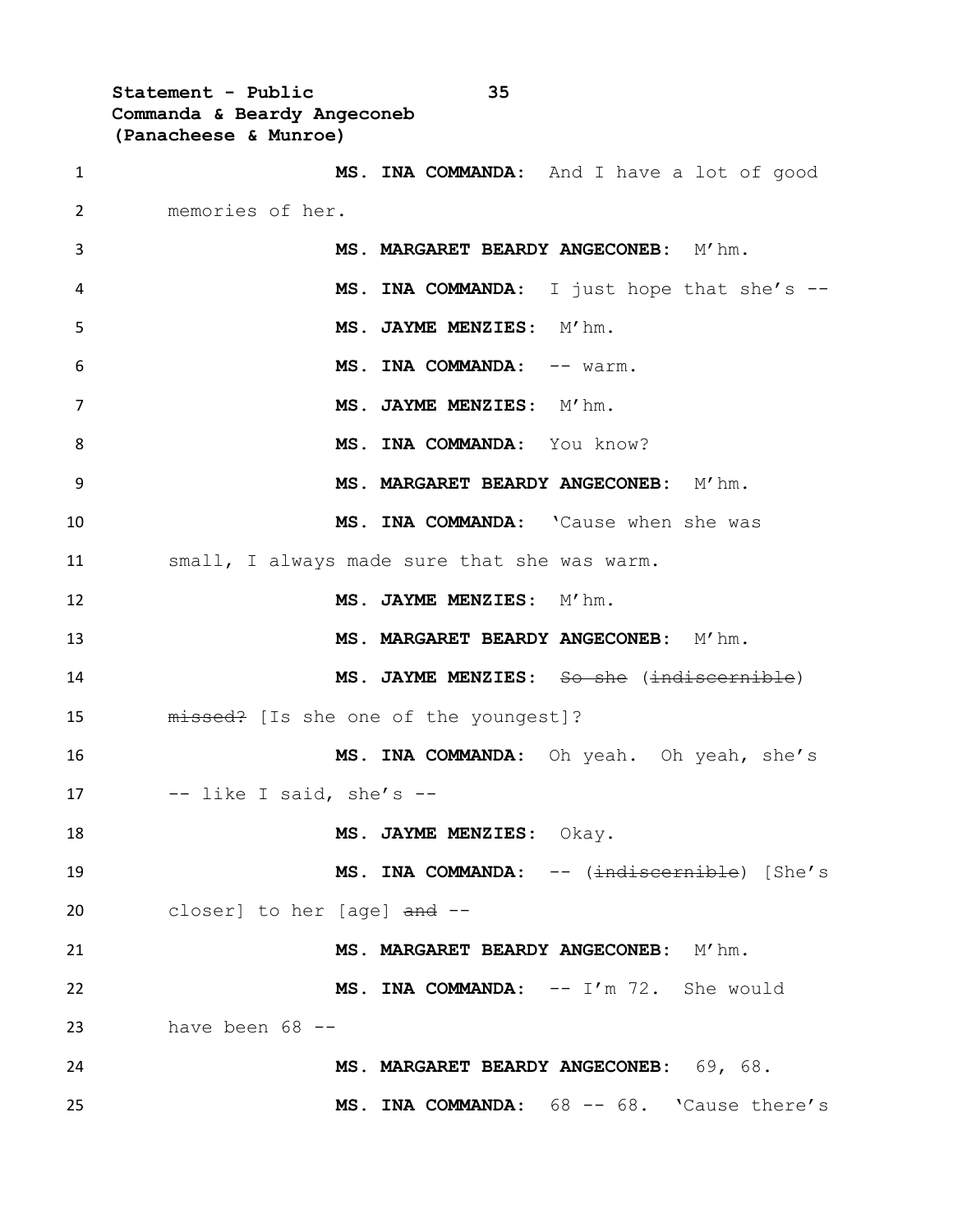**Statement - Public 36 Commanda & Beardy Angeconeb (Panacheese & Munroe)** me, and then Henry, and then her. **MS. JAYME MENZIES**: M'hm. **MS. INA COMMANDA**: But yeah, I have a lot of good memories of her. **MS. JAYME MENZIES**: Yeah. **MS. INA COMMANDA**: And you know one other thing? You know how siblings squabble? **MS. JAYME MENZIES**: Yeah. **MS. INA COMMANDA**: Well, we didn't do that. We had a few disagreements, but nothing earth shattering, you know? **MS. JAYME MENZIES**: M'hm. **MS. INA COMMANDA:** (<del>Indiscernible</del>) [It's really  $--$ ] **MS. MARGARET BEARDY ANGECONEB:** I don't even think she ever argued or talked back. When we were growing 17 up, she was just always fighting in the (indiscernible) [bubbly and laughing] and teasing and -- **MS. INA COMMANDA:** M'hm. **MS. MARGARET BEARDY ANGECONEB:** Yeah. 21 That's the way she was. **MS. JAYME MENZIES**: M'hm. **MS. MARGARET BEARDY ANGECONEB:** And I never heard her to complain about anything really. Yeah. **MS. JAYME MENZIES**: M'hm.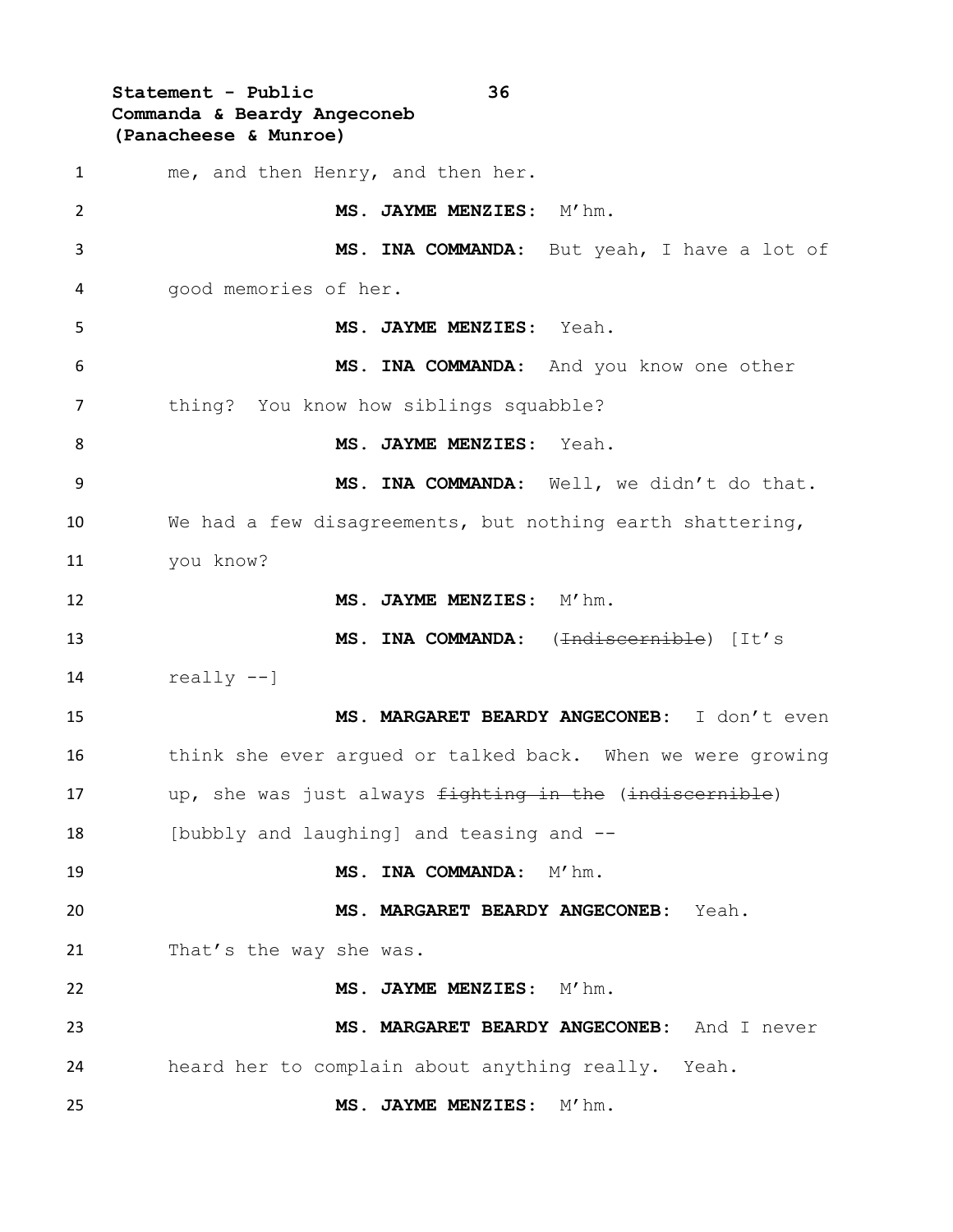**Statement - Public 37 Commanda & Beardy Angeconeb (Panacheese & Munroe)**

| $\mathbf{1}$   | MS. MARGARET BEARDY ANGECONEB: Yeah. You                    |
|----------------|-------------------------------------------------------------|
| $\overline{2}$ | would have liked her too.                                   |
| 3              | MS. JAYME MENZIES: Yeah.                                    |
| 4              | MS. MARGARET BEARDY ANGECONEB:<br>Yeah.                     |
| 5              | MS. INA COMMANDA: M'hm.                                     |
| 6              | MS. JAYME MENZIES: If she was anything like                 |
| 7              | you two, seems pretty fun.                                  |
| 8              | $M'$ hm.<br>MS. INA COMMANDA:                               |
| 9              | MS. JAYME MENZIES: Well, one thing that                     |
| 10             | could be helpful for the commissioners is just to properly  |
| 11             | commemorate Viola's memory, is if you guys have any         |
| 12             | specific recommendations for them -- because hopefully, at  |
| 13             | the end of this Inquiry, we can, you know, create some real |
| 14             | change in the systems, right? So if -- if there are any     |
| 15             | ways that you think maybe the police investigations should  |
| 16             | change or the justice system should change, or you know,    |
| 17             | maybe you -- the way that your family was or wasn't         |
| 18             | supported during that process. If there's any               |
| 19             | recommendations that you have that you hope future families |
| 20             | will have a better you know, a better time with, this would |
| 21             | be a good time to kind of share those ideas if you have     |
| 22             | them.                                                       |
| 23             | MS. INA COMMANDA: Well, you know, on the                    |
| 24             | police part --                                              |
| 25             | MS. JAYME MENZIES: M'hm.                                    |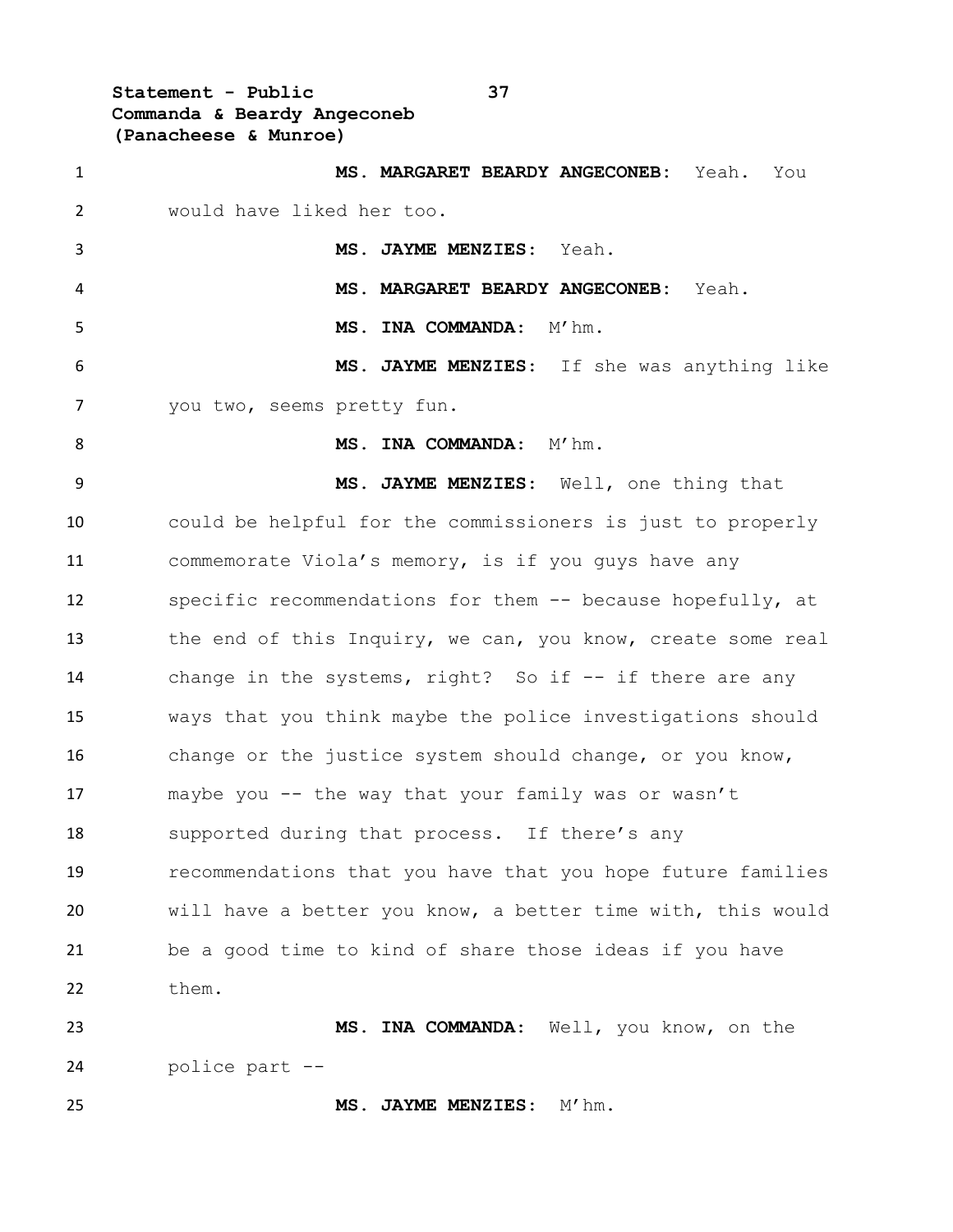**Statement - Public 38 Commanda & Beardy Angeconeb (Panacheese & Munroe)**

1 MS. INA COMMANDA: -- like, I really think they should try and -- how would I say that? Like, work on to one on that person, you know? It could be a parent or a sibling or -- 5 MS. JAYME MENZIES: M'hm. MS. INA COMMANDA:  $--$  you know? **MS. MARGARET BEARDY ANGECONEB:** M'hm. 8 MS. INA COMMANDA: 'Cause they leave everything hanging. **MS. JAYME MENZIES**: M'hm. Have a relationship with the family a little bit more? **MS. INA COMMANDA**: Yeah. 'Cause I found 13 that out through my sister, Viola, and now my niece. **MS. JAYME MENZIES**: M'hm. 15 MS. INA COMMANDA: They're not saying nothing. 17 MS. JAYME MENZIES: M'hm. **MS. INA COMMANDA**: They always say, "We can't say anything because of our investigation." I 20 respect that. But what about us? **MS. JAYME MENZIES**: M'hm. **MS. INA COMMANDA**: You know? At least they could say, "Well, we're going to do it -- we're going to do 24 it this way," or whatever. Whatever happens. How would I know? 'Cause nobody says anything.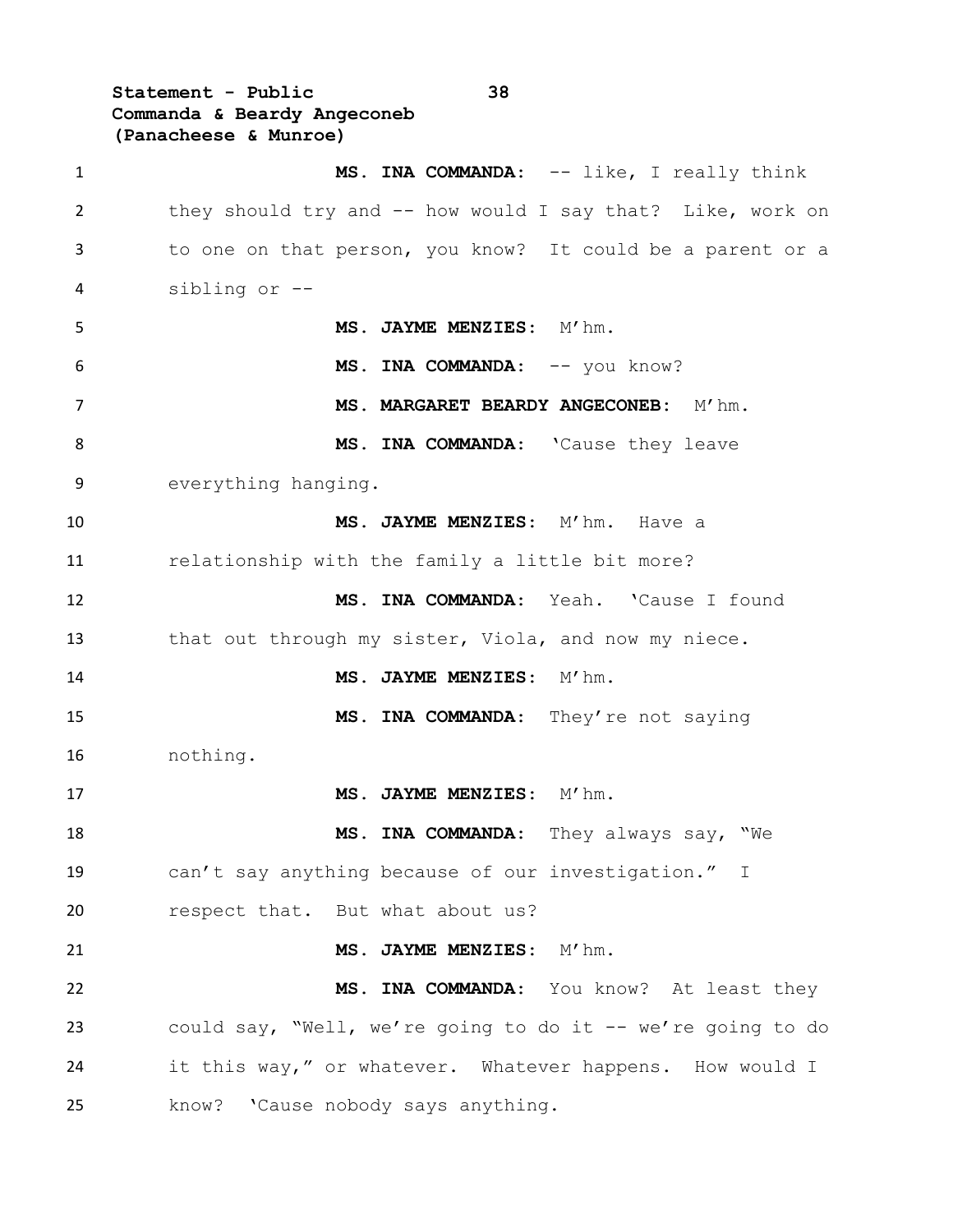**Statement - Public 39 Commanda & Beardy Angeconeb (Panacheese & Munroe) MS. JAYME MENZIES**: M'hm.

 **MS. INA COMMANDA**: You know, I don't know how they go about -- **MS. JAYME MENZIES**: M'hm. 5 MS. INA COMMANDA: -- investigating anything. You know, they don't say anything. They -- they don't even say anything to my brother James. **MS. JAYME MENZIES**: Yes. **MS. INA COMMANDA**: And they certainly never said anything to my parents when they were alive. And I don't know if they say anything to -- to my sister's oldest daughter. **MS. JAYME MENZIES**: M'hm. **MS. INA COMMANDA**: But according to Lillian (ph) and you know, they can't really go anywhere because of that lost report. It would be nice. Like, most -- most 17 police men are you know, they're -- they're good, but you 18 know, there's some of them that -- **MS. MARGARET BEARDY ANGECONEB:** That speak 20 (indiscernible) [negative --]. 21 MS. INA COMMANDA: -- you're feeling you're bothering them. **MS. JAYME MENZIES**: Yeah. **MS. MARGARET BEARDY ANGECONEB:** They speak negatively about them -- woman.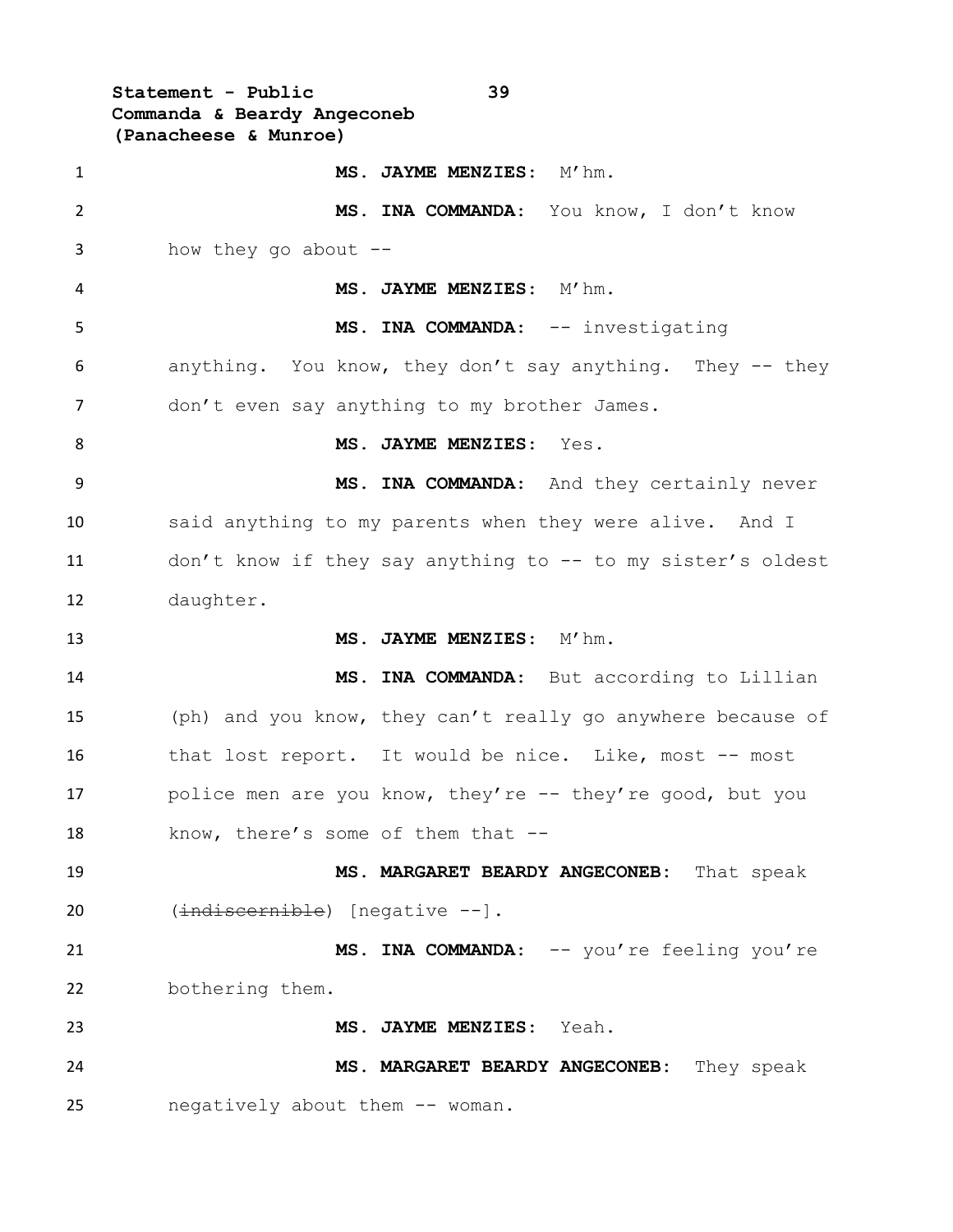**Statement - Public 40 Commanda & Beardy Angeconeb (Panacheese & Munroe) MS. INA COMMANDA**: Yeah. **MS. MARGARET BEARDY ANGECONEB:** That's the way I find it. **MS. INA COMMANDA**: You know, like, don't bother me, I'm doing something else, you know? Like, that's -- like, that kind of attitude. 7 MS. JAYME MENZIES: M'hm. **MS. MARGARET BEARDY ANGECONEB:** To have support for families and -- **MS. INA COMMANDA:** M'hm. **MS. JAYME MENZIES**: Would it have helped your family, your families do you think, if there were you know, Aboriginal Elders there throughout the process for you? Or culturally relevant therapy? Things like that. Would that have -- do you think if that were available in 16 the justice system, that people would benefit from that? **MS. INA COMMANDA**: I think so. **MS. JAYME MENZIES**: You think? **MS. INA COMMANDA**: 'Cause a lot of people that lost their loved ones through murder and all that, it's really frustrating for them. And they really want to find out more about them, you know, what they're doing. **MS. JAYME MENZIES**: M'hm. **MS. INA COMMANDA**: The police or you know? **MS. JAYME MENZIES**: M'hm.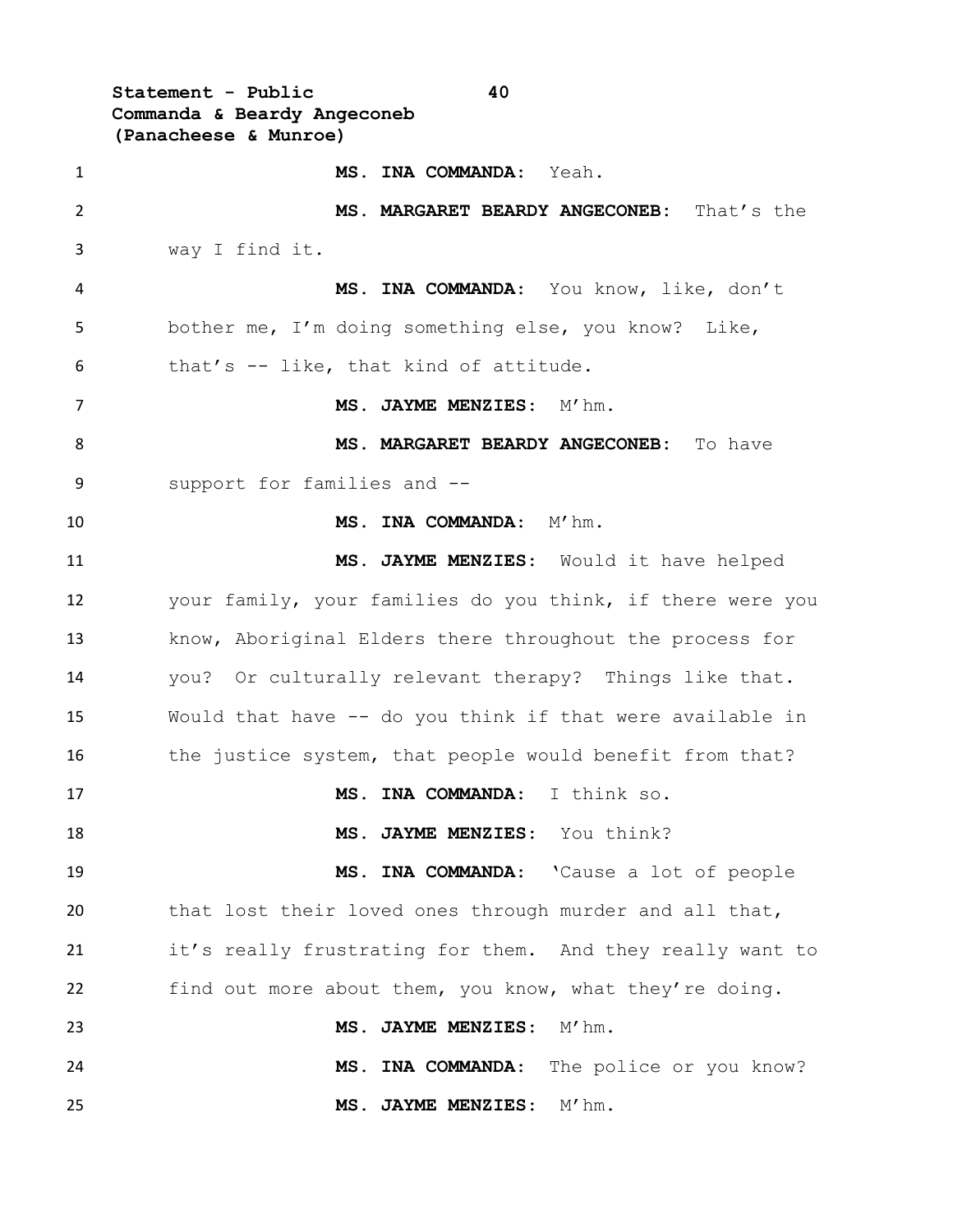**Statement - Public 41 Commanda & Beardy Angeconeb (Panacheese & Munroe)**

1 MS. INA COMMANDA: Inspection -- inspecting everything, that they really want to know so for that you know, a little bit closure maybe at least -- **MS. JAYME MENZIES**: Yeah. 5 MS. INA COMMANDA: -- they'll have that. **MS. JAYME MENZIES**: M'hm. **MS. INA COMMANDA**: Yeah. You know, until I had a dream, and I dreamt that my mother was coming to get me. My mother had already passed on. And I dreamt she came to me and she says, "I know where Viola is," she says. "But I want you to go get her," she says to me. So I went. We had to climb this big hill. And then in the valley there were so many people and I could see her in the valley, my sister. And my mother kept telling me, "Go get her. Go get her." So I went down and -- but you know, the  $-$  I'd almost touch her. 17 MS. JAYME MENZIES: M'hm. **MS. INA COMMANDA**: But the cloud would be pushing me. **MS. JAYME MENZIES**: M'hm. **MS. INA COMMANDA**: And oh, that was so weird. 23 MS. JAYME MENZIES: M'hm. **MS. INA COMMANDA**: And I could hear somebody knocking and knocking. And I thought -- but I -- I was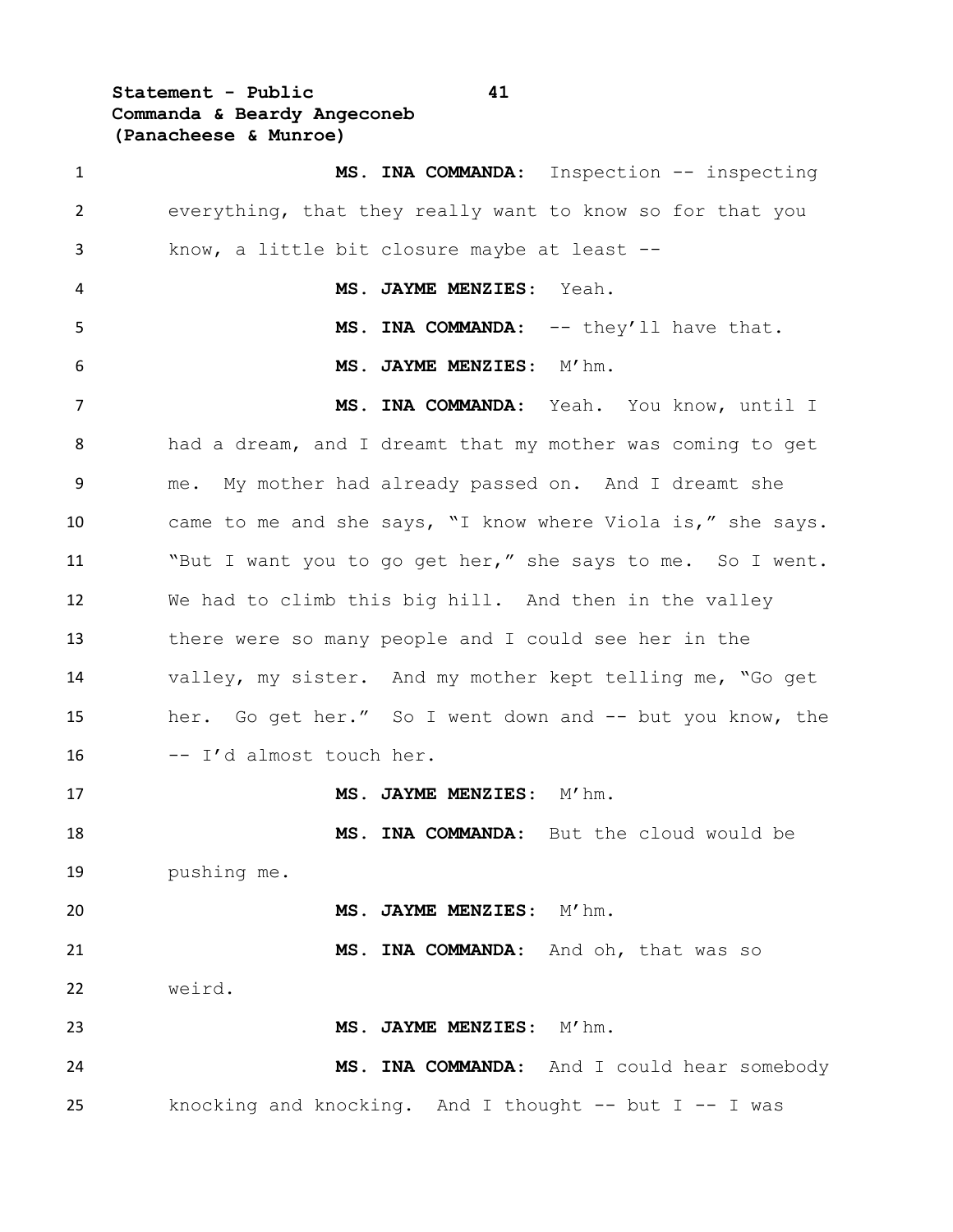# **Statement - Public 42 Commanda & Beardy Angeconeb (Panacheese & Munroe)**

| $\mathbf{1}$   | still dreaming. That was -- living in Winnipeg that time.   |
|----------------|-------------------------------------------------------------|
| 2              | MS. JAYME MENZIES: M'hm.                                    |
| 3              | MS. INA COMMANDA: And that was my sister,                   |
| 4              | Liz (ph) she's knocking on my door, and I'm just crying in  |
| 5              | my sleep 'cause I was getting so frustrated to I -- I could |
| 6              | almost touch her, but $I$ -- I couldn't.                    |
| $\overline{7}$ | MS. JAYME MENZIES: Yeah.                                    |
| 8              | MS. INA COMMANDA: And anyway, I went -- I                   |
| 9              | was sleeping on the couch and I got up and answered the     |
| 10             | phone and that $--$ the door, 'cause I heard her banging on |
| 11             | there. And she says, "What's the matter?" And I says, "I    |
| 12             | can't find Viola." I think she -- I think Liz thought I     |
| 13             | was -- I had lost it. Anyway, I was telling her about my    |
| 14             | dream. And she says, "It's a good thing you didn't touch    |
| 15             | her." She says, "You -- maybe you would have died in your   |
| 16             | sleep."                                                     |
| 17             | MS. JAYME MENZIES: Yeah.                                    |
| 18             | MS. MARGARET BEARDY ANGECONEB:<br>M'hm.                     |
| 19             | MS. INA COMMANDA: That's what she told me.                  |
| 20             | Yeah. And you know, even -- even like you say to yourself   |
| 21             | like, you know I can -- I can go through this. I've --      |
| 22             | I've been -- I've gone through a lot, through lots.         |
| 23             | MS. JAYME MENZIES: M'hm.                                    |
| 24             | MS. INA COMMANDA: And each time I think,                    |
| 25             | "I'm not going to survive this one. I'm not." But you do,   |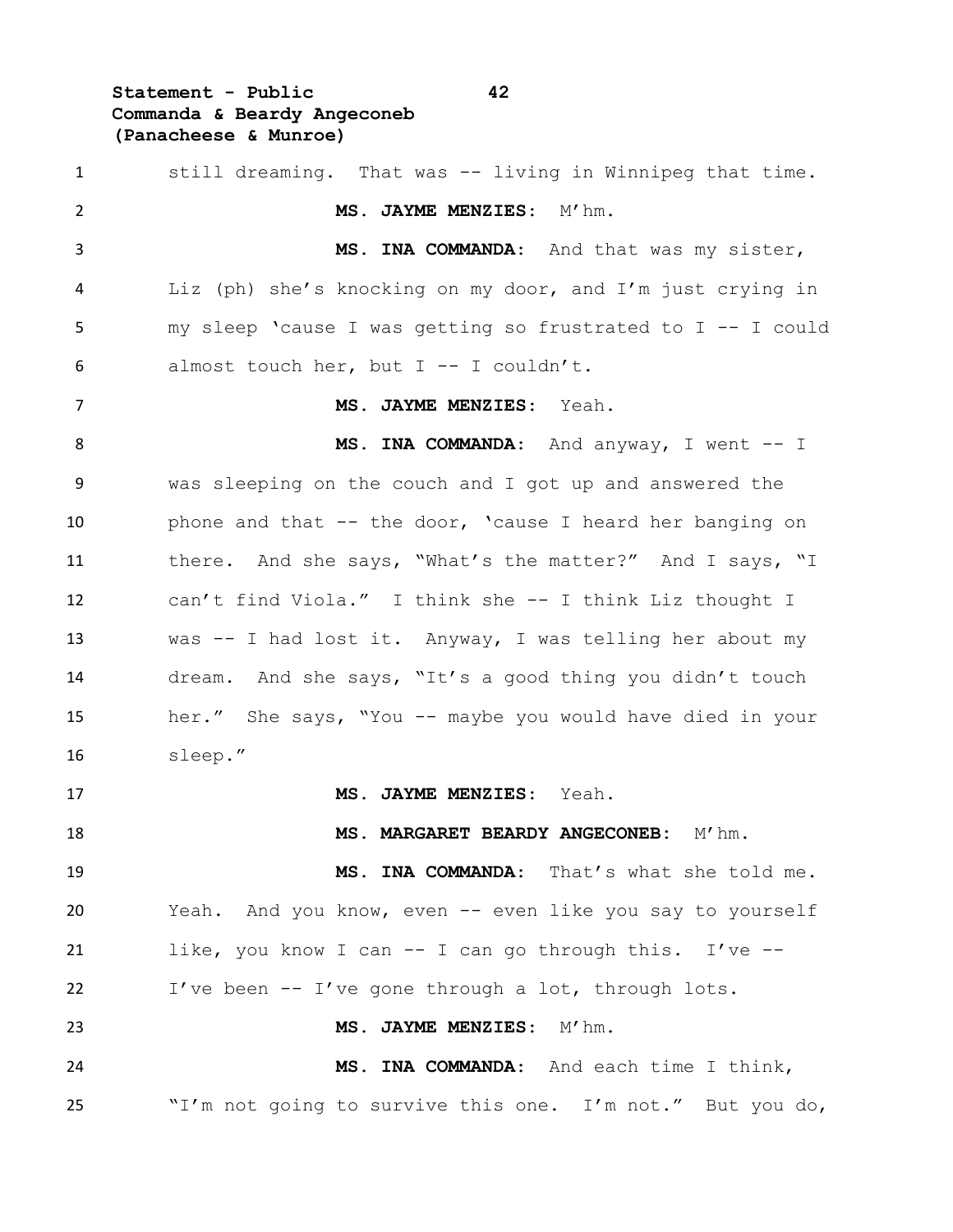# **Statement - Public 43 Commanda & Beardy Angeconeb (Panacheese & Munroe)**

| 1              | you know? And I think that's what she was afraid of.       |
|----------------|------------------------------------------------------------|
| $\overline{2}$ | Yeah. There's so -- you know, $I$ -- and I also lost a     |
| 3              | grandson here in Thunder Bay.                              |
| 4              | MS. JAYME MENZIES: Who?                                    |
| 5              | MS. INA COMMANDA: And there's nothing on --                |
| 6              | you know, even men get abused.                             |
| 7              | MS. JAYME MENZIES: Yeah.                                   |
| 8              | MS. INA COMMANDA: But nobody's saying                      |
| 9              | anything about that.                                       |
| 10             | MS. JAYME MENZIES: No.                                     |
| 11             | MS. INA COMMANDA: His girlfriend stabbed him               |
| 12             | three times in the heart. That's what I mean. You know,    |
| 13             | each time I think I'm not going to survive it, but you do. |
| 14             | MS. JAYME MENZIES: Yeah.                                   |
| 15             | MS. INA COMMANDA: And all you're left with                 |
| 16             | is memories. Even though some of them -- some of them are  |
| 17             | really good. So that's what keeps me -- all these          |
| 18             | memories.                                                  |
| 19             | MS. JAYME MENZIES: M'hm. Do you have any                   |
| 20             | about your niece that you'd like to share?                 |
| 21             | MS. INA COMMANDA: About who?                               |
| 22             | MS. JAYME MENZIES: Memories about your                     |
| 23             | niece that you'd like to share?                            |
| 24             | MS. INA COMMANDA:<br>Marilyn?                              |
| 25             | MS. JAYME MENZIES: Yeah.                                   |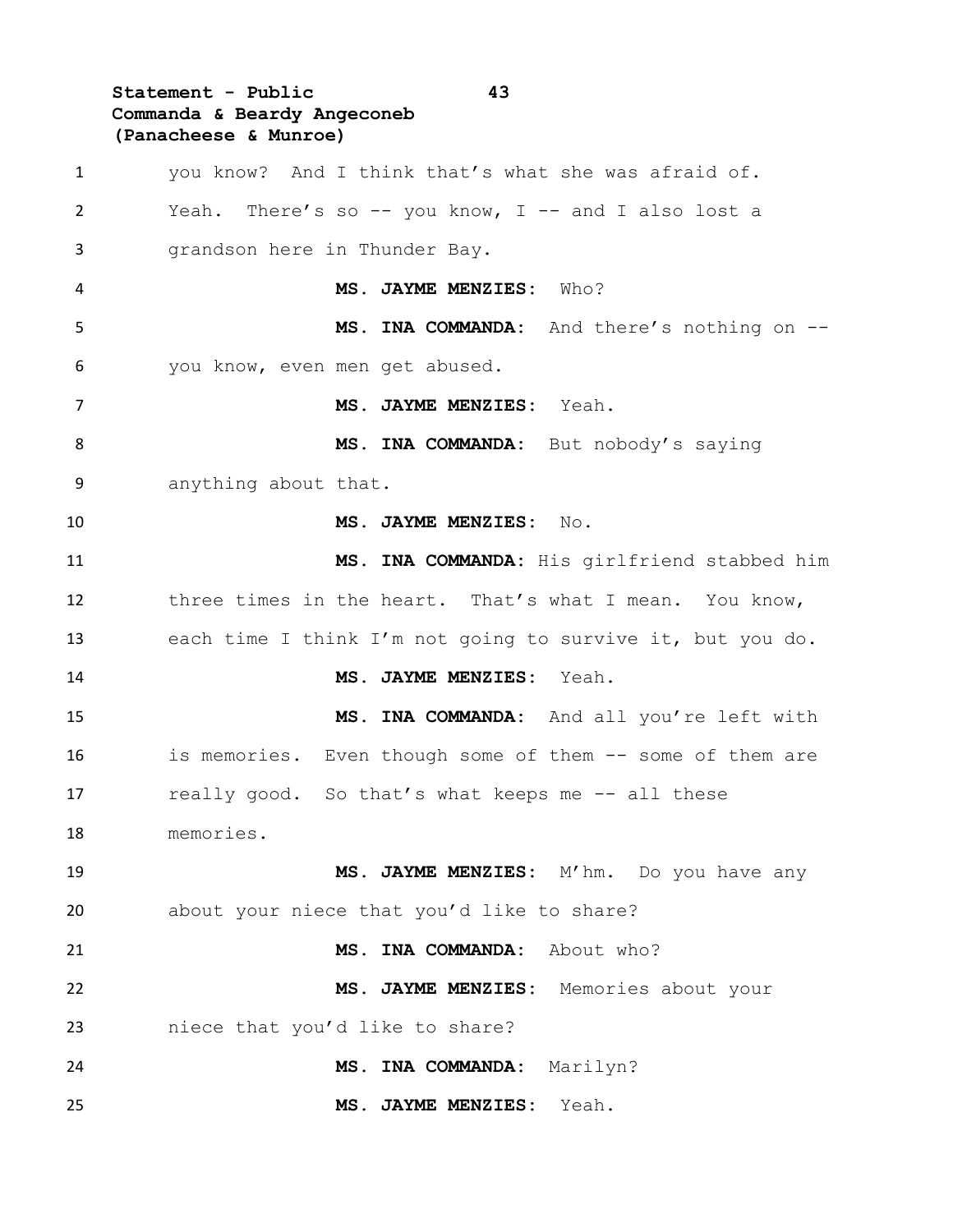**Statement - Public 44 Commanda & Beardy Angeconeb (Panacheese & Munroe)**

1 MS. INA COMMANDA: Oh yeah. She was -- she 2 was great (indiscernible) [crazy]. But you know what? My 3 dad was -- my dad was [-- he was always joking around, eh?] kind of, "You're always looking around, eh?" **MS. MARGARET BEARDY ANGECONEB:** M'hm. **MS. INA COMMANDA:** Yeah. And I -- he gave all of his grandchildren nicknames. All of our kids have 8 nicknames. But anyway, I think that he taught -- he taught us how to be happy. **MS. JAYME MENZIES:** Yeah. **MS. INA COMMANDA:** My -- my father, eh? And he looked after his grandchildren all like, my niece and her brother. He raised them up. My parents raised those kids up. And they're -- and they're always joking around, you know? Laughing and -- **MS. JAYME MENZIES:** M'hm. 17 MS. INA COMMANDA: -- yeah, she was -- she was -- she was a beautiful girl. Yeah. And my brother, he's gone too. He -- he named her Marilyn. And everybody was saying, "Why'd you do that?" "There's only one Marilyn Munroe ever in this world." Yeah, she used to get joked around about that, eh? But she didn't mind. She says, 23 "I'm beautiful anyway." Yeah. Yeah. And her name was Marilyn Rose.

**MS. JAYME MENZIES:** M'hm.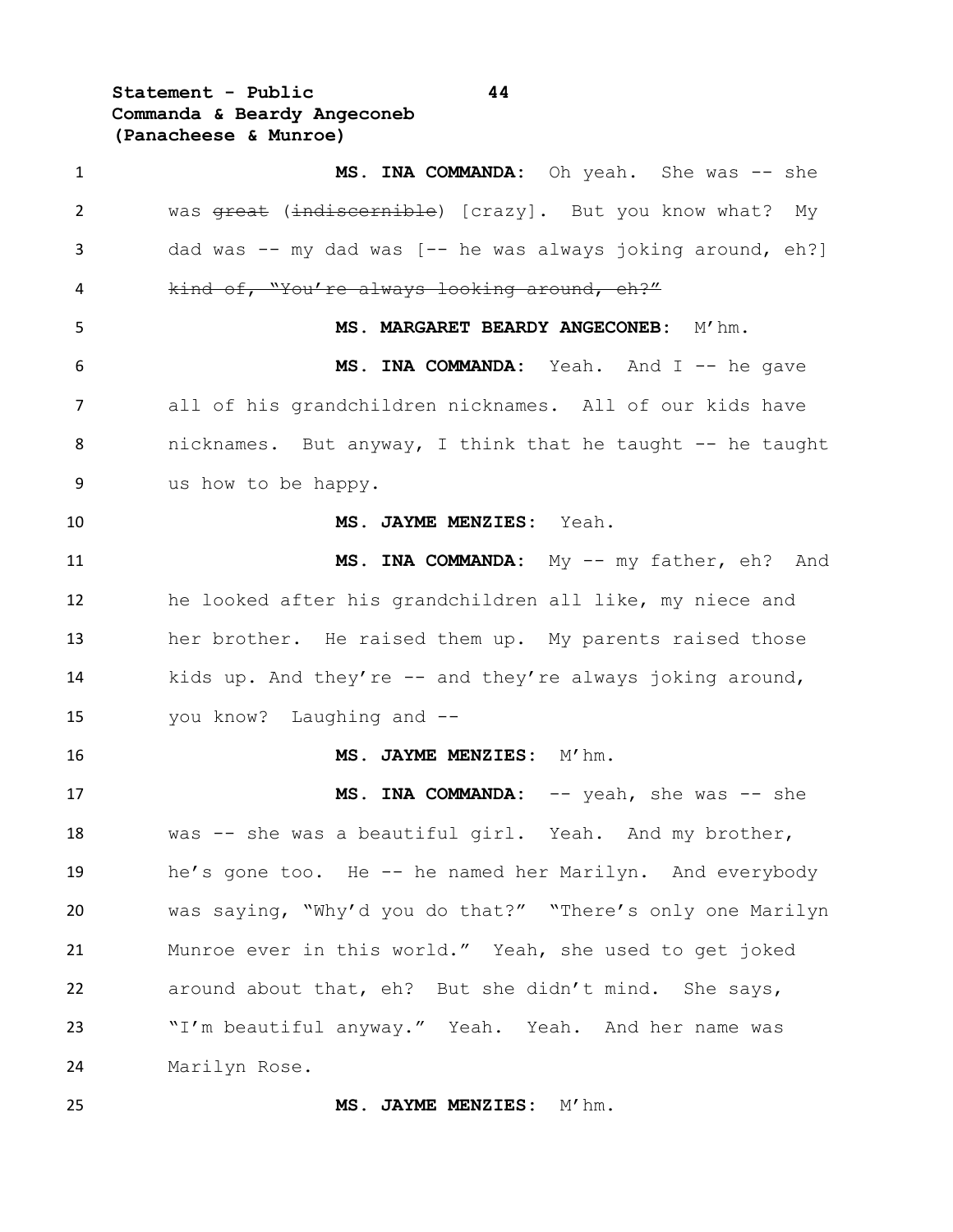**Statement - Public 45 Commanda & Beardy Angeconeb (Panacheese & Munroe)**

 **MS. INA COMMANDA:** She had four kids. Her 2 oldest boy, my sister raised. And there -- he's in Constance Lake, and her daughter is here –- had a baby. I, we should have brought her. **MS. MARGARET BEARDY ANGECONEB:** Yeah. **MS. JAYME MENZIES:** She's welcome to come. **MS. INA COMMANDA:** Oh yeah. 8 MS. JAYME MENZIES: If your other family members -- **MS. INA COMMANDA:** That -- that's her mother. **MS. JAYME MENZIES:** Yeah? **MS. INA COMMANDA:** Yeah. She's got -- she's severely -- I think she's scared. But you know, talking about supports. You know, like, you know, my brother's the 16 type not to ask for anything. 17 MS. JAYME MENZIES: M'hm. **MS. INA COMMANDA:** That's what I mean. Like, he's hurting so -- so bad. And then he's not asking for it. I don't -- I don't know if he prays. He -- he must pray, because we were taught as kids to pray, eh? So -- but he, even sometimes, not very often he'll talk to me about Marilyn. **MS. JAYME MENZIES:** Yeah. **MS. INA COMMANDA:** You know, he always says,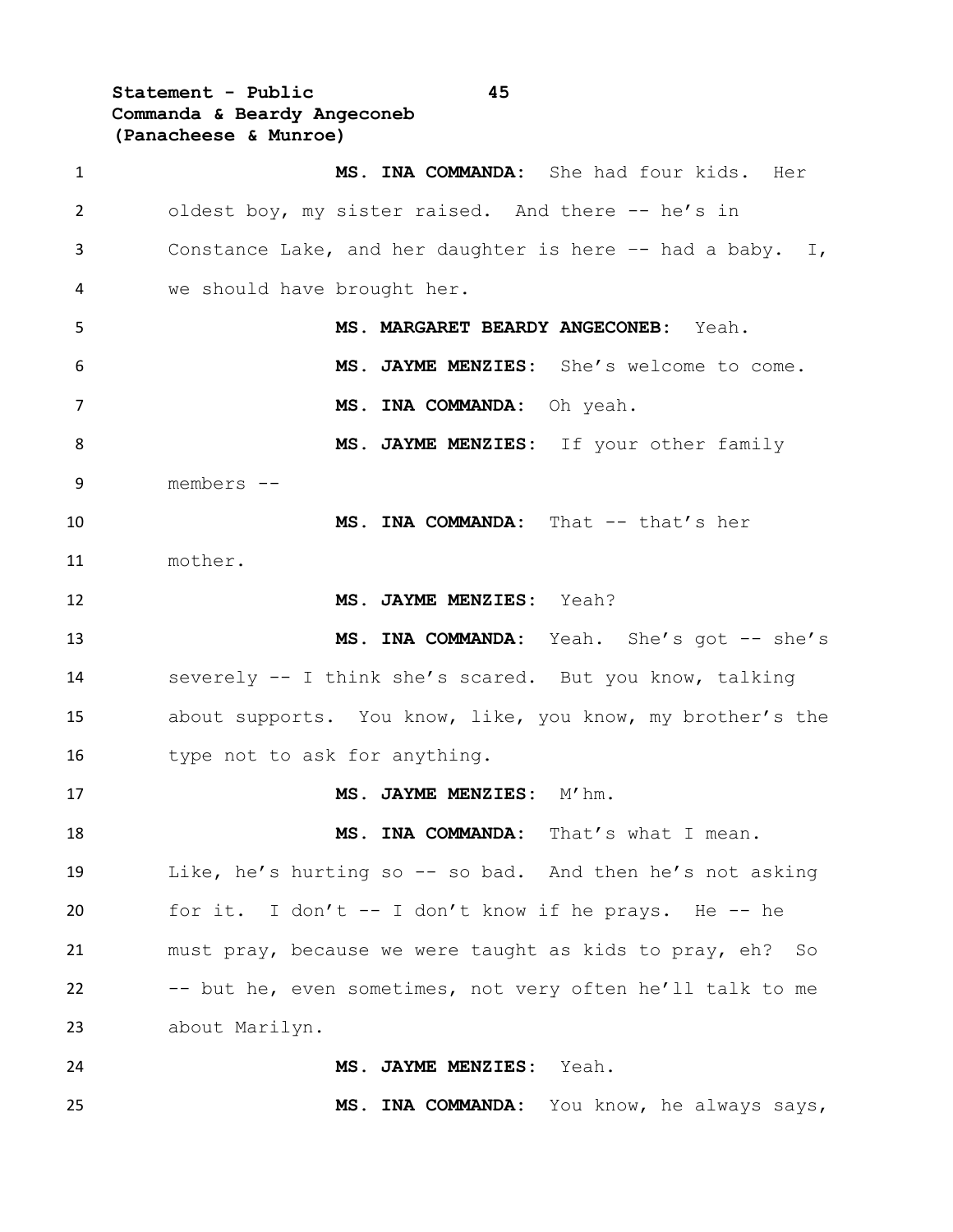**Statement - Public 46 Commanda & Beardy Angeconeb (Panacheese & Munroe)**

 "Are you going to be there when I find her?" **MS. JAYME MENZIES:** M'hm. **MS. INA COMMANDA:** He always wants me there. I hope I can be there for him. **MS. MARGARET BEARDY ANGECONEB:** Oh yes. **MS. INA COMMANDA:** Yeah, she was really -- 7 she was like, a -- she didn't want lots of things, you 8 know? If she had a -- if she had a mattress, didn't matter if she didn't have a box spring. You know, that kind of person? That's how she was. **MS. JAYME MENZIES:** M'hm. **MS. INA COMMANDA:** She didn't -- she didn't 13 really -- she -- she wanted love. **MS. JAYME MENZIES:** M'hm. **MS. INA COMMANDA:** And she -- I think she ended up with the wrong guy. I truly believe that -- well, maybe I shouldn't say this, but I think he had something to do with it. How can a person hide something like that too, you know? He came to her funeral. We had a service in Winnipeg. **MS. JAYME MENZIES:** M'hm. **MS. INA COMMANDA:** Then we took her home to [Osnaburgh]. **MS. JAYME MENZIES:** Did they investigate him as a suspect? I guess --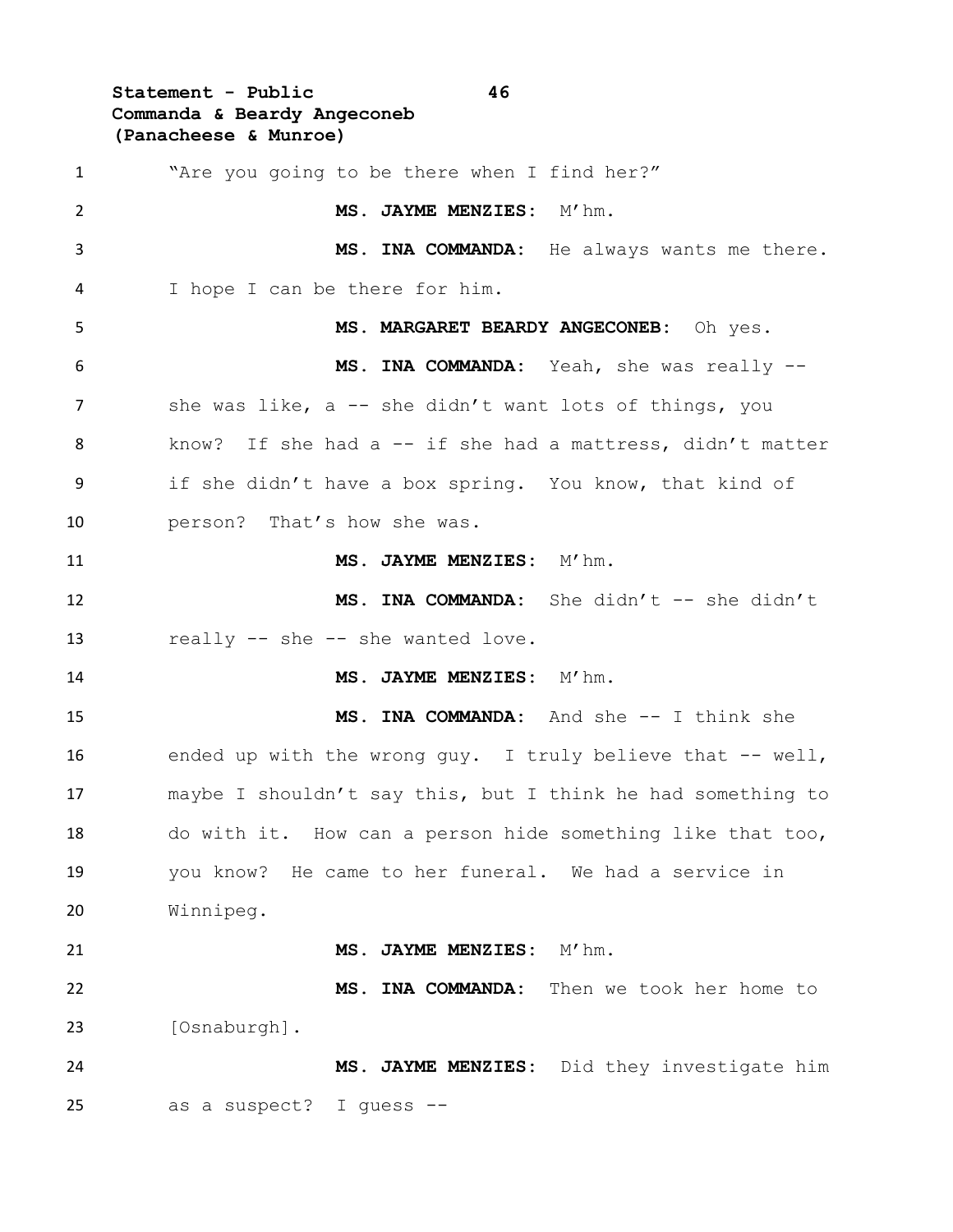**Statement - Public 47 Commanda & Beardy Angeconeb (Panacheese & Munroe)**

 **MS. INA COMMANDA:** Yeah. He was in there for a long time. Because it's so weird, you know? She -- he had that on Facebook, what I was telling you about her missing. And then in a few hours they're taking her out on a stretcher. **MS. JAYME MENZIES:** Yeah. **MS. INA COMMANDA:** But she had been dead already for a long time. Because I have to ask what mummified meant. I don't know what it meant. **MS. JAYME MENZIES:** Yeah. **MS. INA COMMANDA:** That means she already turned all darker. Like wax. It's a such an awful word. You know, you picture her and her looking like that. It's not right. **MS. JAYME MENZIES:** M'hm. **MS. INA COMMANDA:** So many ways I could tell you that it is (indiscernible). And she was such a happy person out there. And trusting. **MS. JAYME MENZIES:** Yeah. **MS. INA COMMANDA:** Totally, totally trusting. You know? I -- I know -- I know a little about -- a little bit about FAS. **MS. JAYME MENZIES:** M'hm. **MS. INA COMMANDA:** And she was FAS. **MS. JAYME MENZIES:** M'hm.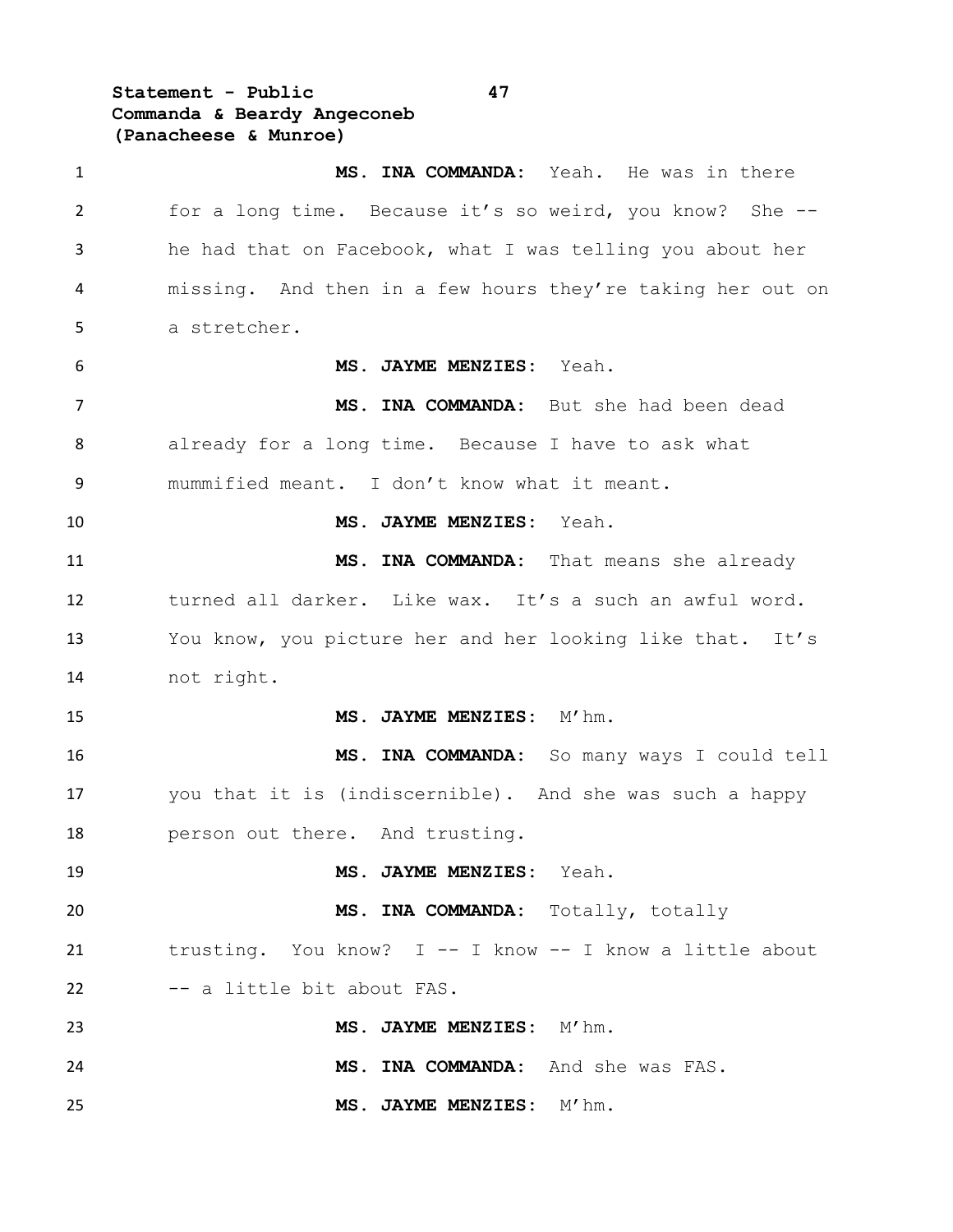**Statement - Public 48 Commanda & Beardy Angeconeb (Panacheese & Munroe) MS. INA COMMANDA:** You know how those kids are so trusting of people? **MS. JAYME MENZIES:** Yes. **MS. INA COMMANDA:** They just want to hug and love you? **MS. JAYME MENZIES:** Yeah. **MS. INA COMMANDA:** That's how she was. **MS. JAYME MENZIES:** Yeah. **MS. INA COMMANDA:** She didn't have no like -- say money, like if she had 20 bucks, if you wanted 20 bucks she'd give it to you right away. She wouldn't say, "Well, I want some change back," or anything, you know? **MS. JAYME MENZIES:** M'hm. **MS. INA COMMANDA:** She -- if she wanted to, she'd give it to you. 17 MS. JAYME MENZIES: M'hm. **MS. INA COMMANDA:** You know? That's how she was. Yeah. So sometimes it's hard to believe that they're gone. You turn around, you want to ask like, I say, "Oh, Marilyn," you know? And then I realize she's not even here. But you know what I thank God for? For the people who are willing to help. It's such an awful thing. I can't imagine hurting another person like that, you know?  $I -I can't$ . I had to give a testimony to  $-$ - when my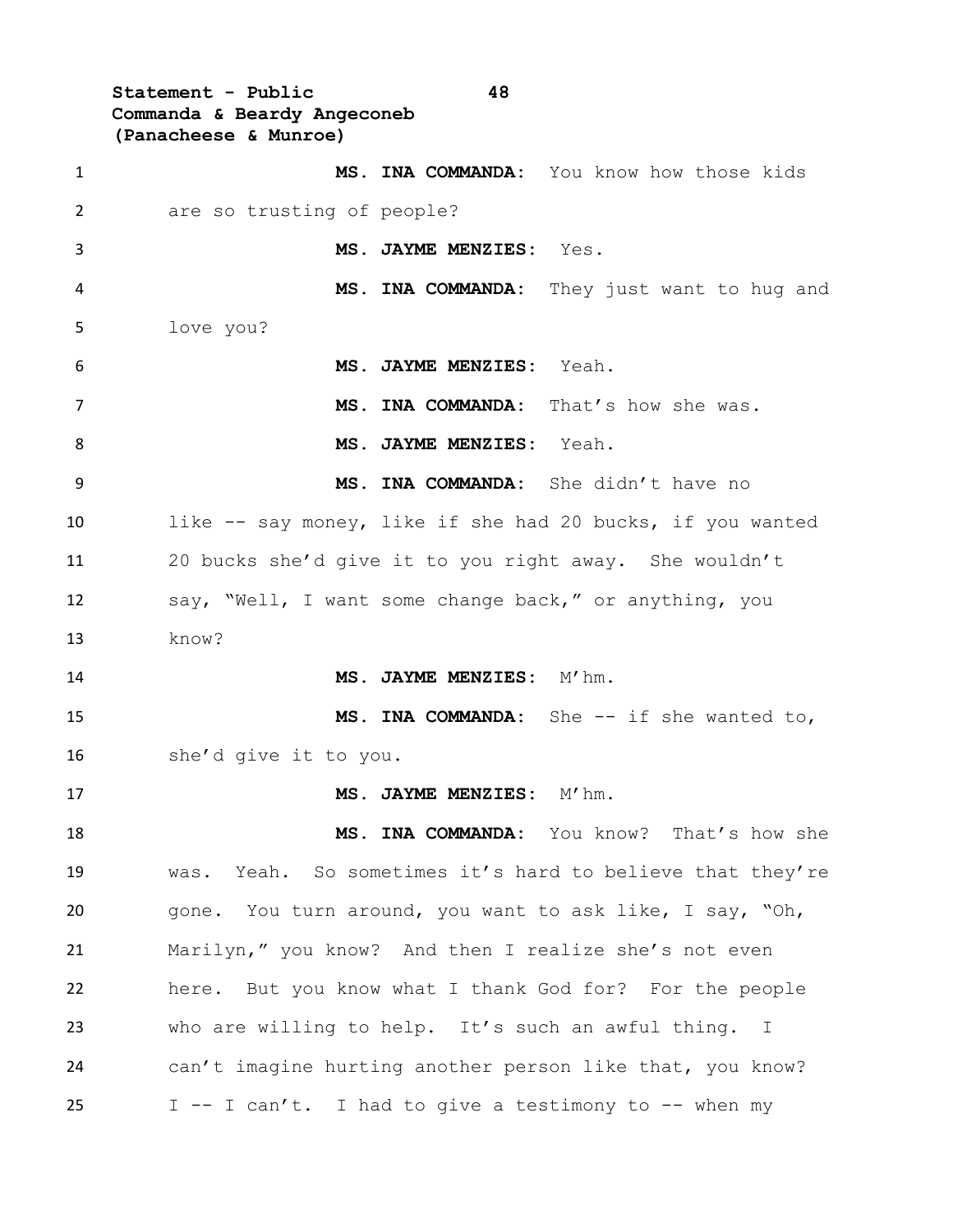### **Statement - Public 49 Commanda & Beardy Angeconeb (Panacheese & Munroe)**

 grandson got killed, the -- the trial was here. **MS. JAYME MENZIES:** M'hm. **MS. INA COMMANDA:** We had to make impact statements. **MS. JAYME MENZIES:** M'hm. **MS. INA COMMANDA:** And one of the things I struggled with was forgiveness. I had a hard time with 8 that. And I -- and I was more -- her name was [P.]. Anyway, and I -- I -- I thought to myself, if I ever seen her laying on the side of the road hurt, would I stop and help her? And you know what? I couldn't answer it. And my friend told me, "Yes, you would." I said, "How do you know? I don't even know myself if I would." And she says, "I know you." **MS. JAYME MENZIES:** Yeah. **MS. INA COMMANDA:** "You would." Yeah. **MS. JAYME MENZIES:** I think I already know that about you. **MS. INA COMMANDA:** But it's a good thing that there's good people. I -- you know, and we 21 (indiscernible) [have to keep believing that there are good people]. And our justice system too. I have a hard time 23 knowing that, but  $I$  -- you guys, it's -- that's really something. It means a lot.

**MS. JAYME MENZIES:** M'hm.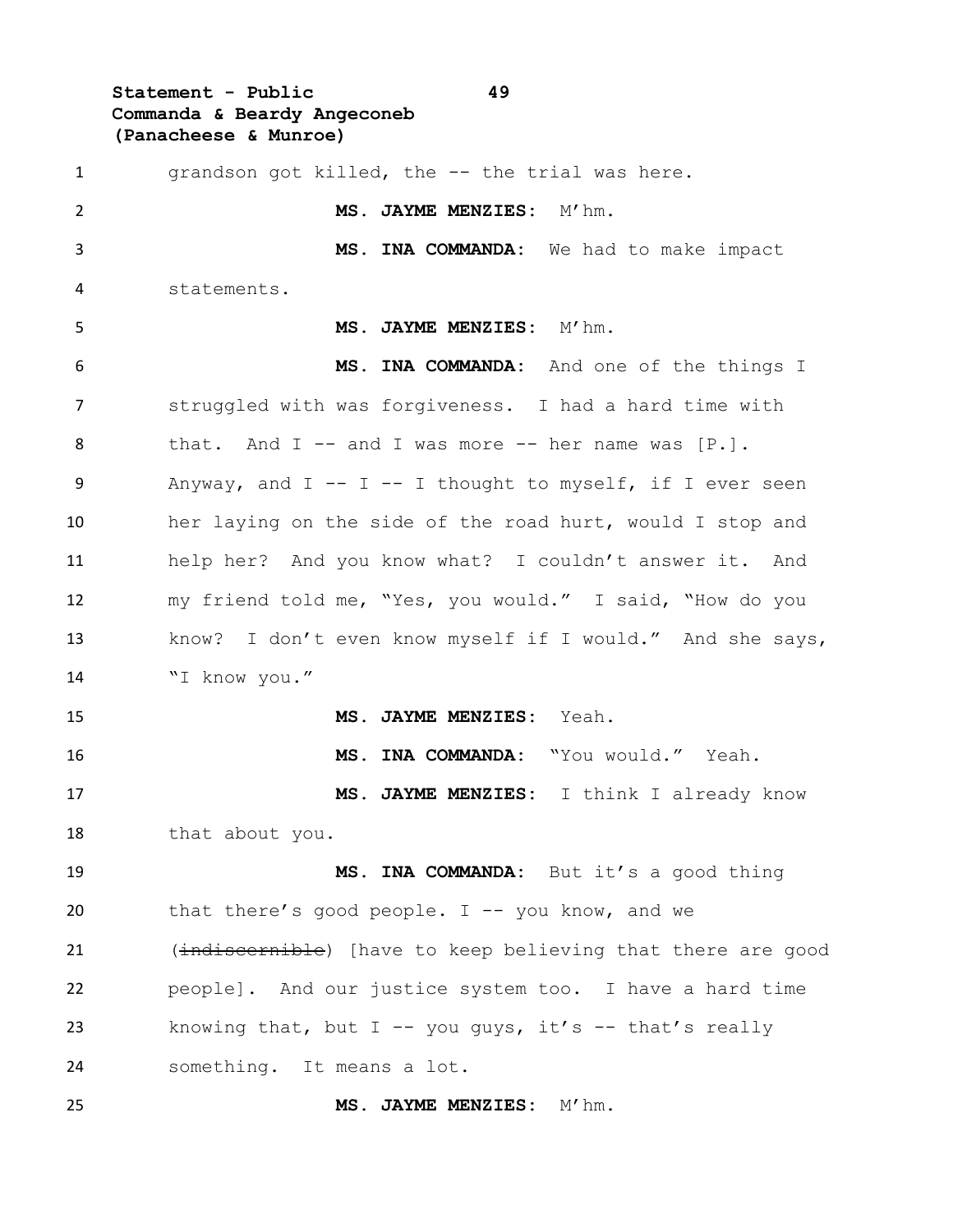**Statement - Public 50 Commanda & Beardy Angeconeb (Panacheese & Munroe)**

 **MS. INA COMMANDA:** You know? That you can feel our pain. **MS. JAYME MENZIES:** M'hm. **MS. INA COMMANDA:** And my cousins, and my grandson. **MS. MARGARET BEARDY ANGECONEB:** Yeah. **MS. JAYME MENZIES:** Yeah. **MS. INA COMMANDA:** Yeah. (Indiscernible)? **MS. JAYME MENZIES:** Yeah. **MS. INA COMMANDA:** And then when we go home 11 they'll say, "Oh, I want you --," **MS. JAYME MENZIES:** Oh yeah, you know what? If you go home and you think of something or you dream about something you know, and you want to come back tomorrow and add anything at all, even if it's just ten minutes; I forgot to say this, you can do that. **MS. INA COMMANDA:** Okay. **MS. JAYME MENZIES:** Okay? So while we're here all week, you come back tomorrow and say I will make sure to add on testimony if you want. **MS. INA COMMANDA:** Yeah. **MS. JAYME MENZIES:** Yeah. **MS. INA COMMANDA:** That's good. **MS. JAYME MENZIES:** So don't stress too much about that if you feel like -- if you think of something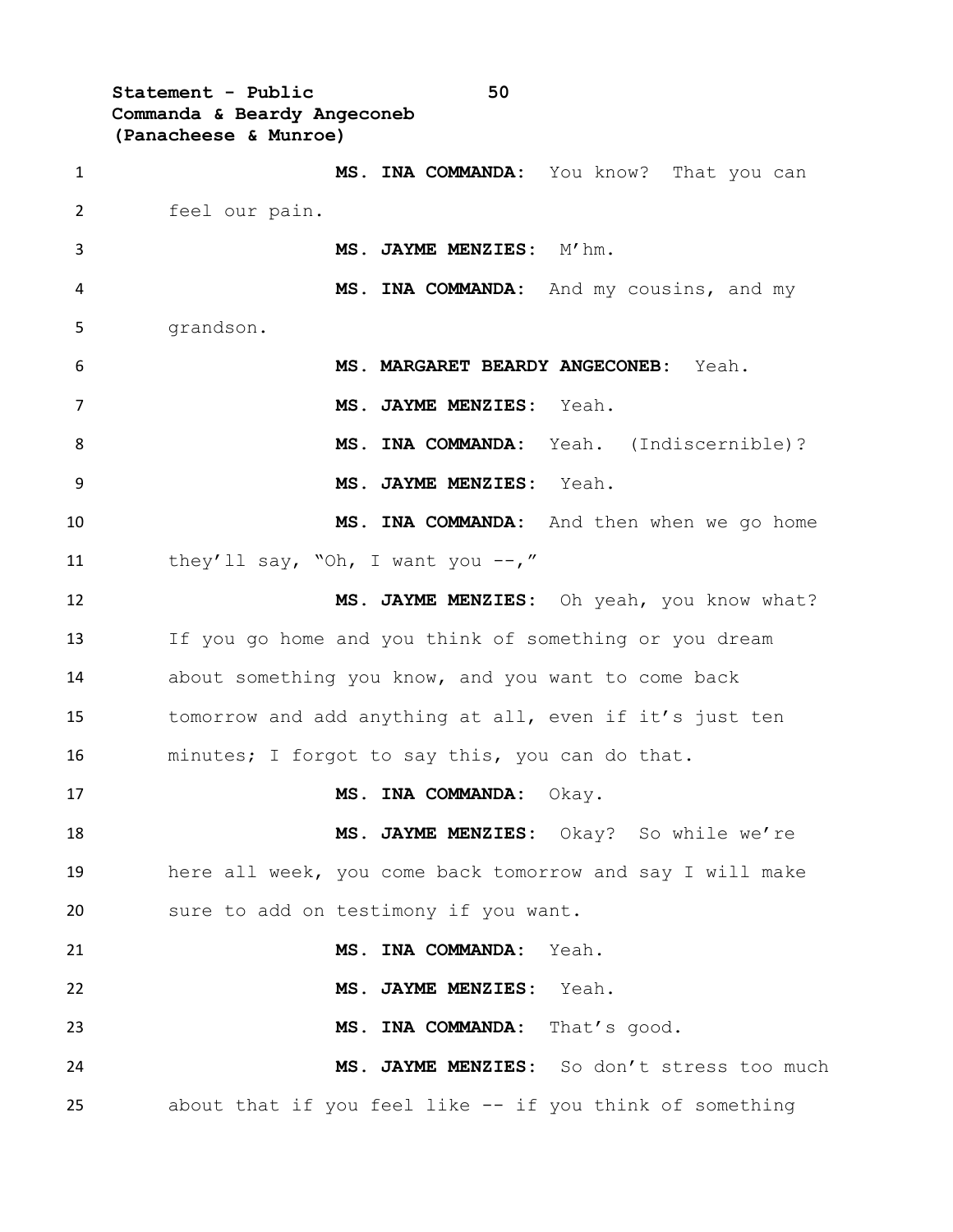**Statement - Public 51 Commanda & Beardy Angeconeb (Panacheese & Munroe)**

 else. **MS. INA COMMANDA:** Well, can -- can I ask a question? **MS. JAYME MENZIES:** Absolutely. **MS. INA COMMANDA:** Can you explain, after all this is over, how -- how the most families -- how is it going to help? **MS. JAYME MENZIES:** That's a very good

 question. So we're speaking to a lot of families across 10 the country. And there are so many different issues, but people ask, and they want different things. And some families are asking for change in how police investigations are being handled. Some people are asking for education about -- more education available about residential schools and foster care systems and all of those systems that are you know, treat Aboriginal people so negatively, so poorly. And so some people want that education to be in schools and universities and things like that.

 Some people want the justice system to be -- to have different sentencing or maybe to have more 21 rehabilitation. Or you know, certain laws changed. Some people are asking for more -- more cultural supports in -- in ever town or community. So for example, more money for therapists, or counsellors or outings for youth in the bush. You know, like, things like that.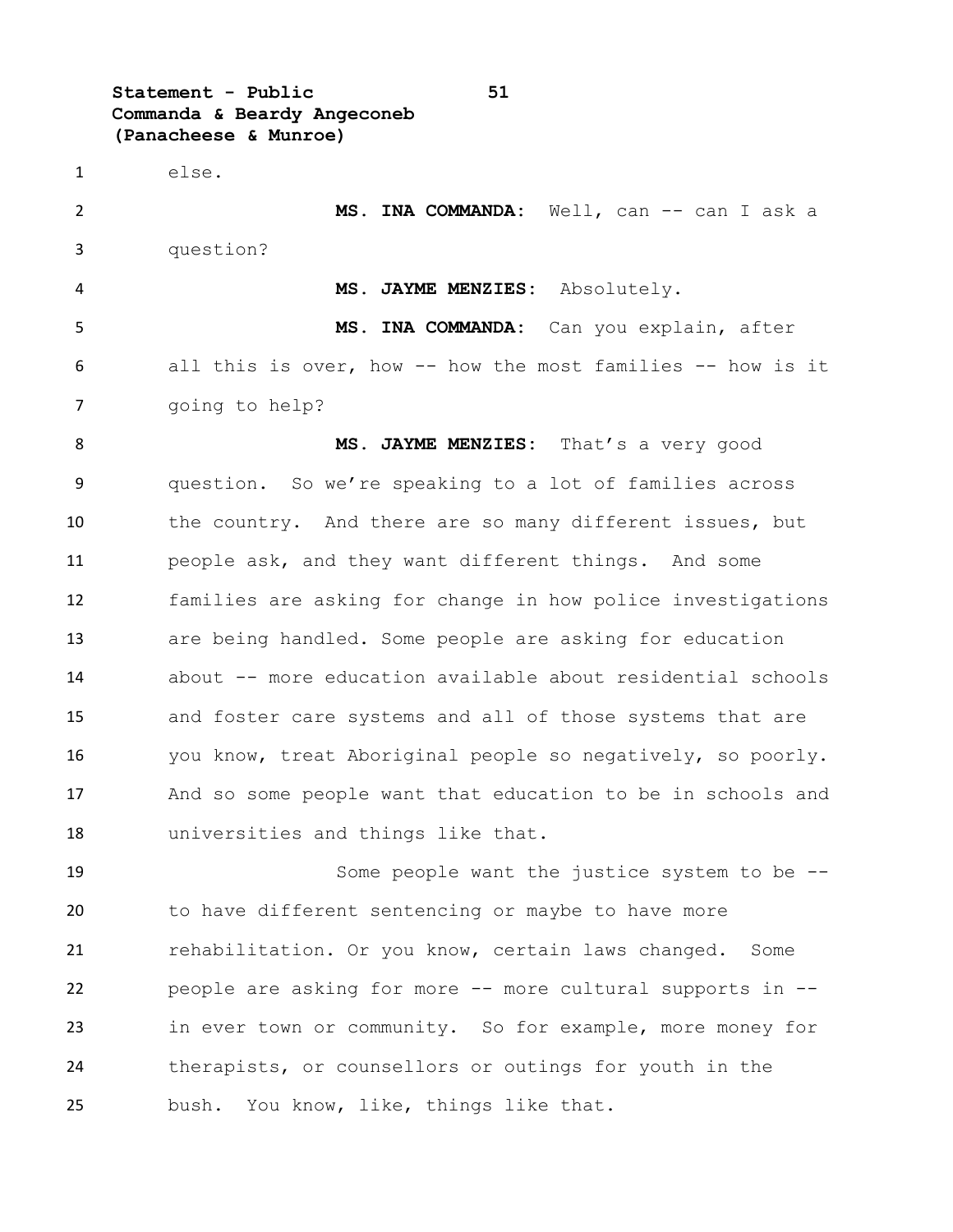**Statement - Public 52 Commanda & Beardy Angeconeb (Panacheese & Munroe)**

 **MS. INA COMMANDA:** M'hm. **MS. JAYME MENZIES:** So it's kind -- kind of like a really broad range of requests and recommendations. And the -- the commissioners will be listening to every single testimony we take. So they'll watch this as well. And then they'll kind of create different topics. And then they will write a big report and we will say -- they will 8 give it to the government, and they'll say, "This is what our families told us and so this is what we think you should do. This is what the families and us think that you should change or think you should give money to," or things like that. And so there will be a lot of recommendations for the education system, justice system. Even health care, and you know, things like that. **UNIDENTIFIED SPEAKER:** Housing. **MS. JAYME MENZIES:** Sorry? **UNIDENTIFIED SPEAKER:** Housing. **MS. JAYME MENZIES:** Housing, yeah, yeah. **UNIDENTIFIED SPEAKER:** M'hm. **MS. JAYME MENZIES:** Mental health. Like, there's going to be recommendations for all of those -- all of those systems. **MS. INA COMMANDA:** M'hm. **MS. JAYME MENZIES:** And we hope that the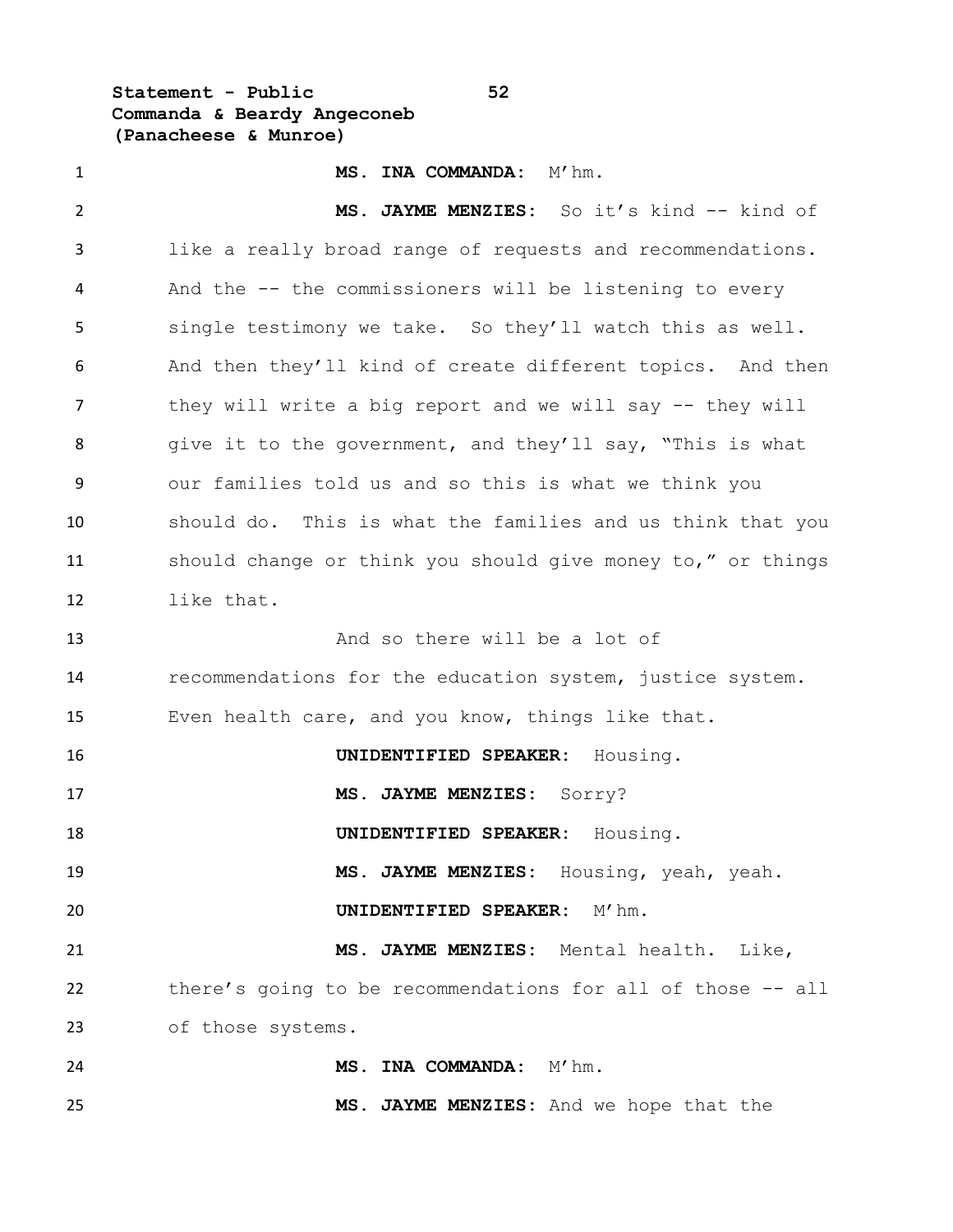### **Statement - Public 53 Commanda & Beardy Angeconeb (Panacheese & Munroe)**

 federal government actually makes some real change about 2 it. The other part of it; so there's the recommendation part -- the other part of this Inquiry is to commemorate and to honour the victims and the families. So there will be one part it, of this that ends up being recommendations. The other part we're hoping to create a way to remember our lost loved ones.

8 So whether it's monuments across the country or -- or songs, or you know, a chain of powwows. You know, we're trying to think of the ways where we can properly, 11 maybe a day of the year or something (indiscernible) to [-- a way that we can] honour all of our lost loved ones and the family.

 So there's kind of those two things that are hopefully going to come out of the Inquiry. Recommendations for change, and a commemoration.

**MS. INA COMMANDA:** Okay.

 **MS. JAYME MENZIES:** So that's the hope. You know. So even if you go home tonight and you think, "You know what? I think Thunder Bay needs a -- a bush school where kids learn how to hunt." Whatever that you can -- your imagination, right?

23 MS. INA COMMANDA: M'hm. **MS. JAYME MENZIES:** You can come tomorrow, and you can say, "Commissioners I think that Thunder Bay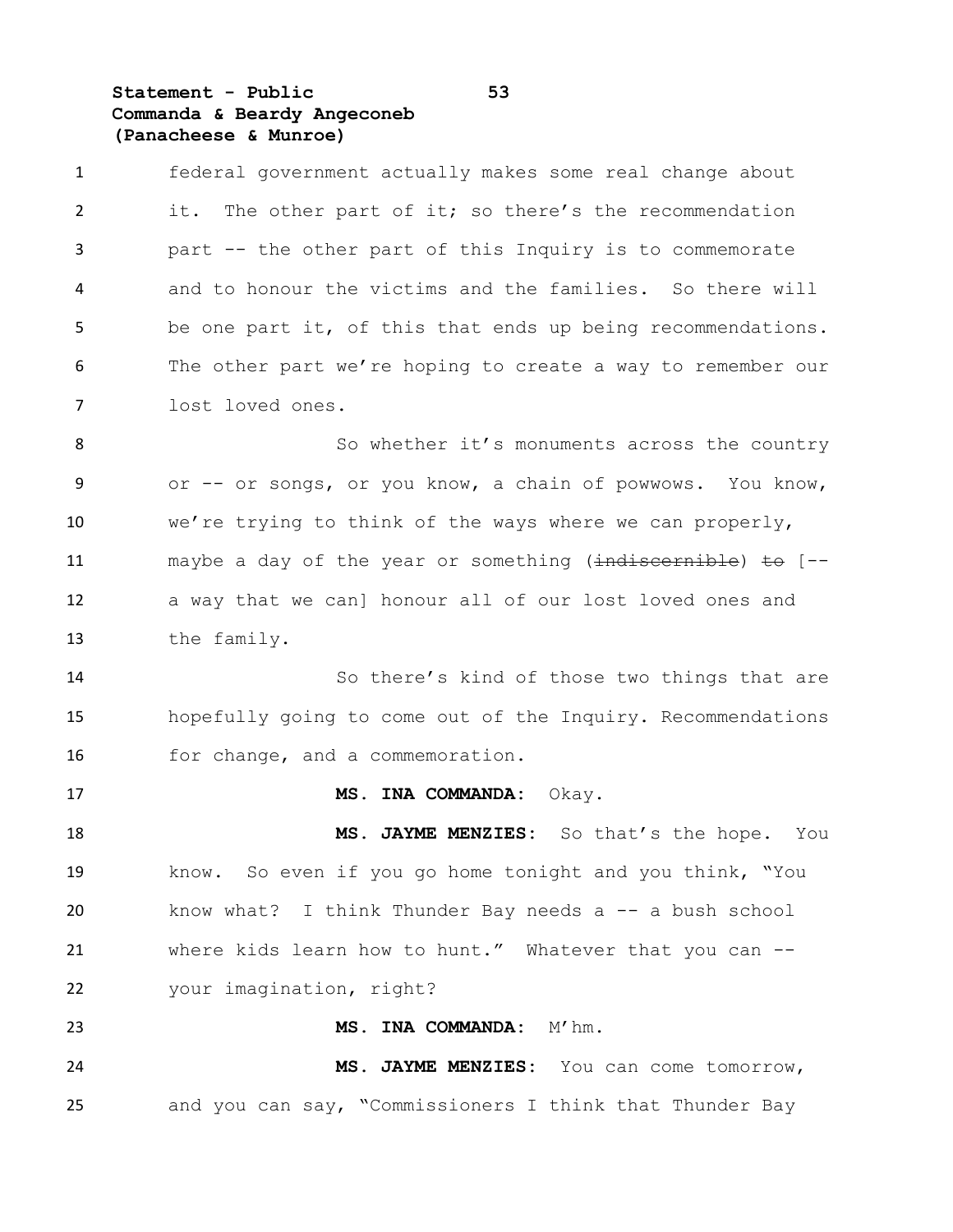# **Statement - Public 54 Commanda & Beardy Angeconeb (Panacheese & Munroe)**

| $\mathbf{1}$ | needs a bush school [for kids to learn how to hunt]," and   |
|--------------|-------------------------------------------------------------|
| 2            | (indiscernible). Maybe that will be something that they'll  |
| 3            | consider. So we've had all sorts of really unique ideas     |
| 4            | and really powerful recommendations. Now we're just really  |
| 5            | hoping that we can put together a really strong product and |
| 6            | that our government will act on it. Does that kind of       |
| 7            | answer your question?                                       |
| 8            | MS. INA COMMANDA: M'hm. Yeah. But there's                   |
| 9            | such a broad --                                             |
| 10           | MS. JAYME MENZIES: It is.                                   |
| 11           | MS. INA COMMANDA: You know, I don't know                    |
| 12           | about you, but with me, like, you got to focus on one       |
| 13           | thing. You know? That's how I am.                           |
| 14           | MS. JAYME MENZIES: M'hm.                                    |
| 15           | MS. INA COMMANDA: I can't all over the                      |
| 16           | place trying to fix this and that and that, you know what I |
| 17           | mean?                                                       |
| 18           | MS. JAYME MENZIES:<br>I do.                                 |
| 19           | MS. INA COMMANDA: It's -- it's got to be                    |
| 20           | one -- and then you know, once you have that, then you can  |
| 21           | move on to the next one.                                    |
| 22           | MS. JAYME MENZIES: M'hm. Yeah, it's a                       |
| 23           | little overwhelming isn't it?                               |
| 24           | MS. INA COMMANDA: Yeah. M'hm. But you                       |
| 25           | know what? Personally, myself, I don't think it's going to  |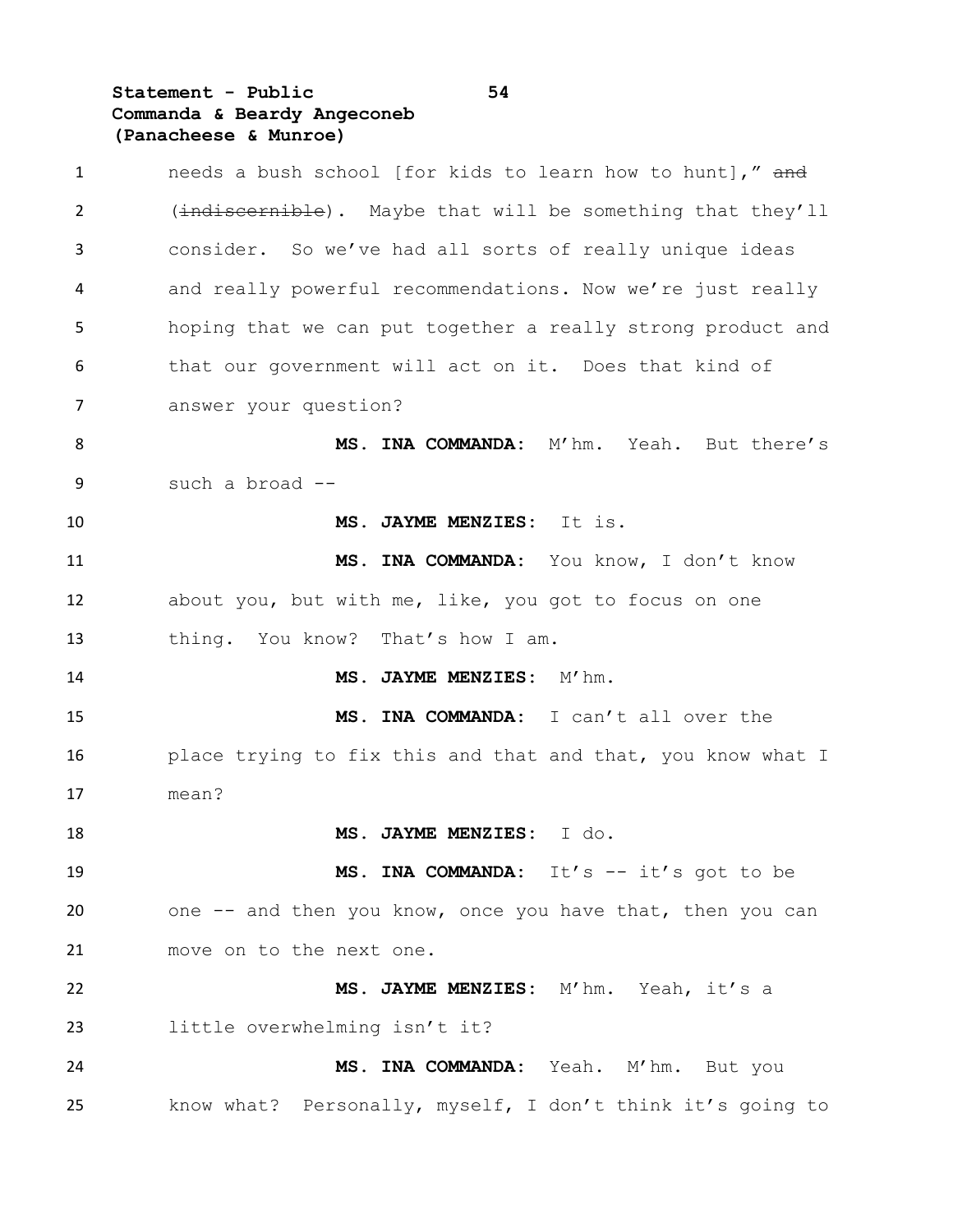**Statement - Public 55 Commanda & Beardy Angeconeb (Panacheese & Munroe)** change very much because of a -- about our police forces do, and their feelings towards Native people. I -- I notice that you know? Like -- **MS. JAYME MENZIES:** Racism? **MS. INA COMMANDA:** Yeah. And Thunder Bay is one of the worst places -- **MS. JAYME MENZIES:** M'hm. Yeah. 8 MS. INA COMMANDA:  $--$  I hear. **MS. JAYME MENZIES:** I hear the same thing. **MS. MARGARET BEARDY ANGECONEB:** M'hm. **MS. INA COMMANDA:** You know? Although I got 12 a real good landlady. Really good to me, but yeah. I don't know. It's -- it's too bad. You know, it's like a -- but you know, it's got to change here with you. **MS. JAYME MENZIES:** Yeah. Exactly. **MS. INA COMMANDA:** Not that officer or that office, you know? **MS. JAYME MENZIES:** Yeah. **MS. MARGARET BEARDY ANGECONEB:** M'hm. **MS. INA COMMANDA:** It's got to start at home. **MS. JAYME MENZIES:** Yeah. **MS. INA COMMANDA:** Because you know, even when my great-grandson, my great-grandson I'm raising 25 before we went to West Gate, and he's -- and my grandson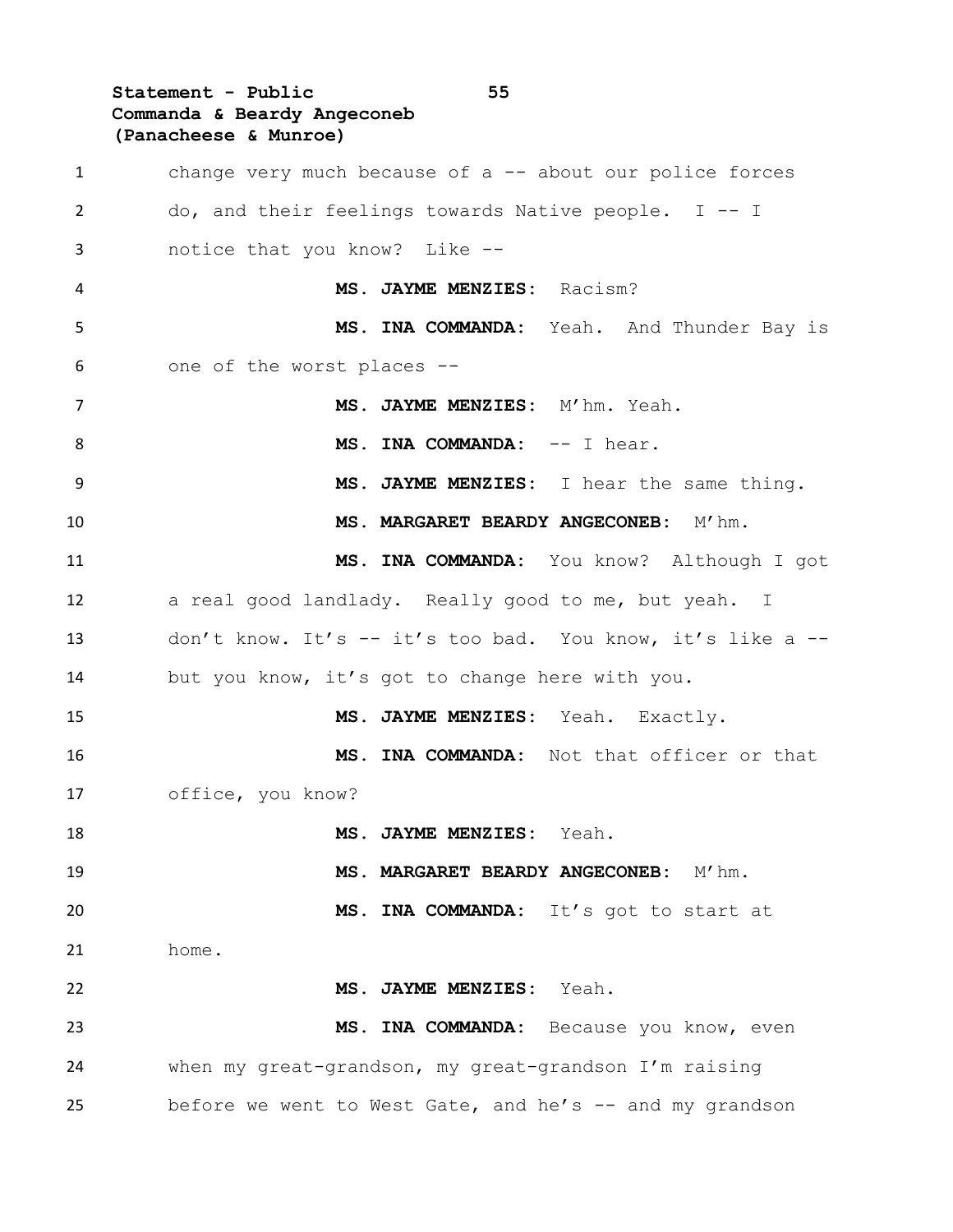### **Statement - Public 56 Commanda & Beardy Angeconeb (Panacheese & Munroe)**

1 [O.] is very fair. He's about as -- maybe fairer than her, eh? He's got grey eyes or blue eyes, whatever. But his best friend is dark. **MS. JAYME MENZIES:** M'hm. **MS. INA COMMANDA:** White and like, you know, 6 he's just (indiscernible) [doesn't go to school there anymore]. But that's the reason why he didn't like it. 8 MS. JAYME MENZIES: Why? **MS. INA COMMANDA:** You know what they used to call him? Salt and Pepper. **MS. JAYME MENZIES:** Wow. **MS. INA COMMANDA:** And he just hates that. 13 MS. JAYME MENZIES: M'hm. **MS. INA COMMANDA:** He even hates being called a white boy because of his colouring. **MS. JAYME MENZIES:** M'hm. **MS. INA COMMANDA:** He says, "I'm not white. I'm a Native person." They don't -- see what I mean? And I spoke to the principal about that, and I told -- told the principal, "That's why he doesn't like to come to school because of what the -- what they're saying." And he says, "Well, we -- we don't practice that here." I said, "But it starts at home." **MS. JAYME MENZIES:** Yeah. **MS. INA COMMANDA:** But you can't tell all of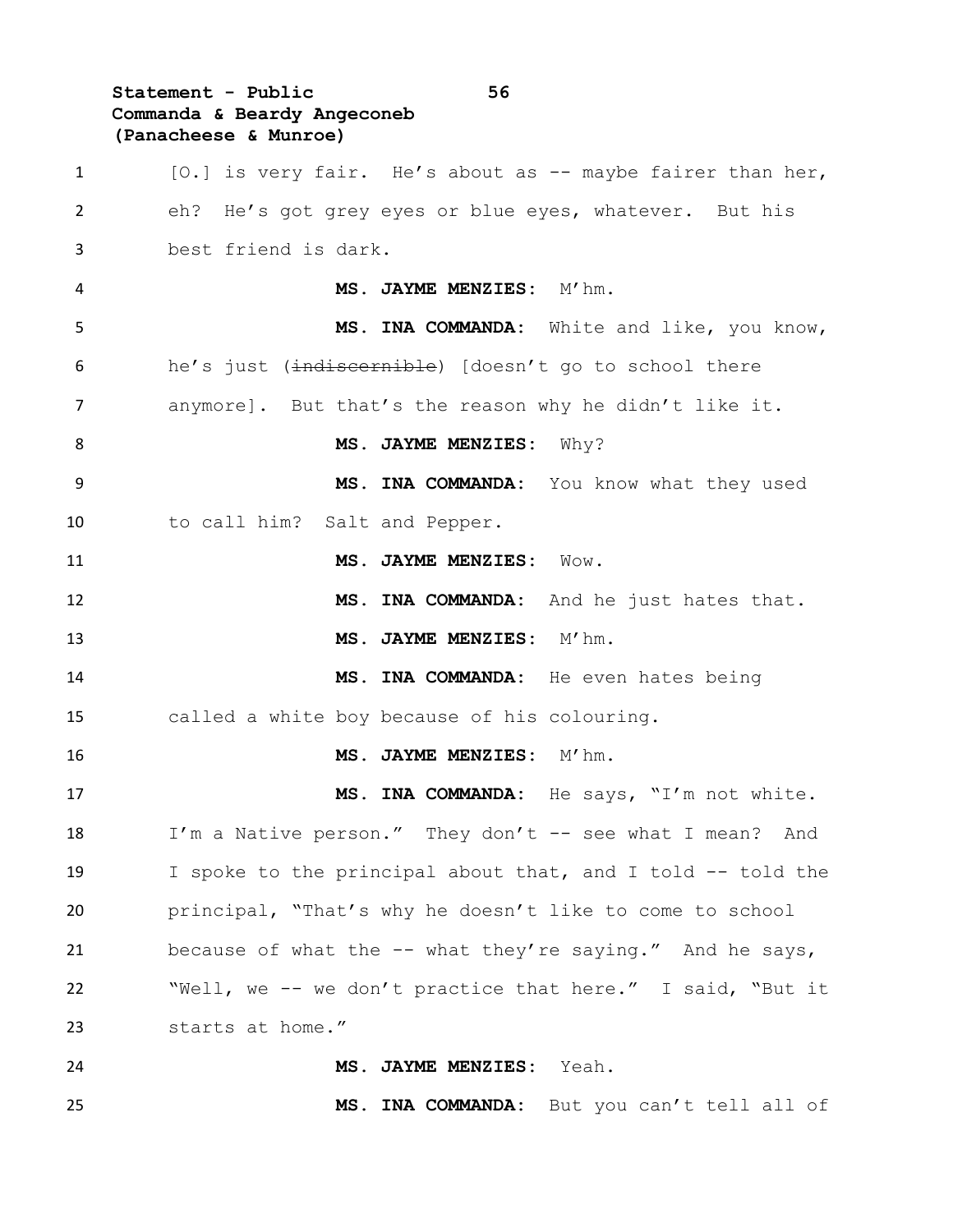**Statement - Public 57 Commanda & Beardy Angeconeb (Panacheese & Munroe)** Canada that. **MS. JAYME MENZIES:** How to raise their kids? **MS. INA COMMANDA:** Yeah. You know, if there's enough people -- **MS. JAYME MENZIES:** Yeah. **MS. INA COMMANDA:** -- always telling you how to raise kids. **MS. JAYME MENZIES:** Yeah. I -- I -- I do 9 really agree with you and -- and that's what keeps me up at night sometimes, but -- **MS. INA COMMANDA:** Yeah. 12 MS. JAYME MENZIES: -- there's definitely what happens at home, but I guess it would be a start anyway -- **MS. INA COMMANDA:** Yeah. **MS. JAYME MENZIES:** -- if it changed institutionally, right? **MS. INA COMMANDA:** Yeah. **MS. MARGARET BEARDY ANGECONEB:** M'hm. **MS. JAYME MENZIES:** Because Canada -- Canada's institutions have been working against First Nations people for way too long, so at least if we can change some of that, maybe it will trickle down. Maybe the attitude will trickle down. **MS. INA COMMANDA:** M'hm.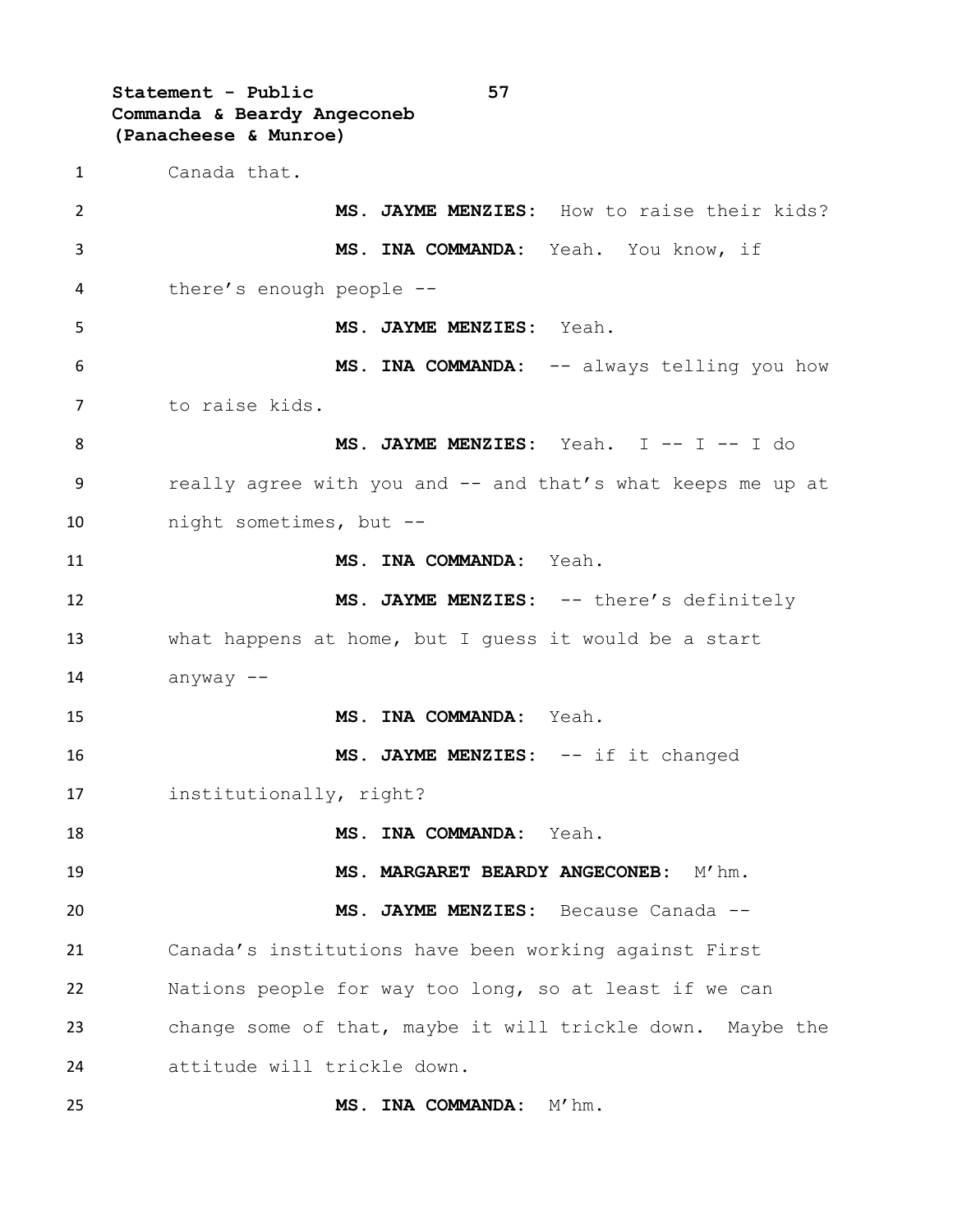**Statement - Public 58 Commanda & Beardy Angeconeb (Panacheese & Munroe)**

 **MS. JAYME MENZIES:** You're right; there's a way -- there are a lot of broad problems to deal with. 3 MS. INA COMMANDA: M'hm. **MS. JAYME MENZIES:** But you know, we just need to take the steps that we can. **MS. JAYME MENZIES:** M'hm. **MS. JAYME MENZIES:** Yeah. 8 MS. INA COMMANDA: Even some Native people are prejudice against their own people, right? **MS. JAYME MENZIES:** Yeah, I know. We've dealt  $-$  **MS. INA COMMANDA:** They -- they've been treated -- that's why. **MS. JAYME MENZIES:** Yeah. Yeah. When you're told something about yourself for so long, and you start to believe it, right? **MS. INA COMMANDA:** M'hm. Yeah. You know, my grandmother was raised by my grandmother? And she never seen a white man -- **MS. JAYME MENZIES:** M'hm. **MS. INA COMMANDA:** -- 'til the first pilot landed in Red Sucker Lake, Manitoba. **MS. JAYME MENZIES:** Oh yeah. Yeah. She was (indiscernible) up there. **MS. INA COMMANDA:** She's trying to feel her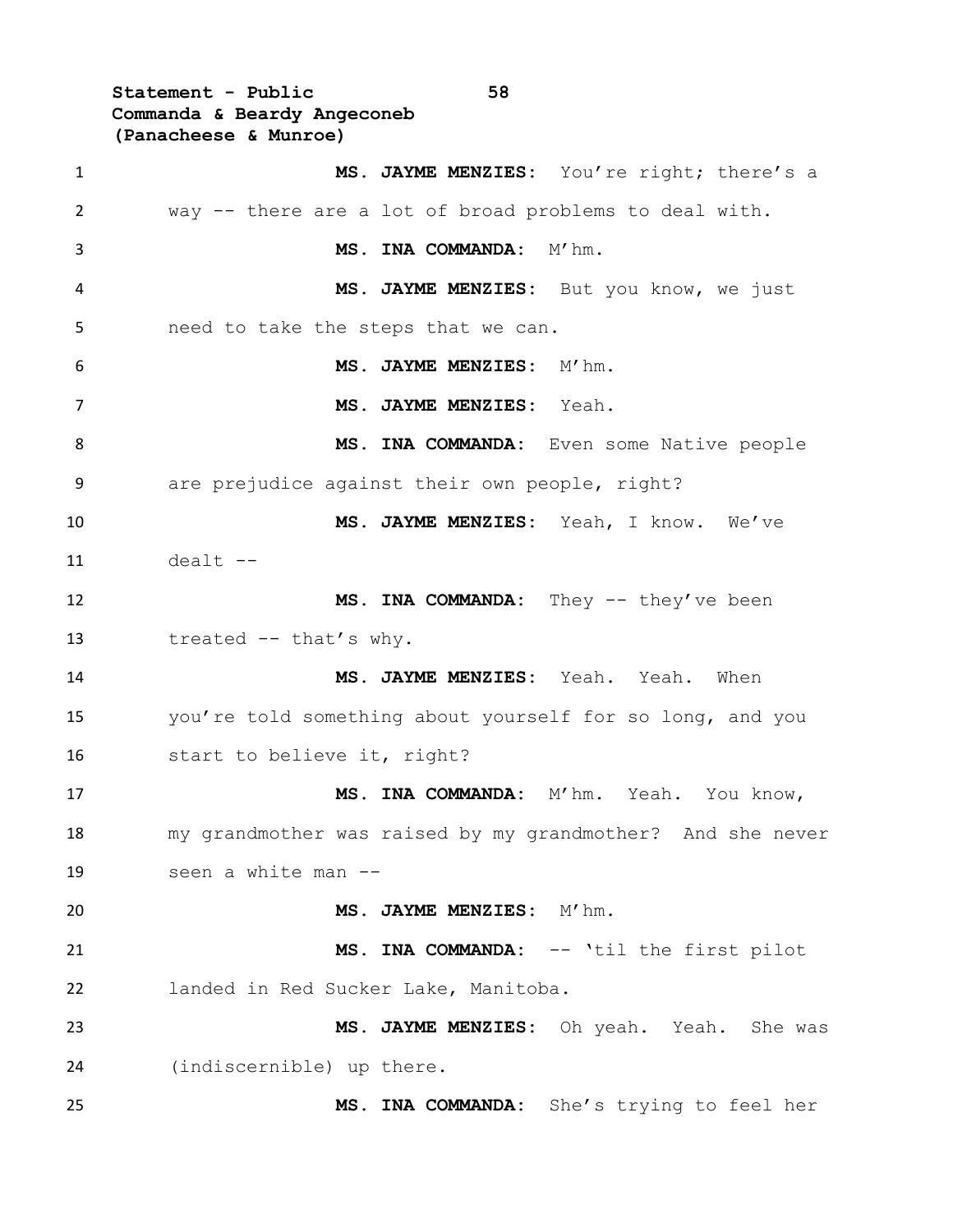**Statement - Public 59 Commanda & Beardy Angeconeb (Panacheese & Munroe)** skin, and then looking at his skin, and she's (indiscernible). Yeah. She never -- she never had apple or sugar or -- **MS. JAYME MENZIES:** M'hm. **MS. INA COMMANDA:** Yeah. **MS. JAYME MENZIES:** A little bit different. **MS. INA COMMANDA:** Yeah. It was so -- so nice. I -- I really enjoyed living with my grandma. **MS. JAYME MENZIES:** M'hm. **MS. INA COMMANDA:** I was never cold. I was never warm -- I mean, I was never cold or hungry. **MS. JAYME MENZIES:** M'hm. **MS. MARGARET BEARDY ANGECONEB:** M'hm. **MS. INA COMMANDA:** And we always lived in the bush. Even in the winter time we lived in a tent. Isn't that something? **MS. JAYME MENZIES:** Yeah. **MS. MARGARET BEARDY ANGECONEB:** M'hm. **MS. INA COMMANDA:** Until I was about five. **MS. JAYME MENZIES:** M'hm. **MS. INA COMMANDA:** Yeah. But I have a lot of memories. **MS. JAYME MENZIES:** But anyway -- **MS. INA COMMANDA:** That's (indiscornible) [good that you listened to me].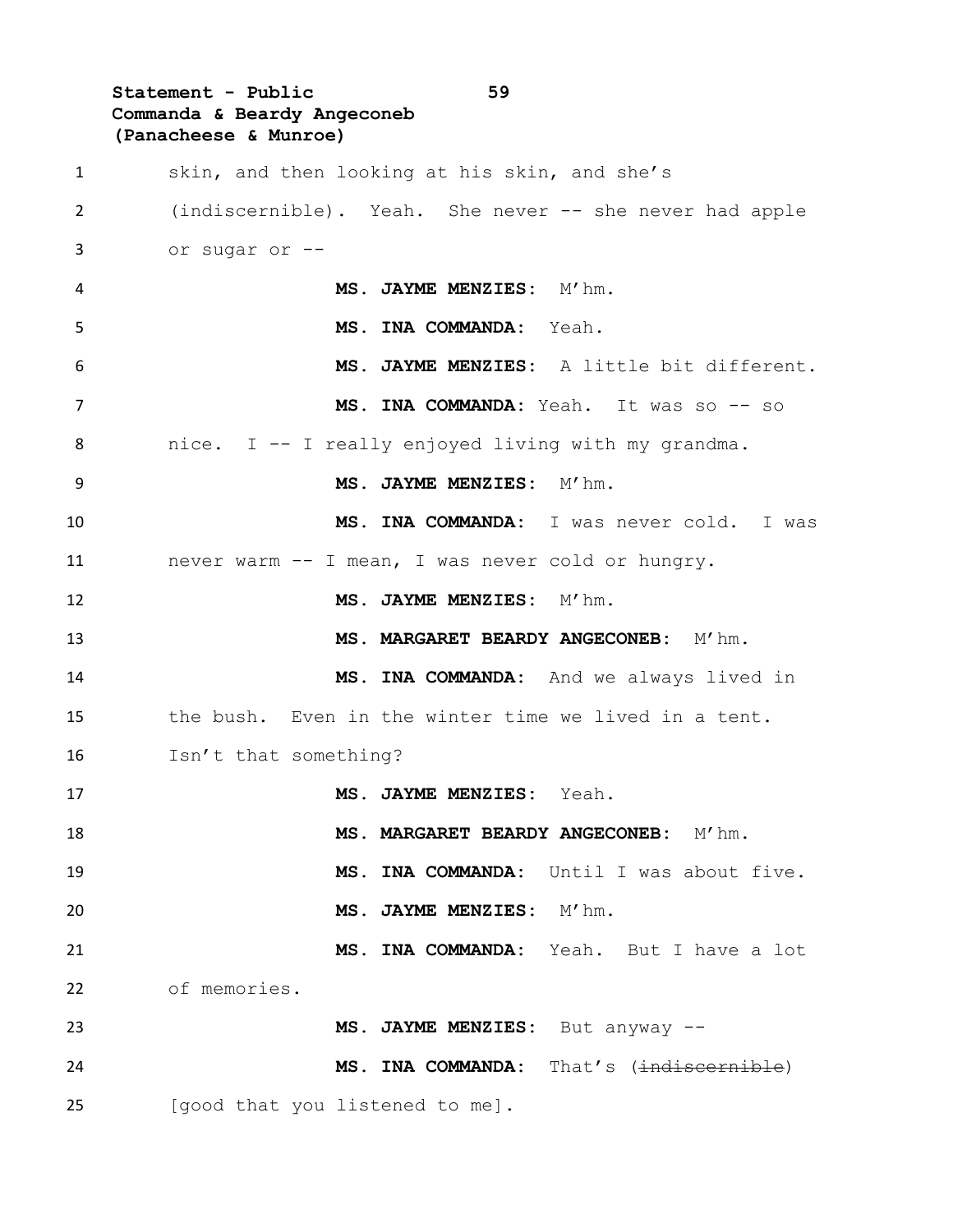**Statement - Public 60 Commanda & Beardy Angeconeb (Panacheese & Munroe)**

 **MS. JAYME MENZIES:** Oh yeah, thank you for sharing. 3 MS. INA COMMANDA: M'hm. **MS. JAYME MENZIES:** I know that you made 5 that look easy, but I know it's really difficult to open up about those hard -- **MS. INA COMMANDA:** M'hm. **MS. JAYME MENZIES:** -- memories. So I really, really appreciate you be willing to share them. And I hope that your family members will feel comfortable enough to share what they need to share too. **MS. INA COMMANDA:** I (indiscernible) [know it's hard]. **MS. JAYME MENZIES:** Yeah. I don't have any other questions for you guys, but if you have any last comments? **MS. INA COMMANDA:** (Indiscernible)? **MS. MARGARET BEARDY ANGECONEB:** Yeah. Yeah. 19 That's -- that's (indiscernible) [pretty much it for today]. **MS. INA COMMANDA:** Any way, right? **MS. JAYME MENZIES:** That's -- that's it? **MS. INA COMMANDA:** Do you want me to speak any? **MS. JAYME MENZIES:** My grandmother -- my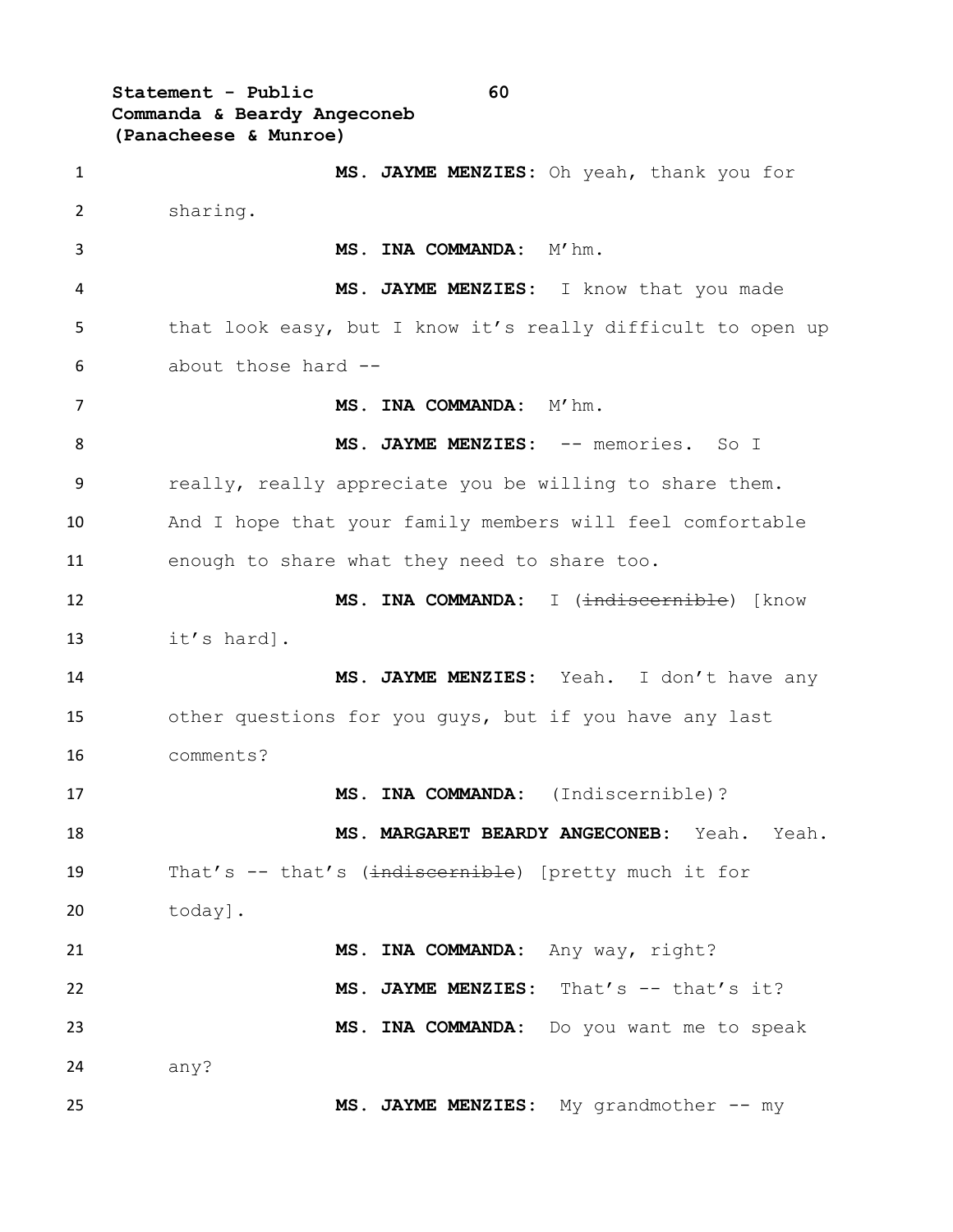**Statement - Public 61 Commanda & Beardy Angeconeb (Panacheese & Munroe)**

| $\mathbf{1}$   | Metis family, my grandmother spoke (indiscernible) [Michif]. |
|----------------|--------------------------------------------------------------|
| $\overline{2}$ | MS. INA COMMANDA: Oh yeah.                                   |
| 3              | MS. JAYME MENZIES: But then when she was a                   |
| 4              | teenager, she got such -- so much bad treatment about it,    |
| 5              | she stopped speaking it 'cause it was just --                |
| 6              | MS. INA COMMANDA:<br>Hmmm.                                   |
| 7              | MS. JAYME MENZIES: -- not accepted in her                    |
| 8              | area (indiscernible) [of the Province], right?               |
| 9              | MS. INA COMMANDA: You know, I took the --                    |
| 10             | the -- there was the course in Winnipeg. Native language     |
| 11             | course.                                                      |
| 12             | MS. JAYME MENZIES: M'hm.                                     |
| 13             | MS. INA COMMANDA: I took a two-year course                   |
| 14             | there.                                                       |
| 15             | MS. JAYME MENZIES: Oh yeah?                                  |
| 16             | MS. INA COMMANDA: Because I was always                       |
| 17             | interpreting.                                                |
| 18             | MS. JAYME MENZIES: Oh, okay.                                 |
| 19             | MS. INA COMMANDA: And I was too scared to                    |
| 20             | go in to the justice --                                      |
| 21             | --- Upon adjourning at 4:00 p.m.                             |